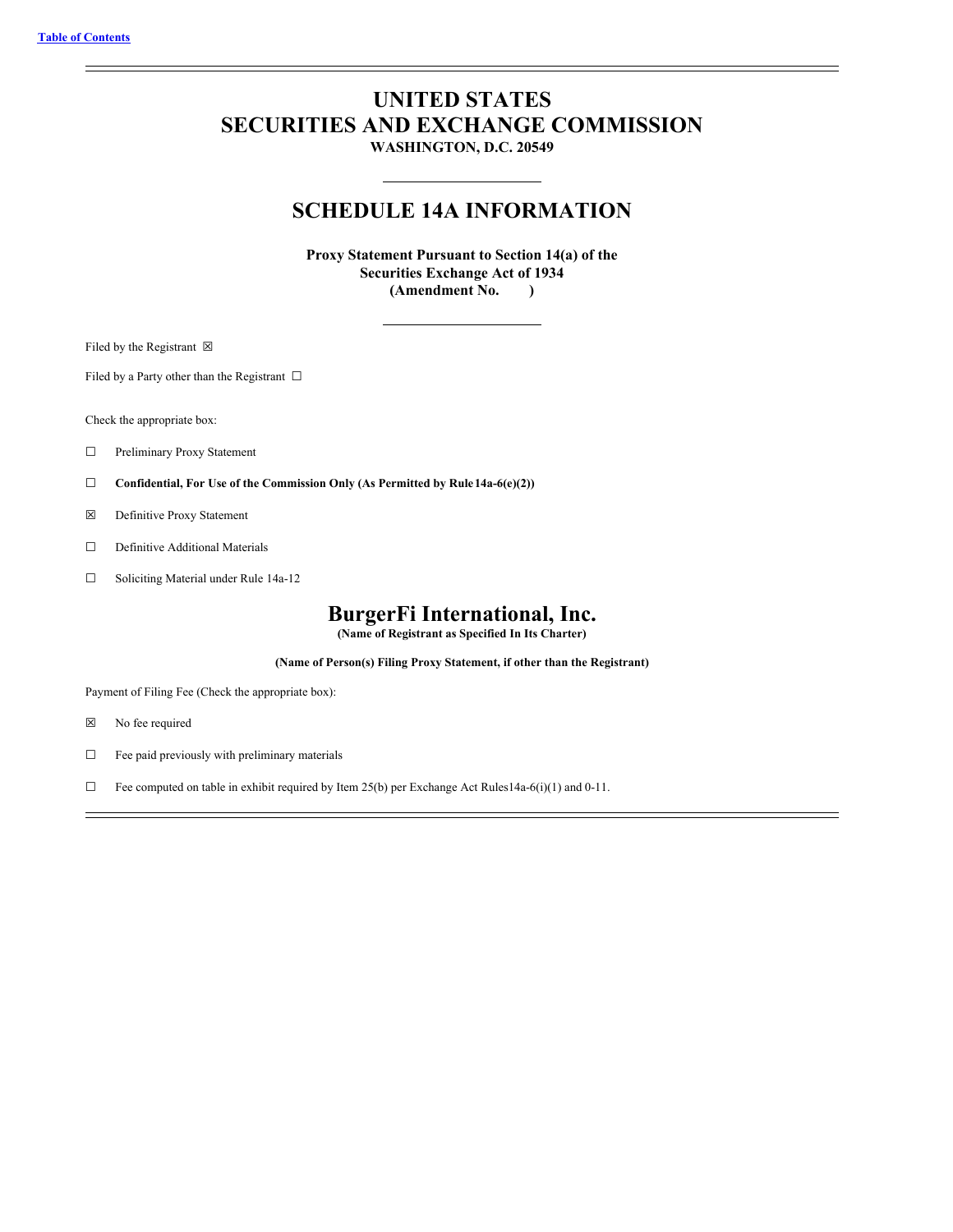

200 West Cypress Creek Dr., Suite 220 Fort Lauderdale, Florida 33309

May 26, 2022

Dear Fellow BurgerFi Stockholder:

We are pleased to invite you to join us at the 2022 Annual Meeting of Stockholders (the "*Annual Meeting*") of BurgerFi International, Inc. (the "*Company*" or "*BurgerFi*") to be held at 10:00 a.m. Eastern Time on Thursday, July 7, 2022 by means of a live virtual-onlyon-line webcast.

The accompanying Notice of Annual Meeting and Proxy Statement describe the specific matters to be voted upon during the Annual Meeting. At the meeting, we also will report on our business and provide an opportunity for you to ask questions pertaining to our business.

Whether you own a few or many shares of BurgerFi Common Stock and whether or not you plan to attend the Annual Meeting, it is important that your shares be represented at the Annual Meeting. Your vote is important, and we ask that you please cast your vote as soon as possible.

The Board of Directors recommends that you vote**FOR** the election of all the Class C director nominees and**FOR** the ratification of the appointment of KPMG LLP as the independent registered public accounting firm of the Company for the 2022 fiscal year. Please refer to the accompanying Proxy Statement for detailed information on each of the proposals and the Annual Meeting.

Sincerely,

Ophir Sternberg

Ophir Sternberg Executive Chairman of the Board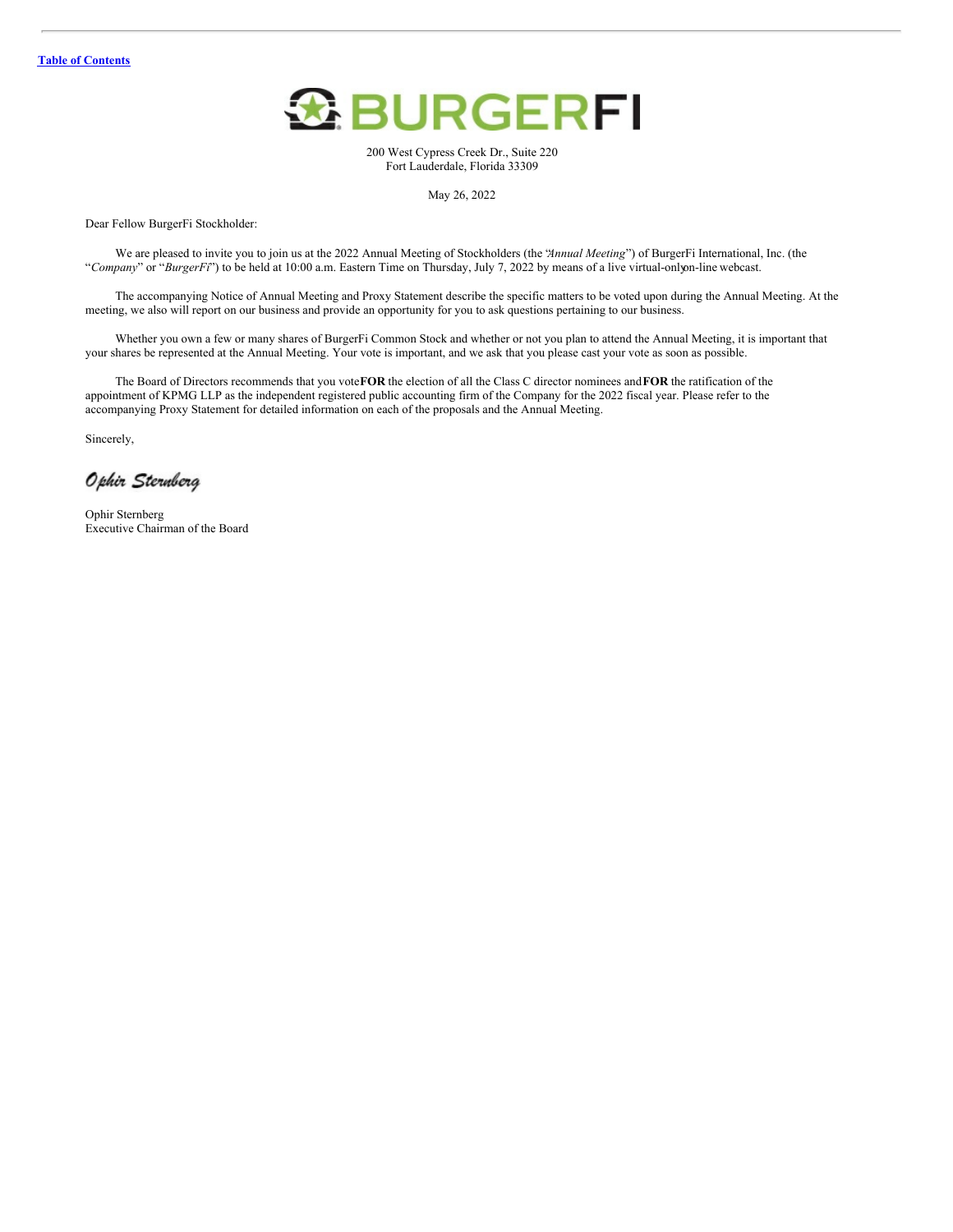## **BurgerFi International, Inc.**

200 West Cypress Creek Rd., Suite 220 Fort Lauderdale, Florida 33309

#### **NOTICE OF THE 2022 ANNUAL MEETING OF STOCKHOLDERS**

To the Stockholders of BurgerFi International, Inc.:

The 2022 Annual Meeting of Stockholders (the "*Annual Meeting*") of BurgerFi International, Inc. (the "*Company*" or "*BurgerFi*") will be held at 10:00 a.m. Eastern Time on Thursday, July 7, 2022 by means of a live, virtual-only on-line webcast for the following purposes, as more fully described in the accompanying proxy statement:

- (1) To elect two Class C directors of the Company as Class C directors, each for a term of three years or until their successors are duly elected and qualified or until their earlier resignation or removal;
- (2) To ratify the appointment of KPMG LLP as the independent registered public accounting firm of the Company for the 2022 fiscal year; and
- (3) To transact any other business that is properly presented during the Annual Meeting or any adjournments or postponements of the Annual Meeting.

Only stockholders of record as of the close of business on May 9, 2022, the record date, are entitled to receive notice of the Annual Meeting and to vote during the Annual Meeting or any adjournments or postponements of the Annual Meeting.

We cordially invite you to attend the Annual Meeting. Even if you plan to attend the Annual Meeting, we ask that you please cast your vote as soon as possible. As more fully described in the accompanying proxy statement, you may revoke your proxy and reclaim your right to vote at any time prior to its use.

Sincerely,

Ophir Sternberg

Ophir Sternberg Executive Chairman of the Board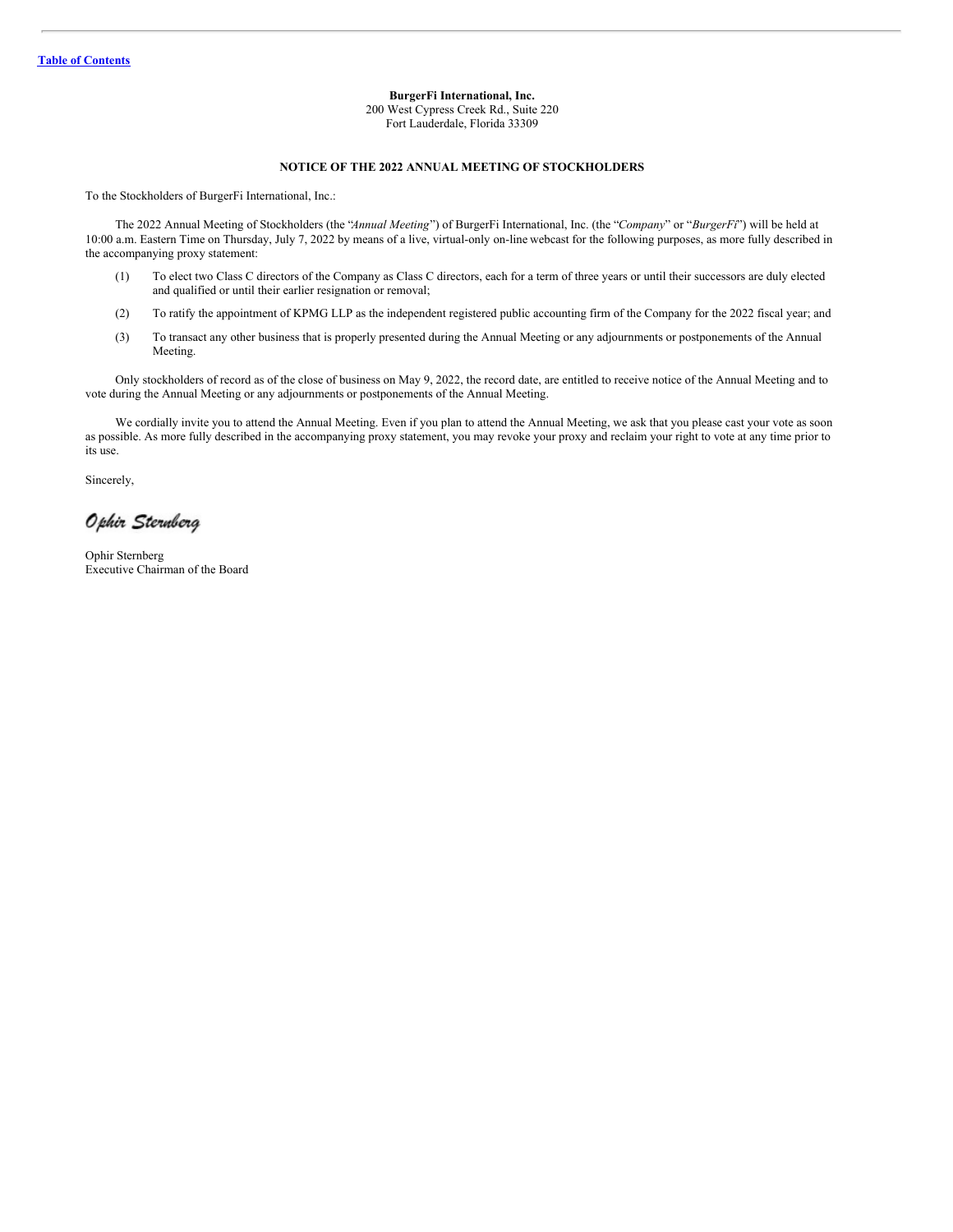## **IMPORTANT NOTICE REGARDING THE AVAILABILITY OF PROXY MATERIALS FOR THE ANNUAL MEETING OF STOCKHOLDERS TO BE HELD ON JULY 7, 2022**

#### **The accompanying proxy statement and the 2021 Annual Report on Form10-K are available at**

#### *https://www.proxydocs.com/ BFI***.**

## **ACCESS TO THE 2022 VIRTUAL-ONLY ANNUAL MEETING**

The Annual Meeting will be conducted virtually over the Internet by means of a live audio webcast. The Company will not conduct anin-person meeting of stockholders in 2022. You are entitled to participate in the Annual Meeting if you were a stockholder as of the close of business on May 9, 2022, the record date, or hold a valid proxy for the meeting.

In order to attend the Annual Meeting, you must register in advance at*https://www.proxydocs.com/BFI*. Upon completing your registration, you will receive further instructions via email, including your unique link that will allow you access to the meeting and will also permit you to submit questions. Please be sure to follow instructions found on your proxy card and/or voting authorization form and subsequent instructions that will be delivered to you via email. You will find more information on the matters for voting on the following pages.

If you are a stockholder of record, you may vote by using the Internet, by telephone, by mail, or during the Annual Meeting. If you are a beneficial owner, please follow the voting instructions provided in the notice you receive from your broker, bank or other nominee, and direct such organization to vote your shares in accordance with your instructions. A beneficial holder may also attend the Annual Meeting, but because a beneficial owner is not a stockholder of record, you may not vote during the Annual Meeting unless you obtain a "legal proxy" from the organization that holds your shares, giving you the right to vote the shares during the Annual Meeting.

As part of the registration process, you must enter the control number located on your proxy card, voting instruction form, or Notice of Internet Availability. If you are a beneficial owner of shares registered in the name of a broker, bank or other nominee, you will also need to provide the registered name on your account and the name of your broker, bank or other nominee as part of the registration process.

On the day of the Annual Meeting, stockholders may begin to log in to the virtual-only Annual Meeting 15 minutes prior to the Annual Meeting. The Annual Meeting will begin promptly at 10:00 a.m. Eastern Time.

Our virtual Annual Meeting will allow stockholders to submit questions before and during the Annual Meeting. During a designated question and answer period at the Annual Meeting, we will respond to appropriate questions submitted by stockholders.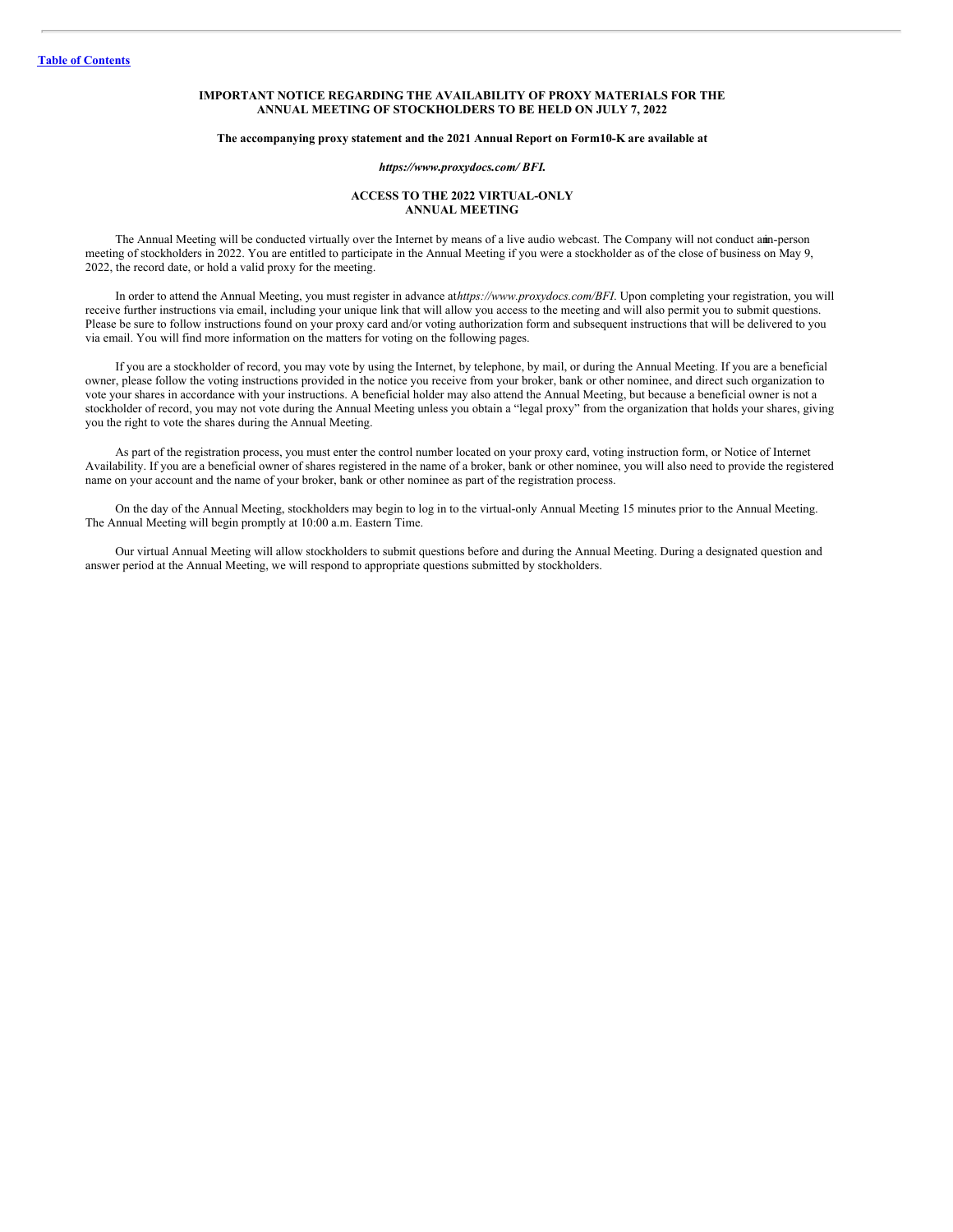## <span id="page-4-0"></span>**PROXY STATEMENT TABLE OF CONTENTS**

| <b>PROXY STATEMENT</b>                                         |    |
|----------------------------------------------------------------|----|
| <b>OUESTIONS AND ANSWERS ABOUT OUR ANNUAL MEETING</b>          |    |
| PROPOSAL 1: DIRECTOR ELECTION PROPOSAL                         |    |
| <b>CORPORATE GOVERNANCE</b>                                    | 9  |
| <b>EXECUTIVE COMPENSATION</b>                                  | 16 |
| <b>DIRECTOR COMPENSATION</b>                                   | 20 |
| SECURITY OWNERSHIP OF CERTAIN BENEFICIAL OWNERS AND MANAGEMENT | 21 |
| PROPOSAL 2: AUDITOR RATIFICATION PROPOSAL                      | 24 |
| <b>AUDITORS FEES AND SERVICES</b>                              | 26 |
| POLICY FOR APPROVAL OF AUDIT AND PERMITTED NON-AUDIT SERVICES  | 27 |
| REPORT OF THE AUDIT COMMITTEE                                  | 27 |
| <b>CERTAIN RELATIONSHIPS AND RELATED TRANSACTIONS</b>          | 28 |
| <b>OTHER MATTERS</b>                                           | 32 |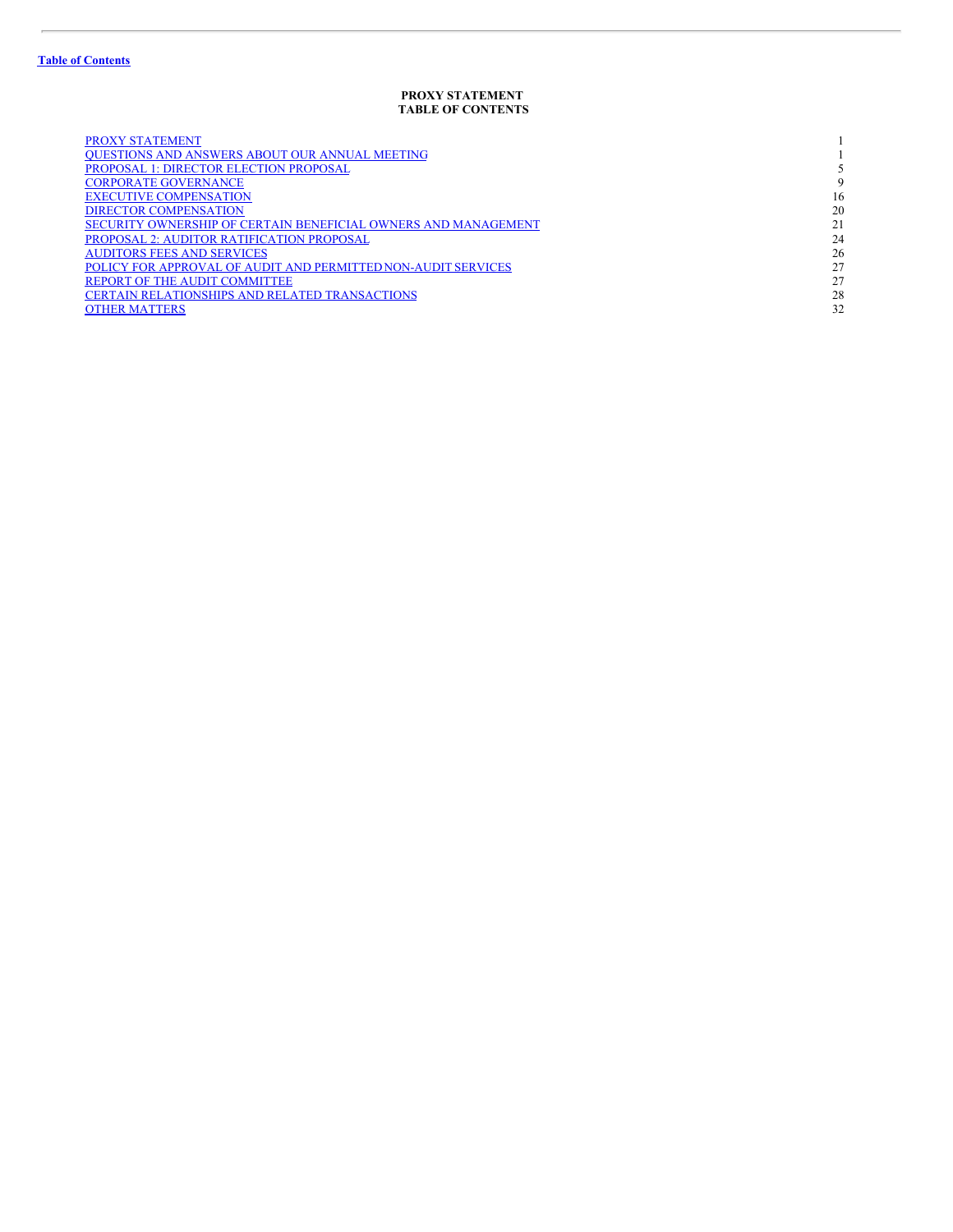## <span id="page-5-0"></span>**PROXY STATEMENT**

This Proxy Statement contains information relating to the solicitation of proxies by the Board of Directors (the "*Board*") of BurgerFi International, Inc. (the "*Company*" or "*BurgerFi*") for use at our 2022 Annual Meeting of Stockholders ("*Annual Meeting*"). Our Annual Meeting will be held at 10:00 a.m. Eastern Time on Thursday, July 7, 2022 by means of a live virtual-only on-line webcast.

Only stockholders of record as of the close of business on May 9, 2022 (the "*Record Date*") are entitled to receive notice of and vote during the Annual Meeting or any adjournments or postponements of the Annual Meeting. As of the Record Date, there were 22,235,703 shares of common stock, par value \$0.0001 per share (the "*Common Stock*"), issued and outstanding and entitled to vote during the Annual Meeting. In accordance with the rules of the Securities and Exchange Commission ("*SEC*"), we are furnishing our proxy materials, including this proxy statement and our Form10-K for the year ended December 31, 2021, to our stockholders via the Internet. On or about May 26, 2022, we will mail to our stockholders a Notice of Internet Availability of Proxy Materials (the "*Notice of Internet Availability*") that contains instructions on how to access our proxy materials on the Internet and how to vote. Stockholders may request to receive all future proxy materials in printed form by mail or electronically by email by following the instructions contained in the Notice of Internet Availability.

All references in this Proxy Statement to "we", "us" and "our" refer to BurgerFi International, Inc.

#### <span id="page-5-1"></span>**QUESTIONS AND ANSWERS ABOUT OUR ANNUAL MEETING**

#### **What is the purpose of our 2022 Annual Meeting?**

Our 2022 Annual Meeting will be held for the following purposes:

- (1) To elect two Class C directors, each for a term of three years or until their successors are duly elected and qualified or until their earlier resignation or removal. We refer to this as the "*Director Election Proposal*."
- (2) To ratify the appointment of KPMG LLP as the independent registered public accounting firm of the Company for the 2022 fiscal year. We refer to this as the "*Auditor Ratification Proposal*."
- (3) To transact any other business that is properly presented at the Annual Meeting or any adjournments or postponements of the Annual Meeting.

In addition, senior management will respond to your questions pertaining to the business of the Company.

## **How can I attend the Annual Meeting?**

You are entitled to participate in the Annual Meeting if you were a stockholder as of the close of business on the Record Date or hold a valid proxy for the Annual Meeting.

In order to attend the Annual Meeting, you must register in advance at*https://www.proxydocs.com/BFI*. Upon completing your registration, you will receive further instructions via email, including your unique link that will allow you access to the meeting and will also permit you to vote and submit questions during the Annual Meeting. Please be sure to follow instructions found on your proxy card and/or voting authorization form and subsequent instructions that will be delivered to you via email. You will find more information on the matters for voting on the following pages.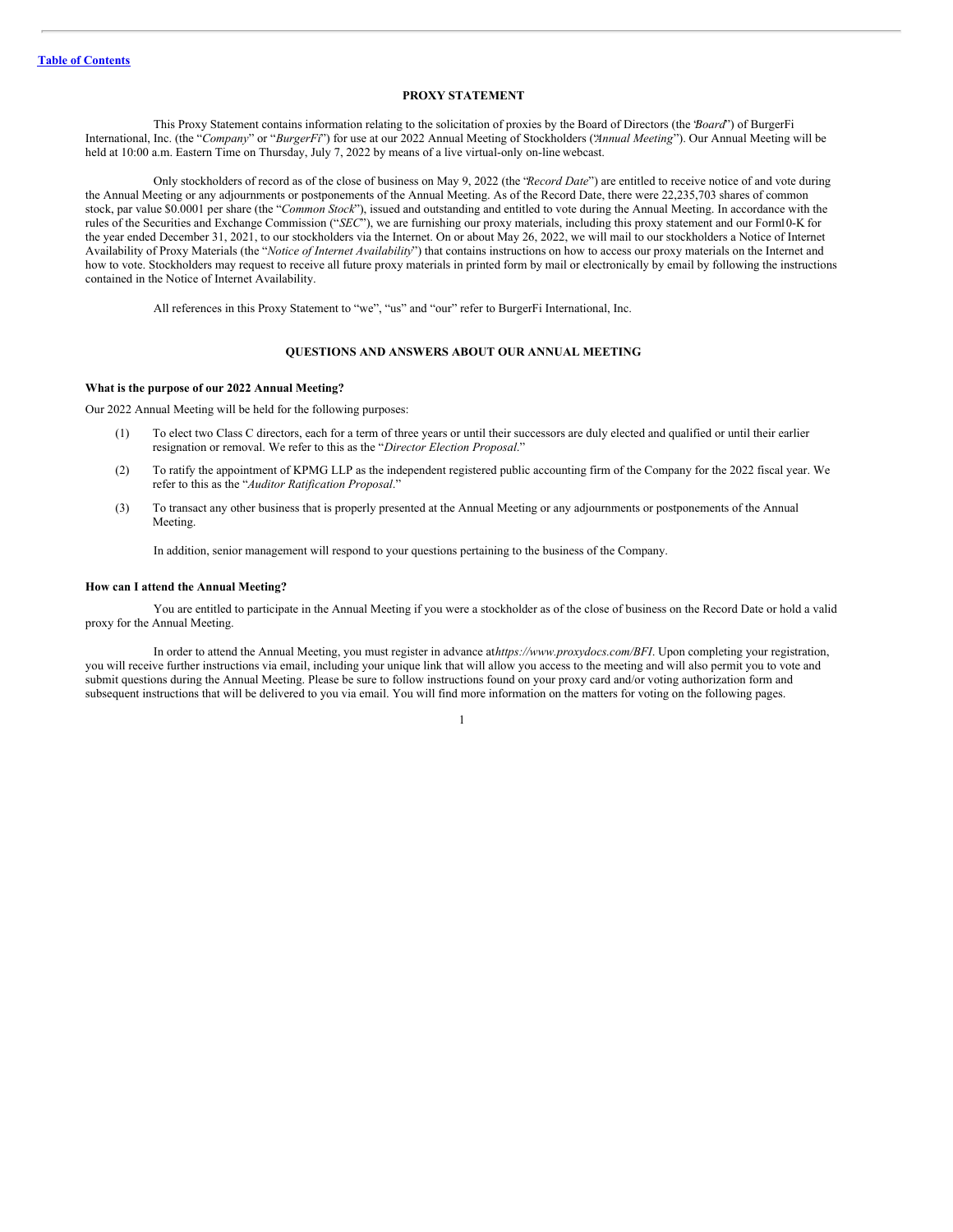If you are a stockholder of record, you may vote by using the Internet, by telephone, by mail, or during the Annual Meeting via the Internet. If you are a beneficial owner, please follow the voting instructions provided in the notice you receive from your broker, bank or other nominee, and direct such organization to vote your shares in accordance with your instructions. A beneficial holder may also attend the Annual Meeting, but because a beneficial owner is not a stockholder of record, you may not vote during the Annual Meeting unless you obtain a "legal proxy" from the organization that holds your shares, giving you the right to vote the shares during the Annual Meeting.

As part of the registration process, you must enter the control number located on your proxy card, voting instruction form, or Notice of Internet Availability. If you are a beneficial owner of shares registered in the name of a broker, bank or other nominee, you will also need to provide the registered name on your account and the name of your broker, bank or other nominee as part of the registration process.

On the day of the Annual Meeting, stockholders may begin to log in to the virtual-only Annual Meeting 15 minutes prior to the Annual Meeting. The Annual Meeting will begin promptly at 10:00 a.m. Eastern Time.

#### **What are the voting rights of BurgerFi stockholders?**

Each stockholder of Common Stock is entitled to one vote per share on each of the two Class C director nominees and one vote per share on each other matter properly presented at the Annual Meeting for each share of Common Stock owned by that stockholder on the Record Date.

## **What is the difference between holding shares as a "stockholder of record" and a "street name" holder?**

If your shares are registered directly in your name through Continental Stock Transfer & Trust, the Company's transfer agent, you are considered a "stockholder of record." If your shares are held in a brokerage account, bank or through another nominee, you are considered a "street name" holder.

#### **What constitutes a quorum?**

The presence in person or by proxy of the holders of a majority of the shares issued and outstanding and entitled to vote at the Annual Meeting constitutes a quorum for the transaction of business at the meeting. If you submit a properly executed proxy or voting instruction card or properly cast your vote via the Internet, or by telephone, your shares will be considered part of the quorum, even if you abstain from voting or withhold authority to vote as to a particular proposal. Under Delaware law, we also will consider as present for purposes of determining whether a quorum exists any abstentions and any shares represented by "broker non-votes."

#### **How do I vote?**

You can vote in any of the following ways. Please check your proxy card or contact your broker for voting instructions.

## *If your shares are registered in your name (as a stockholder of record)*

**To vote by Internet or telephone**: Log on to the website or call the toll-free number set forth in the notice of meeting mailed to you and follow the instructions.

**To vote by mail**: If you received a printed copy of the proxy materials, complete, sign, date, and mail your proxy card in the enclosed, postage-prepaid envelope.

**To vote during the meeting**: Withdraw your earlier proxy and vote at the Annual Meeting via the Internet.

 $\overline{2}$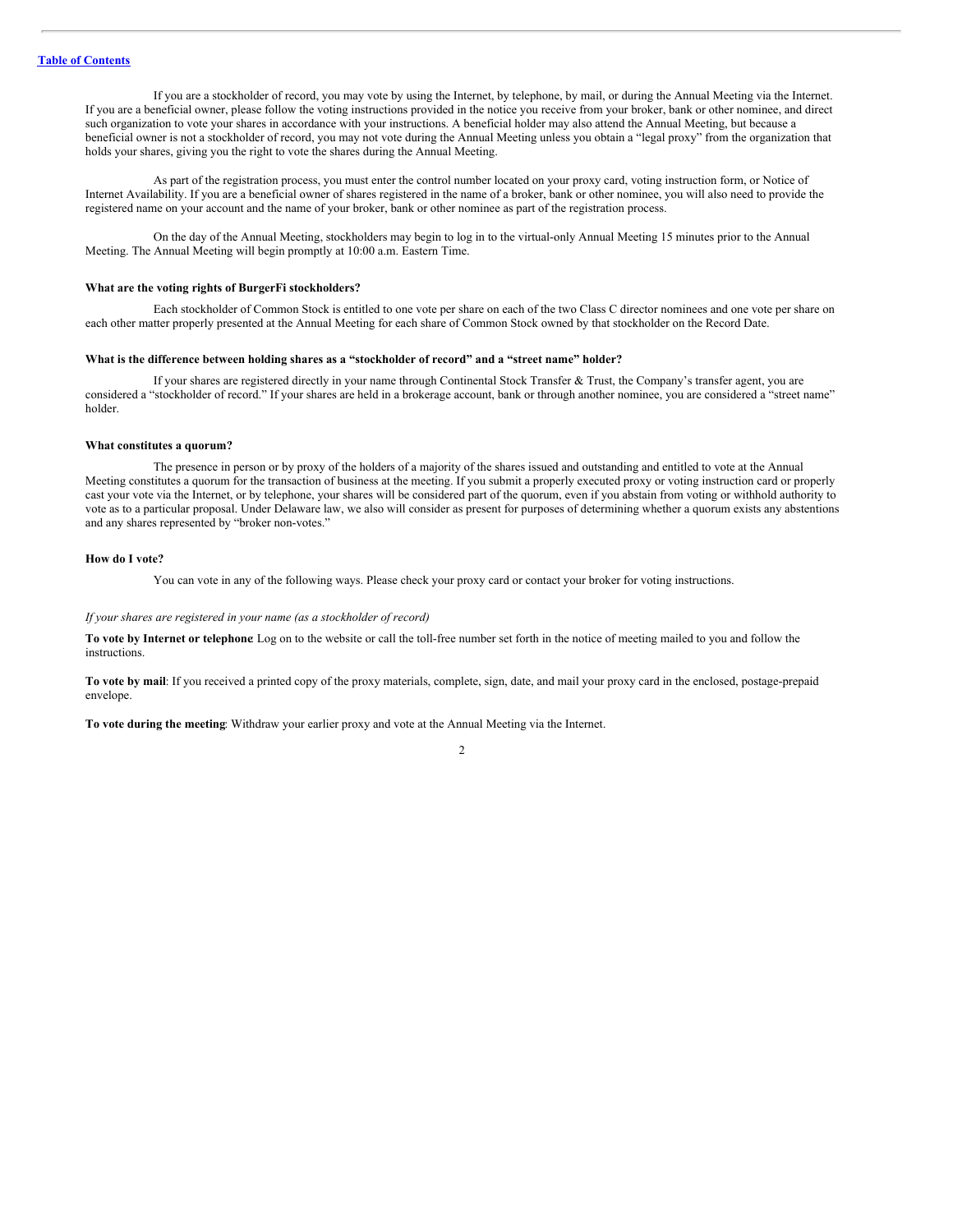## *If your shares are held in "street name"*

You should give instructions to your broker on how to vote your shares. If you do not provide voting instructions to your broker, your broker has discretion to vote those shares on matters that are routine. However, a broker cannot vote shares on non-routine matters without your instructions. This is referred to as a "broker non-vote." Under the rules of The Nasdaq Stock Market LLC ("*Nasdaq"), the Director Election Proposal is non-routine and, as* such, a broker does not have the discretion to vote on the Director Election Proposal if such broker has not received instructions from the beneficial owner of the shares represented. The Auditor Ratification Proposal is considered a routine proposal and may be voted in the absence of instructions.

#### **Can I change my vote after I have voted?**

You may revoke your proxy and change your vote at any time before the final vote at the meeting. If you are a registered holder of shares, you may vote again on a later date by telephone, via the Internet, by submitting a subsequently dated proxy by mail, or by attending the meeting and voting during the meeting via the Internet. Only your latest proxy and vote submitted prior to the meeting will be counted. Your attendance at the Annual Meeting, however, will not automatically revoke your proxy unless you vote again during the meeting or specifically request in writing that your prior proxy be revoked. If your shares are held in street name, you must contact your broker, bank or other nominee to revoke your proxy and change your vote.

#### **What vote is required to approve each proposal at the Annual Meeting?**

## **Proposal 1—Director Election Proposal.**

The vote required to elect our two Class C directors, each for a term of three years or until their successors are duly elected and qualified, is a plurality of the votes of the shares of Common Stock cast. Abstentions and broker non-votes will have no effect on the election of directors.

#### **Proposal 2—Auditor Ratification Proposal.**

The vote required to approve the Auditor Ratification Proposal is a majority of the stock having voting power present in person or represented by proxy and entitled to vote at the Annual Meeting. Abstentions will have the same effect as a vote against this proposal.

## **How does the Board recommend I vote on the proposals?**

The Board recommends that you vote:

- FOR Proposal 1: the Director Election Proposal; and
- FOR Proposal 2: the Auditor Ratification Proposal.

#### **How will the persons named as proxies vote?**

If you complete and submit a proxy, the persons named as proxies will follow your voting instructions. If you submit a proxy but do not provide instructions or if your instructions are unclear, the persons named as proxies will vote your shares in accordance with the recommendations of the Board, as set forth above.

With respect to any other proposal that properly comes before the Annual Meeting, the persons named as proxies will vote as recommended by our Board or, if no recommendation is given, in their own discretion.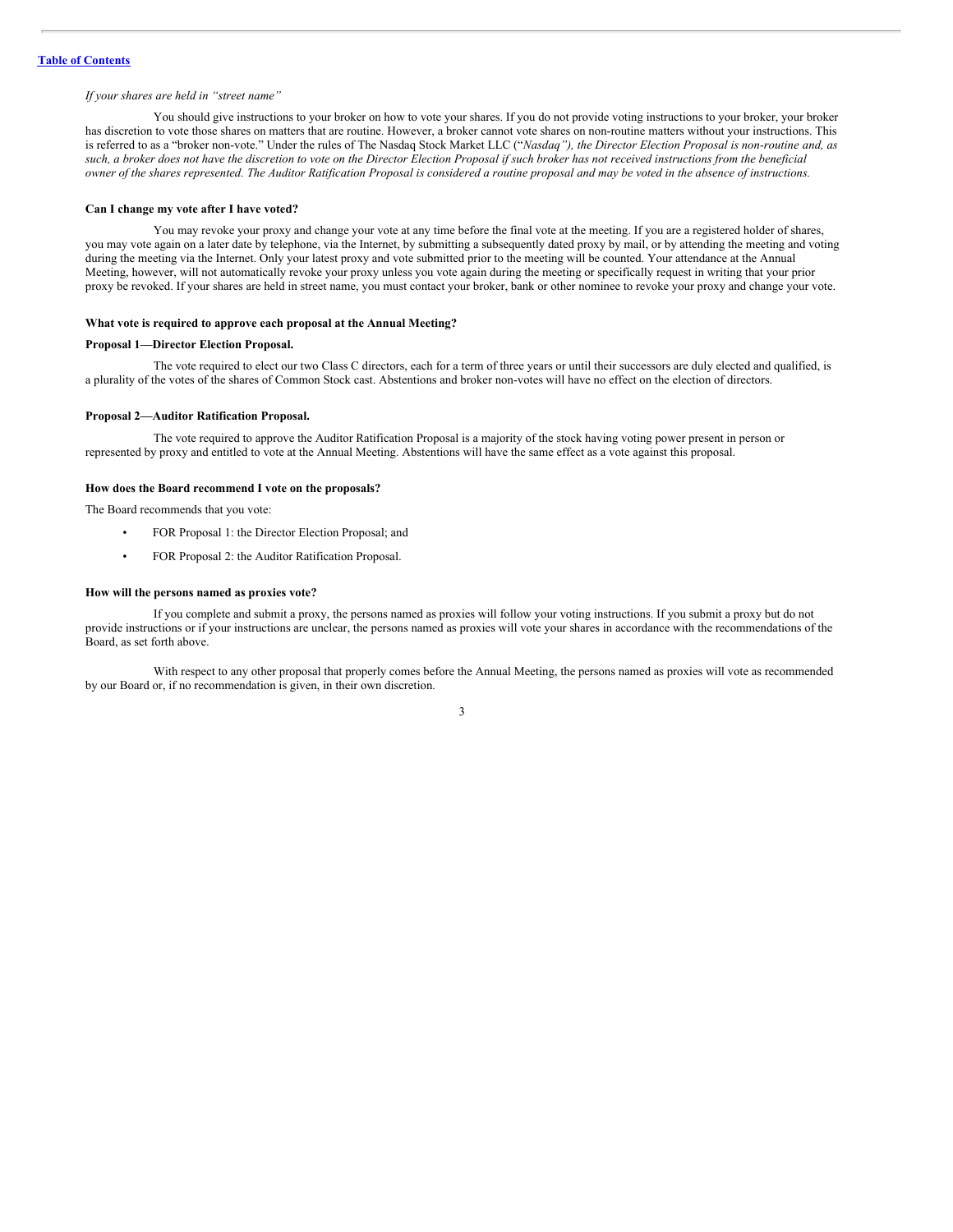## **Who will pay for the cost of soliciting proxies?**

We will pay for the cost of soliciting proxies. Our directors, officers, and other employees, without additional compensation, may also solicit proxies personally or in writing, by telephone, e-mail, or otherwise. As is customary, we will reimburse brokerage firms, fiduciaries, voting trustees, and other nominees for forwarding our proxy materials to each beneficial owner of Common Stock held of record.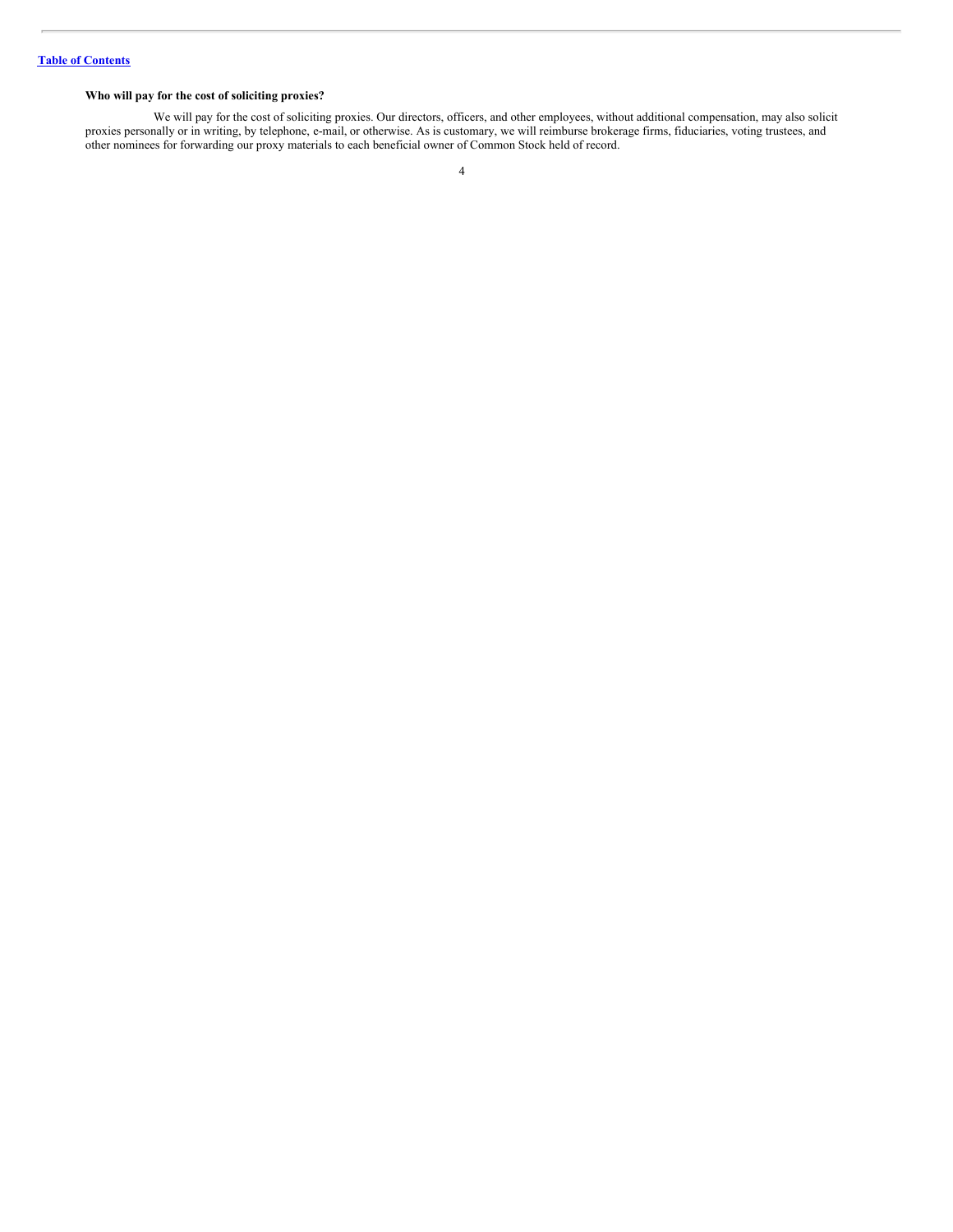## <span id="page-9-0"></span>**PROPOSAL 1: DIRECTOR ELECTION PROPOSAL**

Our Board of Directors currently consists of six directors divided into three classes: Class A, Class B and Class C. Each class is currently equal in number, with one class being elected each year to serve a staggered three-year term.

- Class A directors shall serve for a term expiring at the 2023 Annual Meeting of Stockholders;
- Class B directors shall serve for a term expiring at the 2024 Annual Meeting of Stockholders; and
- Class C directors shall serve for a term expiring at the 2022 Annual Meeting of Stockholders.

At this Annual Meeting of Stockholders and each Annual Meeting of Stockholders thereafter, the successors to the class of directors whose terms expire at that meeting would be elected for a term of office to expire at the third succeeding Annual Meeting of Stockholders after their election, or until their successors have been duly elected and qualified. On December 16, 2020, the Company entered into a Voting Agreement (the "*Voting Agreement*") with Axis Capital Management (the "*Initial Sponsor*" or the "*Sponsor*"), certain initial stockholders (the "*Initial Stockholders*") who held founders' shares ("*Founders' Shares*") prior to the Company's initial public offering ("*IPO*"), the members (the "*Members*") of BurgerFi International, LLC and thenserving officers and directors of the Company, pursuant to which all stockholders party thereto agreed to vote their shares of the Company in favor of the current members of the Board of Directors, comprised of Ophir Sternberg, Steven Berrard, Gregory Mann, Allison Greenfield, Vivian Lopez-Blanco, Gregory Mann and Martha Stewart, or, if any of them ceases to serve as a director (such as Mr. Berrard and Ms. Acker), such other person designated by our Executive Chairman, in consultation with John Rosatti, a significant stockholder of the Company. In addition, in connection with the Company's acquisition (the "*Anthony's Acquisition*") of Anthony's Coal Fired Pizza & Wings ("*Anthony's*"), on November 3, 2021, we entered into an additional Voting Agreement with Cardboard Box, LLC ("*Cardboard*"), Ophir Sternberg and Lionheart Equities, LLC (*"Lionheart Equities"*), pursuant to which all such stockholders agreed to vote their shares of the Company in favor of Ophir Sternberg, Allison Greenfield, Vivian Lopez-Blanco, Gregory Mann, Martha Stewart and Andrew Taub, the director designee of Cardboard (or any successor director designee of Cardboard), for a period of one year from the date of the closing (the "*Anthony's Closing*") of the Anthony's Acquisition.

Our Class A directors are Martha Stewart and Gregory Mann; our Class B directors are Vivian Lopez-Blanco and Allison Greenfield; and our Class C directors are Ophir Sternberg and Andrew Taub. Mr. Taub was selected as a director pursuant to Cardboard's right under the Amended and Restated Stock Purchase Agreement, dated November 3, 2021, by and among the Company, Cardboard, and Hot Air, Inc. (the *"A&R Purchase Agreement"*) whereby the Company acquired the Anthony's business, and whereby, for so long as Cardboard, its affiliates or certain related persons of Cardboard, directly or indirectly, hold collectively 42.5% or more of the shares of Common Stock issued to Cardboard at the Anthony's Closing, Cardboard shall have the option and the right (but not the obligation), to designate one director of the Company.

Our Board of Directors is recommending that Ophir Sternberg and Andrew Taub, our Class C directors, bere-elected to serve for a term until the 2025 Annual Meeting of Stockholders or until their successors are duly elected and qualified or until their earlier resignation or removal. If Ophir Sternberg or Andrew Taub become unavailable for any reason, including a situation which is not anticipated, substitute nominees may be proposed by the Board, and any shares represented by proxy will be voted for the substitute nominee, unless the Board reduces the number of directors.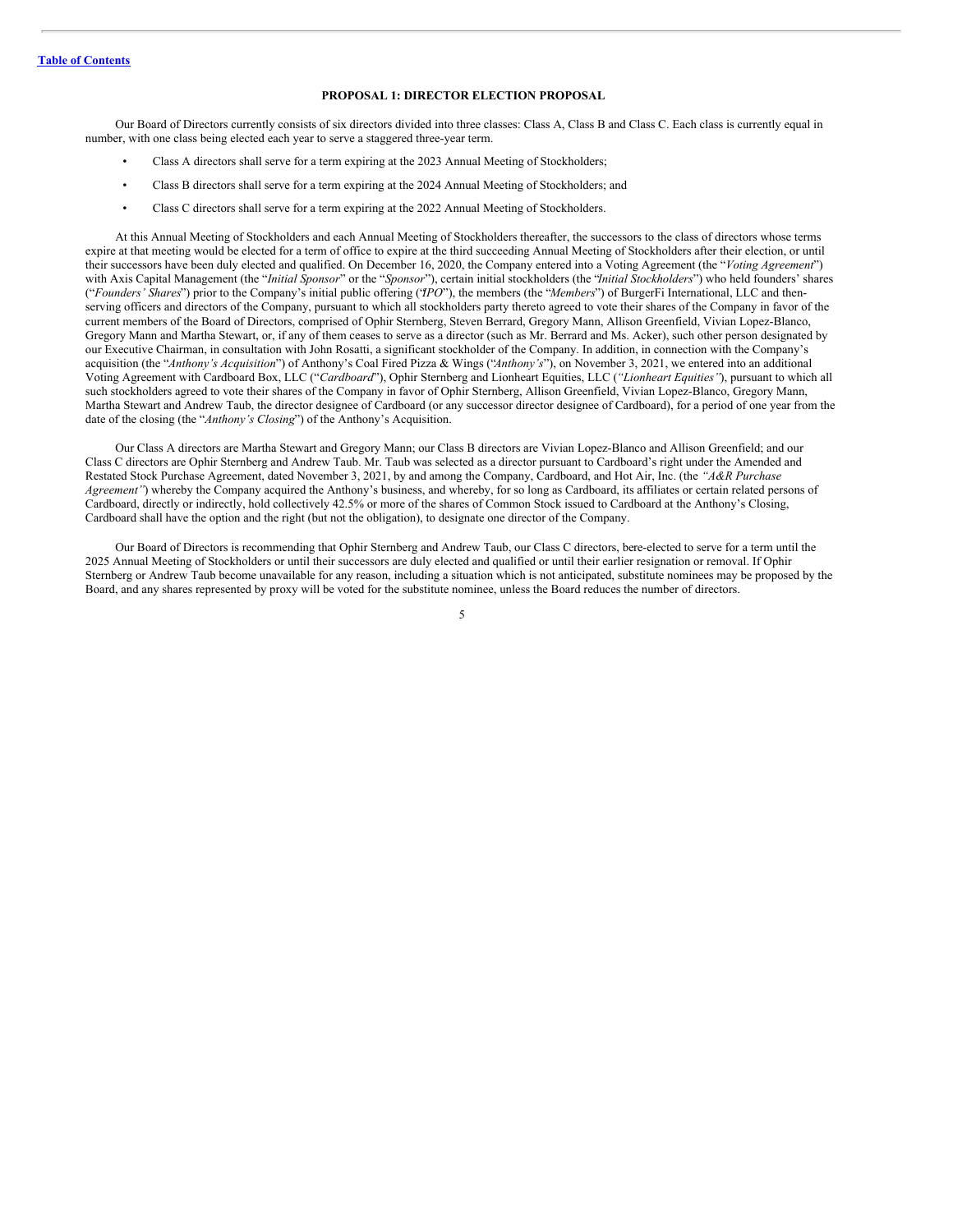The following table sets forth certain information concerning the nominees for Class C directors and each of the other members of the Board of Directors:

## **Directors and Executive Officers**

Below are the names of and certain information regarding our executive officers and directors:

|                         | <u>Age</u> | Position                                             |
|-------------------------|------------|------------------------------------------------------|
| Name<br>Ophir Sternberg | 52         | Executive Chairman of the Board and Class C Director |
| Ian Baines              | 66         | Chief Executive Officer                              |
| Michael Rabinovitch     | 52         | Chief Financial Officer                              |
| Allison Greenfield      | 49         | Class B Director                                     |
| Vivian Lopez-Blanco     | 64         | Class B Director                                     |
| Gregory Mann            | 50         | Class A Director                                     |
| Martha Stewart          | 80         | Class A Director                                     |
| Andrew Taub             | 53         | Class C Director                                     |

#### **Directors**

**Ophir Sternberg** has been the Company's Executive Chairman of the Board since December 2020, having served as a member of our Board of Directors since October 2019, Chairman since April 2020, and Chief Executive Officer from June 2020 to December 2020. Mr. Sternberg has over 26 years of experience investing in all segments of the real estate industry, including land acquisitions, luxury residential, hospitality, commercial and retail. Mr. Sternberg has served as the Chief Executive Officer, President and Chairman of Lionheart Acquisition Corporation II (Nasdaq: LCAP) since December 2019. He is the Founder of Lionheart Capital, LLC ("*Lionheart Capital*"), a Miami-based, diversified investment firm focused on value and growth investments and has served as its Chief Executive Officer since its formation in 2009. From 1993 to 2009, Mr. Sternberg was the Founder and Managing Partner of Oz Holdings, LLC, a private real estate investment and management company. Once a member of an elite Israeli Defense Force unit, Mr. Sternberg studied finance at Sy Syms School of Business at Yeshiva University. We believe Mr. Sternberg is well-qualified to serve on our Board of Directors due to his business experience and contacts and relationships.

**Allison Greenfield** has served as a member of the Company's Board of Directors since June 2020. Ms. Greenfield has over two decades of experience in real estate development. Ms. Greenfield is the Chief Development Officer and has been a partner of Lionheart Capital, LLC since it was founded in 2009 and has over 25 years of experience in the entitlement, design, construction and management of projects in all segments of the real estate industry, including industrial, retail, hospitality, and ultra-luxury residential condominiums. At Lionheart Capital, LLC, she has been responsible for the successful acquisition, development, and repositioning of real estate assets around the world. Prior to her tenure at Lionheart Capital, LLC, Ms. Greenfield ran the development and construction arm of Oz Holdings, LLC as a partner from 2001-2010. Ms. Greenfield studied Architecture at The New School University, Parsons School of Design and holds a B.A. in History from Barnard College/Columbia University. We believe Ms. Greenfield is well-qualified to serve on our Board of Directors due to her business experience, contacts and relationships.

**Vivian Lopez-Blanco** has served as a member of the Company's Board of Directors since July 2021.Ms. Lopez-Blanco also serves on the board of Jumptuit Health, Inc. Prior to joining the Company, Ms. Lopez-Blanco served as an advisory board member of BBVA, South Florida operations, from 2019 until June 2021, Chief Financial Officer of Mednax, Inc. (NYSE: MD) from 2010 until 2018, Vice President and Treasurer of Mednax, Inc. from 2008 to 2010 and Chief Financial Officer of Carrols Corporation's Hispanic Restaurants Division, which includes the Pollo Tropical and Taco Cabana concepts, from 2003 to 2008. Ms. Lopez-Blanco joined Pollo Tropical in 1997 as Controller and was promoted to Chief Financial Officer in 1998, and led the company through its acquisition by Carrols Corporation, developed and realigned key business processes and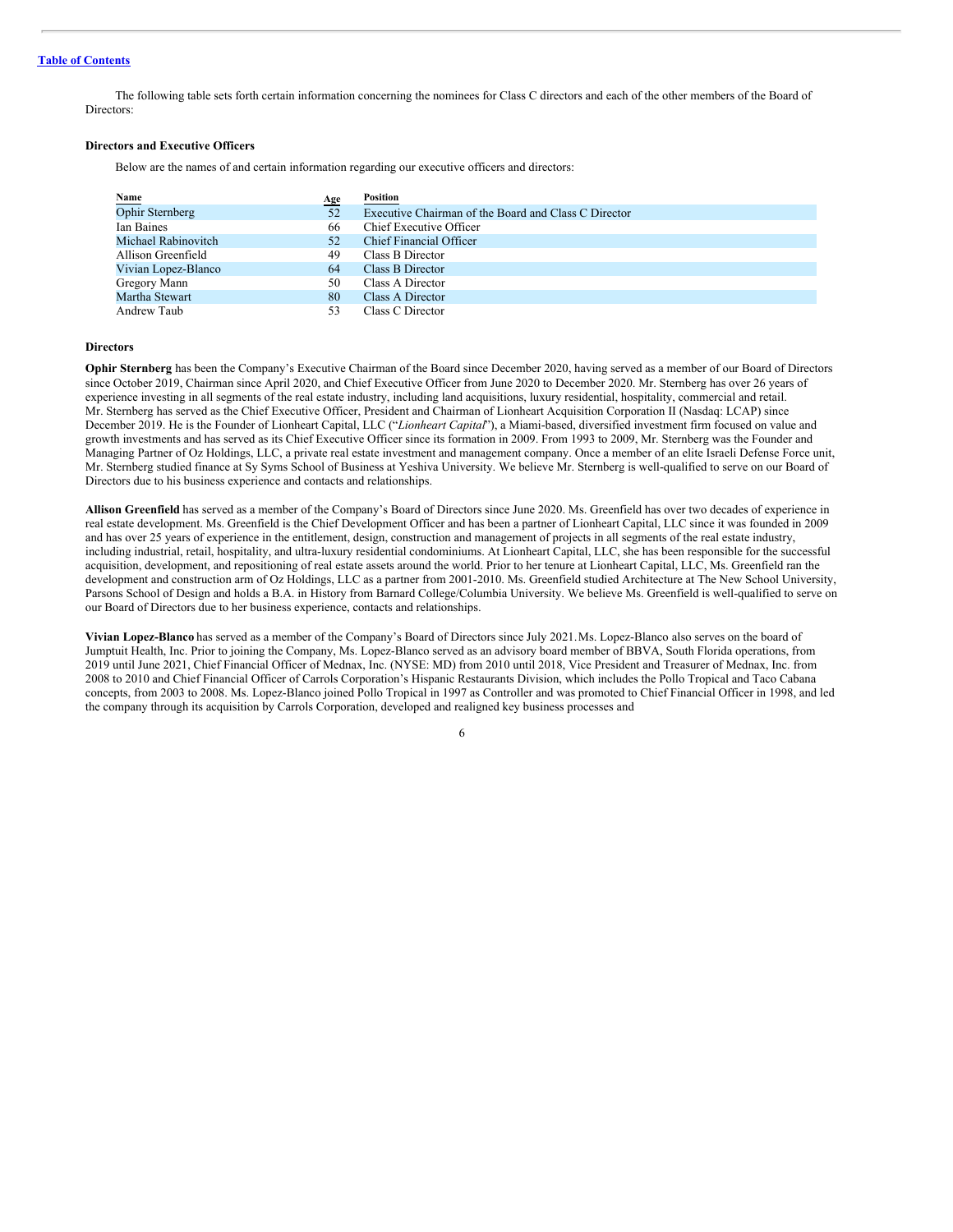implemented several financial systems. Earlier in her career, Ms. Lopez-Blanco spent years in an international accounting firm where she progressed through different management roles and gained extensive experience in public company reporting and capital market expansions. Ms. Lopez-Blanco earned a bachelor's degree in accounting from Florida International University and is a certified public accountant. We believe Ms. Lopez-Blanco is wellqualified to serve on our Board of Directors due to her business experience, including her experience in public accounting and as the Chief Financial Officer of public companies, her contacts and relationships.

**Gregory Mann** has served as a member of the Company's Board of Directors since December 2020. Mr. Mann has over 20 years of experience in delivering outstanding results for leading U.S. and global companies. Mr. Mann has served as Chief Marketing Officer for Trustly, Inc. He has also served at Hydrus Technology as a Board member and in a variety of advising, consulting, leadership, and managerial roles where he developed the firm's commercialization and go to market (GTM) strategy that led to the company's first long-term commercial contract. Prior to Hydrus, from March 2017 to November 2018, Mr. Mann created a stand-alone P&L division at Catalina Marketing as President of Emerging Brands where he architected and implemented a new three-year business strategy that included the launch of new data and marketing services which significantly increased new client deal size and improved client retention. Mr. Mann also developed and drove the vision and general management for the newly founded Emerging Brands division focused on thousands of consumer-packaged goods companies. Prior to Catalina, Mr. Mann worked as the Chief Marketing Officer for LoopPay, where he was part of the founding team which was then acquired by Samsung in order to develop and launch Samsung Pay. Mr. Mann holds an MBA from The Wharton School and a Master's Degree in International Studies from the University of Pennsylvania's Lauder Institute. We believe that Mr. Mann's experience as an entrepreneurial executive and corporate innovator that has built and led established startup, turnaround, and hyper-growth companies and divisions globally will continue to be a valuable asset to the Company's Board of Directors.

**Martha Stewart** has served as a member of the Company's Board of Directors since February 2021. Ms. Stewart is a businesswoman, writer, and television personality. As founder of Martha Stewart Living Omnimedia, *"MSLO,"* she gained success through a variety of business ventures, encompassing publishing, broadcasting, merchandising and e-commerce. She has written numerous bestselling books, is the publisher of Martha Stewart Living magazine and hosted two syndicated television programs: Martha Stewart Living, which ran from 1993 to 2004, and Martha, which ran from 2005 to 2012. Ms. Stewart currently serves as the Chief Creative Officer of Marquee Brands, a position she has held since June 2019. Prior to that, Ms. Stewart served as Chief Creative Officer of Sequential Brands Group, Inc. from December 2015 to June 2019. Ms. Stewart has served on the board of directors of Sequential Brands Group, Inc. since December 2015. Ms. Stewart has also served on the board of AppHarvest, Inc. since May 2020. Ms. Stewart was Founder, Chief Creative Officer and Non-Executive Chairman of the board of directors of MSLO from 1996 through June 2003. She also served as Chief Executive Officer from 1996 through June 2003. Ms. Stewart earned a bachelor's degree in European history and architectural history from Barnard College. We believe Ms. Stewart is well-qualified to serve on the Company's Board of Directors due to her business experience, extensive contacts and relationships.

**Andrew Taub** has served as a member of the Company's Board of Directors since November 2021. Mr. Taub has been a Managing Partner of L Catterton, where he focuses on the Flagship Buyout Fund, since 1996. L Catterton is the world's largest consumer-focused private equity firm, with approximately \$30 billion of equity capital across six fund strategies in 17 offices globally and has advised certain funds affiliated with the entity that sold Anthony's to the Company and has provided advisory services to subsidiaries of the Company. Mr. Taub's investment and operating expertise spans the consumer and healthcare services landscape through investments in the pet, optical, restaurant, food and marketing services industries. In addition to serving on the Company's Board of Directors, Mr. Taub currently serves as a director of several L Catterton portfolio companies, including JustFoodForDogs, PatientPoint Health Technologies, and FYidoctors. Mr. Taub holds a Bachelor of Arts degree in Finance and Accounting from the University of Michigan at Ann Arbor and a Master of Business Administration degree from Columbia Business School. We believe Mr. Taub is qualified to serve on our Board of Directors due to his extensive business experience. Mr. Taub was selected as a director pursuant to Cardboard's right under the A&R Purchase Agreement whereby, for so long as Cardboard, its affiliates or certain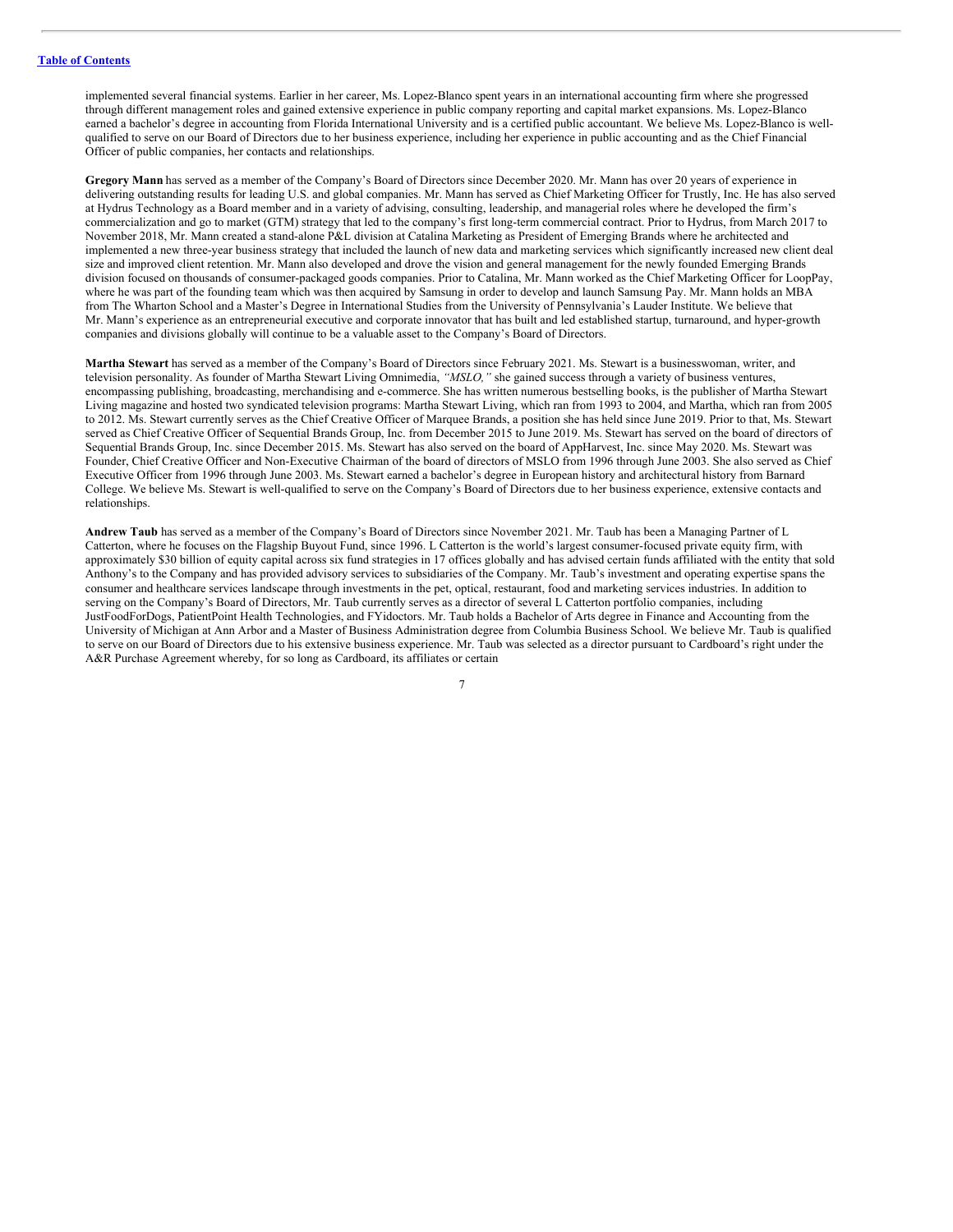related persons of Cardboard, directly or indirectly, hold collectively 42.5% or more of the shares of Common Stock issued to Cardboard at the Anthony's Closing, Cardboard shall have the option and the right (but not the obligation), to designate one director.

| <b>Board Diversity Matrix</b>       |      |        |                   |                         |  |  |
|-------------------------------------|------|--------|-------------------|-------------------------|--|--|
|                                     |      |        |                   | <b>Did Not Disclose</b> |  |  |
| Part I: Gender Identity             | Male | Female | <b>Non-Binary</b> | Gender                  |  |  |
| <b>Directors</b>                    |      |        |                   |                         |  |  |
| Part II: Demographic Background     |      |        |                   |                         |  |  |
| African American or Black           |      |        |                   |                         |  |  |
| Alaskan Native or American Indian   |      |        |                   |                         |  |  |
| Asian                               |      |        |                   |                         |  |  |
| Hispanic, Latino or Latina          |      |        |                   |                         |  |  |
| Native Hawaiian or Pacific Islander |      |        |                   |                         |  |  |
| White                               | ◠    |        |                   |                         |  |  |
| Two or More Races or Ethnicities    |      |        |                   |                         |  |  |
| LGBTQ+                              |      |        |                   |                         |  |  |
| Undisclosed                         |      |        |                   |                         |  |  |

#### **Executive Officers**

**Ian Baines** has served as our Chief Executive Officer since November 2021. Mr. Baines served as the President and Chief Executive Officer of ACFP Management, Inc., which was the operator of the Anthony's business, from January 2020 until November 2021. Mr. Baines has over four decades of experience in the restaurant and hospitality business, beginning as a classically trained chef in his native England, followed by 25 years in Canada with ever increasing roles and responsibilities culminating into Chief Operating Officer of SIR Corp restaurants. In 2004, Mr. Baines was actively recruited to join Brinker International, Inc. where he served in various executive roles. He joined Darden Restaurants Inc. and led the Smokey Bones brand as President before the sale to Sun Capital Partners, Inc., where he continued for several years as President and Chief Executive Officer. He was recruited back to Brinker International, Inc. in 2011 as Senior Vice President of Strategic Innovation. From 2013 to 2014, Mr. Baines served as President and Chief Executive Officer of Uno Restaurant Holdings Corporation. From 2014 to 2018, he served as President and Chief Executive Officer of Cheddar's Scratch Kitchen (*"Cheddar's"*); after the sale of Cheddar's to Darden Restaurants Inc. in 2017 he continued as Brand President. In 2019, he was Chief Executive Officer of Del Frisco's Restaurant Group, Inc. during the transition from a public company to three independent brands and ultimately the sale of the steak division. Except for the A&R Purchase Agreement, there are no arrangements or understandings between Mr. Baines and any other person pursuant to which he was appointed.

**Michael Rabinovitch** joined the Company in February 2021 and assumed the position of Chief Financial Officer in May 2021. Mr. Rabinovitch served as Senior Vice President and Chief Accounting Officer of Tech Data Corporation from March 2018 until September 2020. Prior thereto, Mr. Rabinovitch was employed at Office Depot, where he served as Vice President of Finance, North America from January 2015 to 2017 and Senior Vice President, Finance and Chief Accounting Officer from March 2017 to February 2018. From 2005 through 2015, he served as Executive Vice President and Chief Financial Officer of Birks Group (a/k/a Mayors Jewelers), a North American manufacturer and retailer of fine jewelry and luxury timepieces. Prior to joining Birks Group, Mr. Rabinovitch was Vice President of Finance of Claire's Stores, Inc., a specialty retailer of fashion jewelry and accessories, from 1999 to 2005. Mr. Rabinovitch began his career as an auditor with PricewaterhouseCoopers LLP. Mr. Rabinovitch is a licensed certified public accountant (inactive) and a member of the American Institute of Certified Public Accountants.

## **Vote Required and Board Recommendation**

The vote required to elect our two Class C directors, each for a three-year term expiring at the 2025 Annual Meeting or until their successors are duly elected and qualified, is a plurality of the votes of the shares of Common Stock cast at the Annual Meeting. The Board recommends that you vote **"FOR**" the election of each of the Class C director nominees.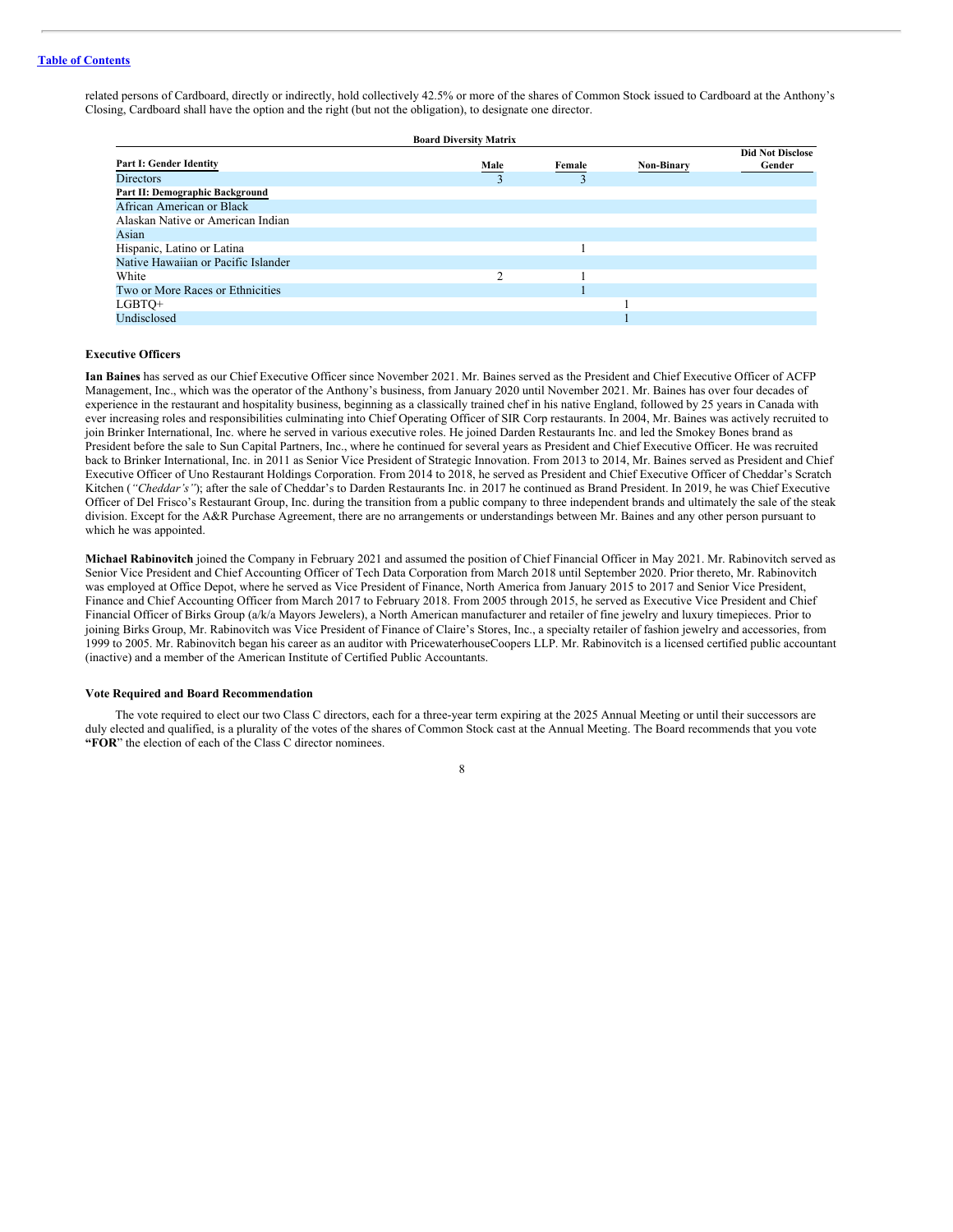## <span id="page-13-0"></span>**CORPORATE GOVERNANCE**

#### **Corporate Governance Principles and Code of Ethics**

Our Board is committed to sound corporate governance principles and practices. In order to clearly set forth our commitment to conduct, our operations in accordance with our high standards of business ethics and applicable laws and regulations, our Board adopted a Code of Ethics applicable to our directors, executive officers and employees that complies with the rules and regulations of Nasdaq. A copy of our Code of Ethics is available on our corporate website at *https://ir.burgerfi.com/corporate-governance/governance-documents*, under "Governance Documents." The information on our website shall not be deemed incorporated by reference in this proxy statement. You also may obtain without charge a printed copy of the Code of Ethics by sending a written request to: Stefan K. Schnopp, Chief Legal Officer & Corporate Secretary, 200 West Cypress Creek Rd., Suite 220, Fort Lauderdale, Florida 33309.

#### **Board of Directors**

The business and affairs of the Company are managed by or under the direction of the Board. The Board is currently composed of six members.

The Board held eight (8) meetings and acted by written consent without a meeting on four (4) occasions during the year ended December 31, 2021. In 2021, each person serving as a director attended at least 75% of the total number of meetings of our Board and any Board committee on which he or she served.

It is the policy of the Board that all directors should attend the annual meetings in person or by teleconference. All of our directors serving at the time of the 2021 Annual Meeting of Stockholders were in attendance.

#### **Board Committees**

Pursuant to our bylaws, our Board may establish one or more committees of the Board however designated, and delegate to any such committee the full power of the Board, to the fullest extent permitted by law.

The standing committees of our Board currently include an Audit Committee, a Compensation Committee, a Nominating Committee, and a Product & Innovation Committee. Each of the committees reports to the Board as such committee deems appropriate and as the Board may request. The composition, duties and responsibilities of these committees are set forth below.

#### *Audit Committee*

Ms. Greenfield, Ms. Lopez-Blanco, and Mr. Mann serve on the Audit Committee. Ms. Lopez-Blanco qualifies as the Audit Committee financial expert as defined in Item 407(d)(5) of Regulation S-K promulgated under the Securities Act of 1933, as amended (the "*Securities Act*"), and serves as Chairperson of the Audit Committee. The Audit Committee operates under a written charter adopted by the Board of Directors. The charter contains a detailed description of the scope of the Audit Committee's responsibilities and how they will be carried out. The Audit Committee's charter is available on our website at *https://ir.burgerfi.com/corporate-governance/governance-documents*, under *"Governance Documents."* The information on our website shall not be deemed incorporated by reference in this proxy statement. The Audit Committee held four (4) meetings and acted by written consent without a meeting on two (2) occasions during the year ended December 31, 2021.

According to its charter, the Audit Committee shall consist of at least three members, each of whom shall be anon-employee director who has been determined by the Board to meet the independence requirements of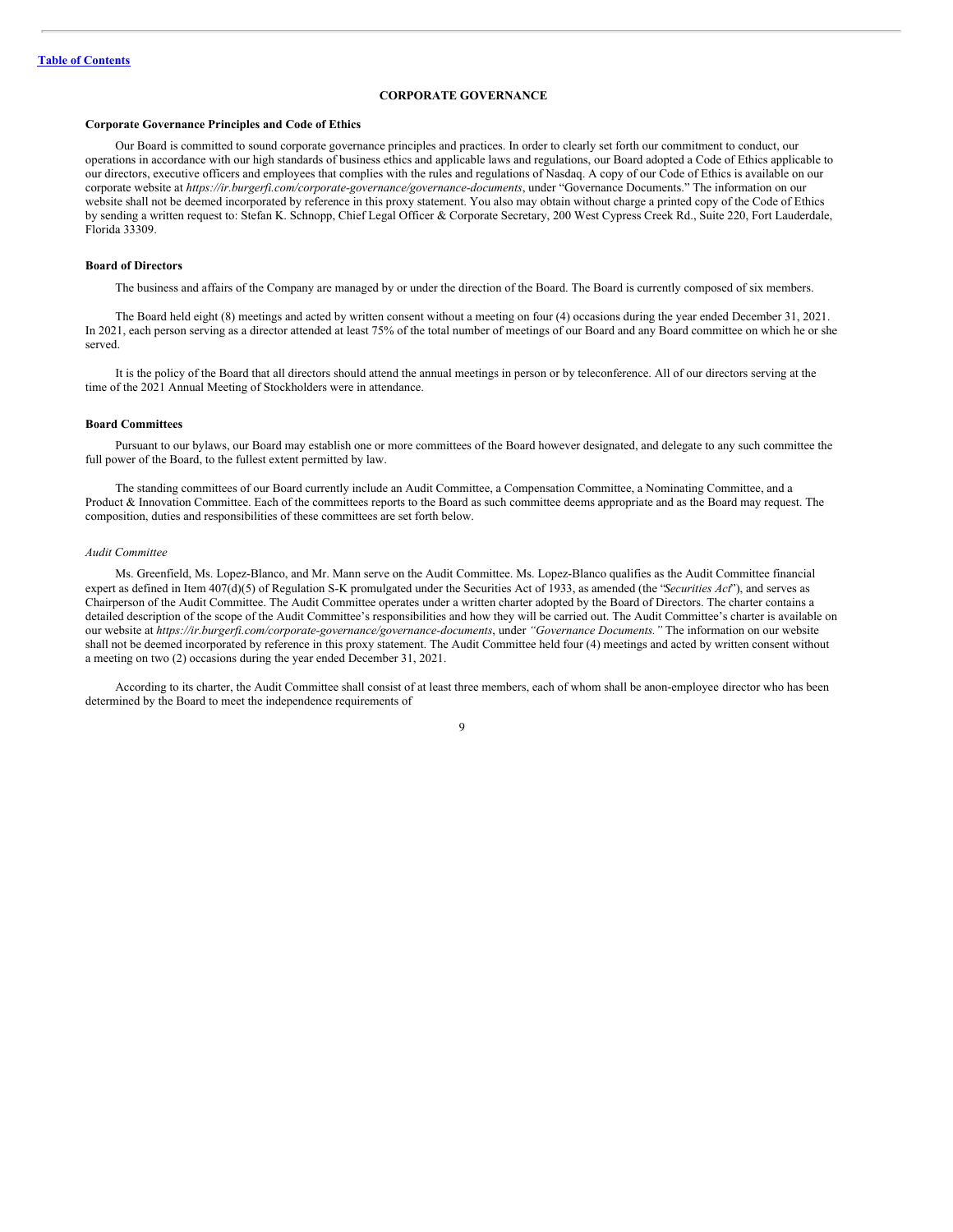Nasdaq, and also Rule 10A-3(b)(1) of the SEC, subject to the exemptions provided in Rule10A-3(c). The Audit Committee's charter describes the primary functions of the Audit Committee, including the following:

- reviewing and discussing with management and the independent auditor the annual audited financial statements, and recommending to the Board whether the audited financial statements should be included in our Form 10-K;
- discussing with management and the independent auditor significant financial reporting issues and judgments made in connection with the preparation of our financial statements;
- discussing with management major risk assessment and risk management policies;
- monitoring the independence of the independent auditor;
- verifying the rotation of the lead (or coordinating) audit partner having primary responsibility for the audit and the audit partner responsible for reviewing the audit as required by law;
- reviewing and approving all related-party transactions;
- inquiring and discussing with management our compliance with applicable laws and regulations;
- pre-approving all audit services and permitted non-audit services to be performed by our independent auditor, including the fees and terms of the services to be performed;
- appointing or replacing the independent auditor;
- determining the compensation and oversight of the work of the independent auditor (including resolution of disagreements between management and the independent auditor regarding financial reporting) for the purpose of preparing or issuing an audit report or related work;
- establishing procedures for the receipt, retention and treatment of complaints received by us regarding accounting, internal accounting controls or reports which raise material issues regarding our financial statements or accounting policies; and
- approving reimbursement of expenses incurred by our management team in identifying potential target businesses.

#### *Compensation Committee*

Ms. Greenfield, Mr. Mann, and Ms. Lopez-Blanco serve on the Compensation Committee. Ms. Greenfield serves as the Chairperson of the Compensation Committee. The Compensation Committee operates under a written charter adopted by the Board of Directors. The charter contains a detailed description of the scope of the Compensation Committee's responsibilities and how they will be carried out. The Compensation Committee's charter is available on our website at *https://ir.burgerfi.com/corporate-governance/governance-documents*, under *"Governance Documents."* The information on our website shall not be deemed incorporated by reference in this proxy statement. The Compensation Committee may delegate any of its responsibilities to one or more subcommittees as the Compensation Committee may from time to time deem appropriate. The Compensation Committee held two (2) meetings and acted by written consent without a meeting on nine (9) occasions during the year ended December 31, 2021.

The Compensation Committee's duties, which are specified in our Compensation Committee's charter, include, but are not limited to:

- reviewing and approving on an annual basis the corporate goals and objectives relevant to our Chief Executive Officer's compensation, evaluating our Chief Executive Officer's performance in light of such goals and objectives and determining and approving the remuneration (if any) of our Chief Executive Officer based on such evaluation;
- reviewing and approving the compensation of all other executive officers;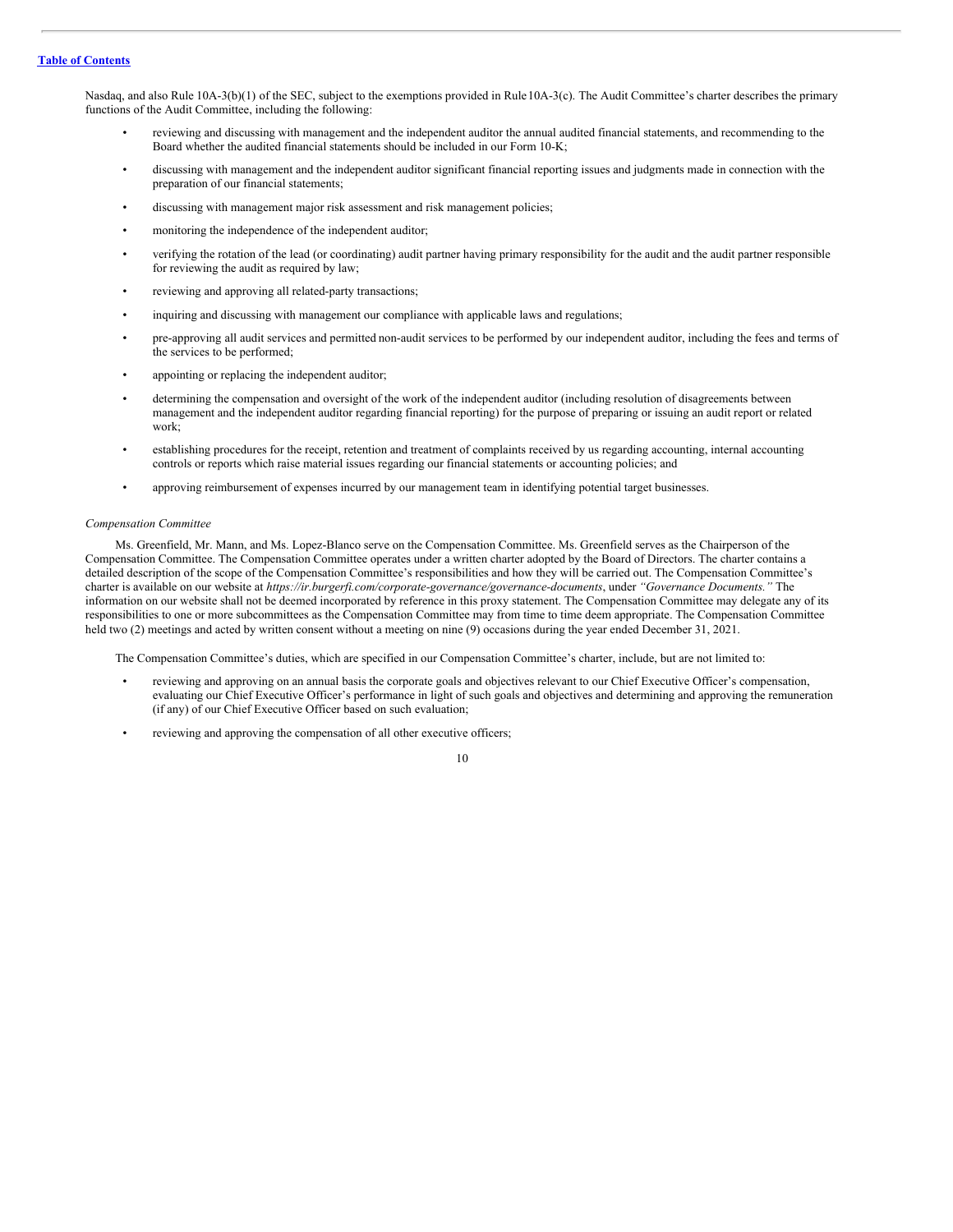- reviewing our executive compensation policies and plans;
- implementing and administering our incentive compensation equity-based remuneration plans;
- assisting management in complying with our proxy statement and annual report disclosure requirements;
- approving all special perquisites, special cash payments and other special compensation and benefit arrangements for our executive officers and employees;
- if required, producing a report on executive compensation to be included in our annual proxy statement; and
- reviewing, evaluating, and recommending changes, if appropriate, to the remuneration for directors.

The charter also provides that the Compensation Committee may, in its sole discretion, retain or obtain the advice of a compensation consultant, legal counsel or other adviser and will be directly responsible for the appointment, compensation and oversight of the work of any such adviser. Before engaging or receiving advice from a compensation consultant, however, external legal counsel or any other adviser, the Compensation Committee will consider the independence of each such adviser, including the factors required by Nasdaq and the SEC. In April of 2022, the Compensation Committee engaged the services of BDA VIII, Inc.,  $d/b/a$  Veritas Executive Compensation Consultants, to assist the Compensation Committee in evaluating its executive compensation plans. In addition, members of our senior management may report on the performance of the other executive officers of the Company and make compensation recommendations to the Compensation Committee, which will review and, as appropriate, approve the compensation recommendations.

#### *Nominating Committee*

Ms. Greenfield, Ms. Lopez-Blanco, and Mr. Mann serve on the Nominating Committee. Ms. Greenfield serves as the Chairperson of the Nominating Committee. The Nominating Committee operates under a written charter adopted by the Board of Directors. The charter contains a detailed description of the scope of the Nominating Committee's responsibilities and how they will be carried out. The Nominating Committee's charter is available on our website at *https://ir.burgerfi.com/corporate-governance/governance-documents*, under *"Governance Documents."* The information on our website shall not be deemed incorporated by reference in this proxy statement. The Nominating Committee did not hold any meetings and acted by written consent without a meeting on one (1) occasion during the year ended December 31, 2021.

The Nominating Committee will identify, evaluate and recommend candidates to become members of the Board with the goal of creating a balance of knowledge and experience. The Nominating Committee has no specific minimum qualifications for director candidates. However, the Nominating Committee will consider several qualifications relating to management and leadership experience, background and integrity and professionalism in evaluating a person's candidacy for membership on the Board of Directors. The Nominating Committee may require certain skills or attributes, such as financial or accounting experience, to meet specific Board needs that arise from time to time and will also consider the overall experience and makeup of its members to obtain and maintain a broad and diverse mix of Board members, including with respect to race, gender, ethnicity, background, experience and viewpoints of the Board. The Nominating Committee does not distinguish among nominees recommended by stockholders and other persons.

#### *Product & Innovation Committee*

Ms. Stewart and Mr. Sternberg serve on the Product & Innovation Committee. Ms. Stewart serves as the Chairperson of the Product & Innovation Committee. The Product & Innovation Committee's duties include advising on new product and innovation efforts of the Company.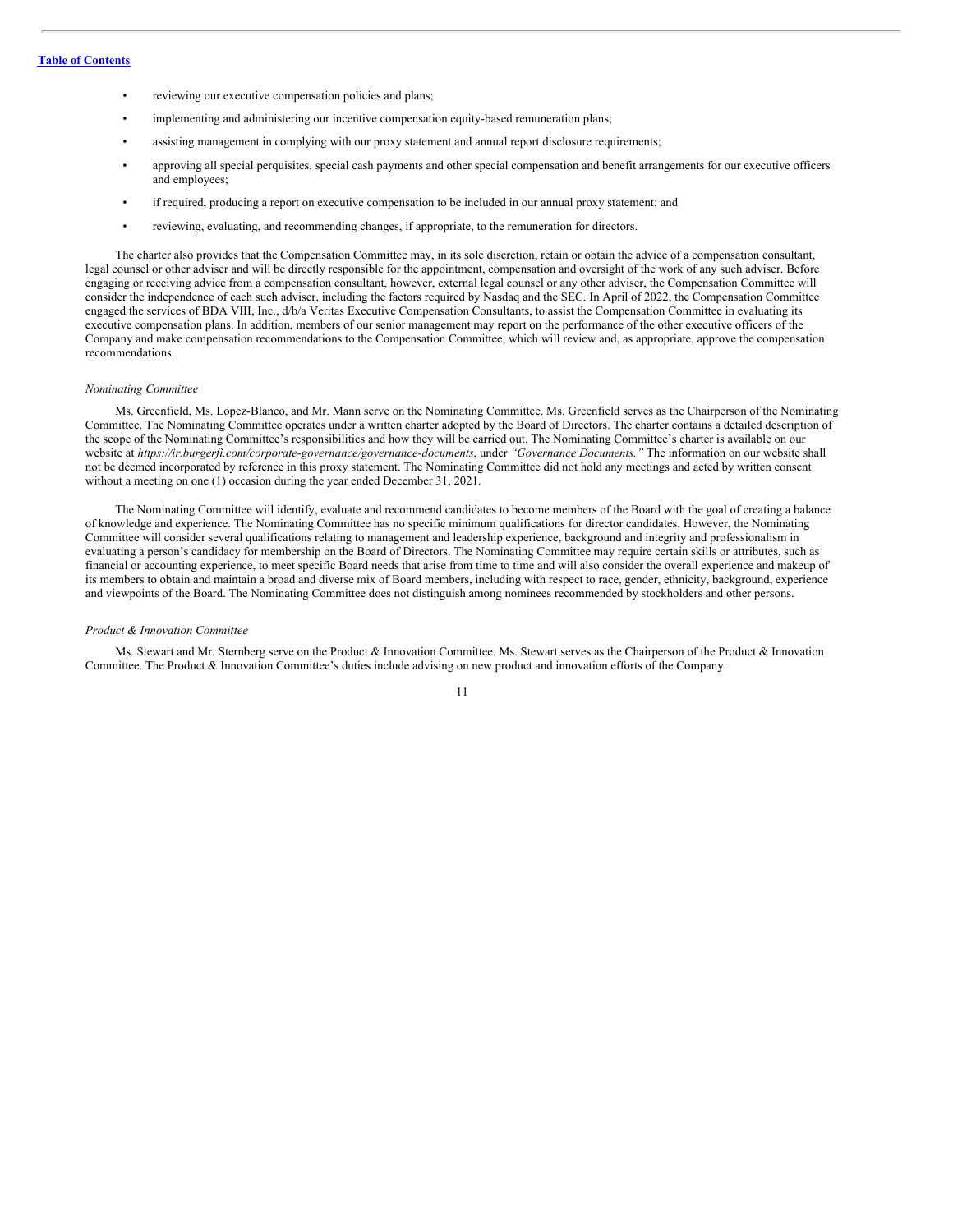## **Board Leadership**

The positions of Executive Chairman of the Board and Chief Executive Officer are currently held by Ophir Sternberg and Ian Baines, respectively. The Board has not designated a lead independent director. Given the limited number of directors comprising the Board, the independent directors call, plan, and chair their executive sessions collaboratively and, between Board meetings, communicate with management and one another directly. Under these circumstances, the directors believe designating a lead independent director to take on responsibility for functions in which they all currently participate might detract from rather than enhance performance of their responsibilities as directors. The Company believes that these arrangements afford the independent directors sufficient resources to supervise management effectively, without distractions and being overly engaged in day-to-day operations.

#### **Board Oversight of Enterprise Risk**

The Board is actively involved in the oversight and management of risks that could affect the Company. This oversight and management is conducted primarily through the committees of the Board identified above but the full Board has retained responsibility for general oversight of risks. The Audit Committee is primarily responsible for overseeing the risk management function, specifically with respect to management's assessment of risk exposures (including risks related to cyber, liquidity, credit, operations and regulatory compliance, among others), and the processes in place to monitor and control such exposures. The other committees of the Board consider the risks within their areas of responsibility. The Board satisfies its oversight responsibility through full reports by each committee chair regarding the committee's considerations and actions, as well as through regular reports directly from officers responsible for oversight of particular risks within the Company.

#### **Director Independence**

Our Board has determined that four of our directors, Allison Greenfield, Vivian Lopez-Blanco, Gregory Mann and Martha Stewart, qualify as "independent" directors within the meaning of the independent director guidelines of Nasdaq and applicable SEC rules. The Nasdaq independence definition includes a series of objective tests regarding a director's independence and requires that the Board make an affirmative determination that a director has no relationship with us that would interfere with such director's exercise of independent judgment in carrying out the responsibilities of a director. As part of the Board's determination, among other factors, the Board considered certain relationships of directors with the Executive Chairman of the Board, including employment by Lionheart Capital.

## **Environmental, Social, and Governance Highlights**

The Company is a leading multi-brand restaurant company that develops, markets and acquires fast-casual and premium-casual dining restaurant concepts around the world, including corporate-owned stores and franchises. As of December 31, 2021, we were the owner and franchisor of two brands: "*BurgerFi,*" which is our fast casual "better burger" concept with 118 franchise and corporate-owned locations in the United States and internationally as of December 31, 2021, and "*Anthony's Coal Fired Pizza & Wings,*" which is our upscale casual, "well-done" premium pizza and wing concept with 61 corporate-owned locations in the United States as of December 31, 2021.

*Sustainability*. Environmental sustainability guides our decision-making when it comes to BurgerFi brand restaurant construction and design – we are all-natural and proud of it. From using number two southern pine lumber, some of the most renewable wood on the planet, to our energy efficient appliances, we constantly look at the ways in which we can minimize our environmental footprint. There are many fixtures and furnishings inside that tell a story of sustainability like upcycled furniture items, such as our 111 Navy® Coca-Cola chairs, or our energy efficient Macro Air fans and LED lighting that reduce our overall carbon footprint. These products and materials are sourced through our preferred vendors to meet the needs of the restaurants.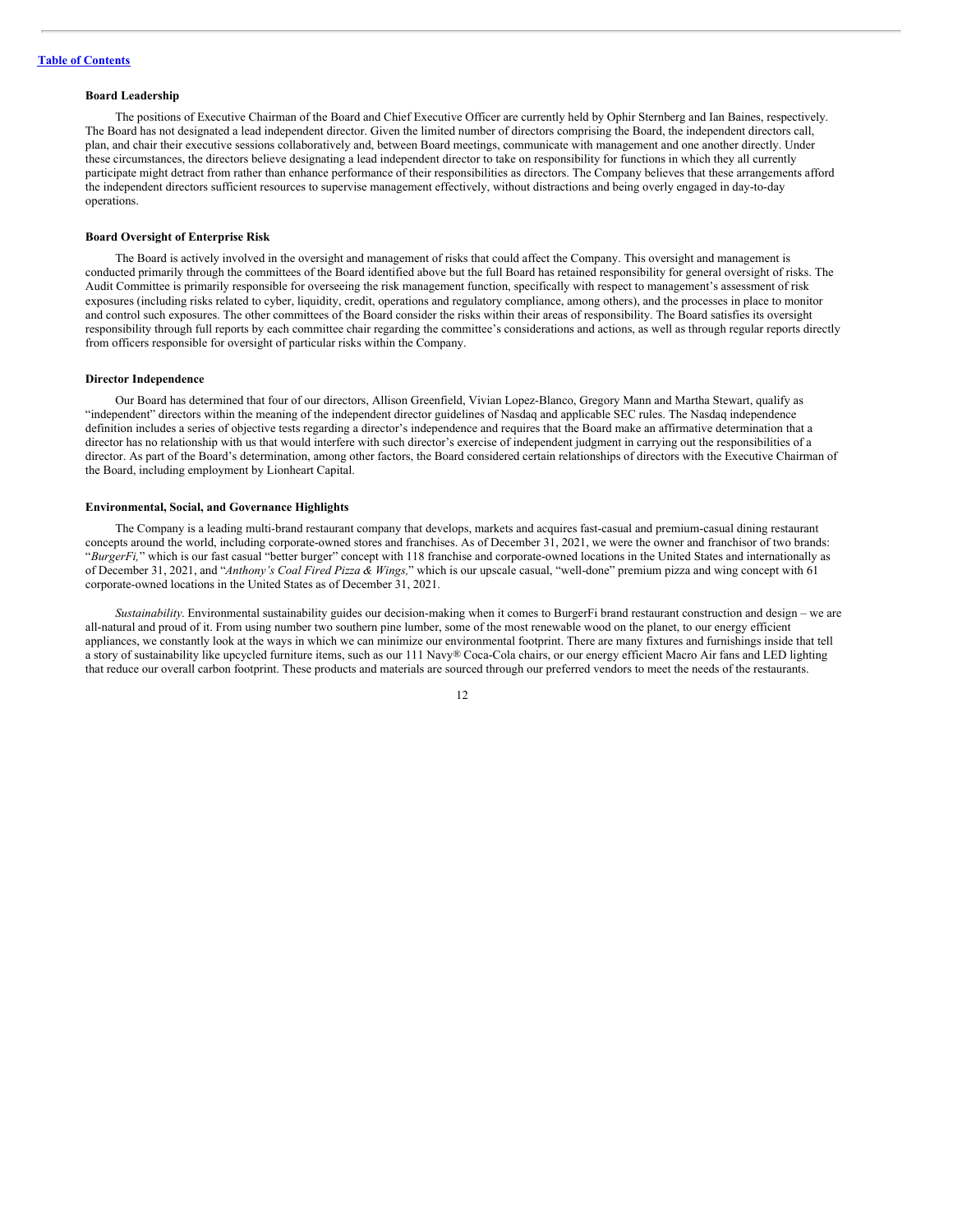*Sourcing.* Our philosophy is to work with best-in-classsuppliers across our supply chain so that we can always provide top quality,better-for-you food for our guests.

For the BurgerFi brand's meat, we source currently from some of best ranches in the United States including Meyer Company Ranch, Snake River Farms, and Springer Mountain Farms, who share in our commitment to all-natural food, with no hormones or antibiotics, that is humanely raised and source verified. In 2021, in Consumer Report's Chain Reaction Report, BurgerFi was praised for serving "no antibiotic beef" across all its restaurants, and Consumer Reports awarded BurgerFi an "A-Grade Angus Beef" rating for the third consecutive year. In addition, our bread is free of synthetic chemicals, our ketchup is free of corn syrup, and we use cage-free eggs. At BurgerFi, we ensure that our beef is always freshly ground at all domestic locations. In addition, we have developed our proprietary meat alternative VegeFi burger and also utilize a 100% plant-based burger from Beyond Meat®.

At Anthony's, we are also committed to using fresh ingredients and take pride in our sourcing. We do not use freezers for any of our products to ensure the best quality food for the customer. In addition, by sourcing locally where available, such as our fresh tomatoes and our sausage, we strive to bring the freshest ingredients so we can deliver high-quality products.

*Diversity, Equity, and Inclusion.* We are committed to creating an inclusive and equitable environment that supports the growth and success of our team members from diverse socioeconomic backgrounds, genders, races, experiences, and more. Rooted in our purpose and beliefs, we strive to become an employer of choice by providing equal opportunities for, and removing obstacles to, success, while also fostering a culture of diversity, equity, and inclusion. We are continually looking to enhance our culture of inclusion, and we have stepped up our efforts, as evidenced by our continuing to develop our mentorship program, which will allow us to enhance our philosophy of partnering seasoned team members with new team members looking to build their career. As part of our continuous trainings, in particular for those in leadership positions, we include programs on topics such as overcoming biases, conflict resolution, de-escalation, difficult conversations, and professionalism. The intention behind these trainings is to enhance our inclusive culture and allow our team members the opportunity to fulfill their potential.

*Charitable Partners.* We are also dedicated to helping build supportive and caring communities. By encouraging volunteerism and working with community organizations, such as local hunger relief organizations, as well as inviting local "hometown heroes" like firefighters, police officers and EMTs to enjoy a complimentary meal in BurgerFi brand restaurant grand openings, we are partnering with our employees to support charitable services that help strengthen the communities where our employees work and live.

*Food Safety.* Food safety is of the utmost importance. Within our restaurants we have stringent food safety and quality protocols that help our teams ensure they are providing a safe place to eat for our guests and team members alike. Utilizing in-house temperature and quality audits throughout the day, we strive to verify that all products are safe and of highest quality. Additionally, we use third-party auditing systems, designed to ensure we meet or exceed local health standards. These audits are completed periodically and without notice with the goal of ensuring that our restaurants maintain our high standards at all hours of the day. Since the onset of the COVID-19 pandemic, we have initiated additional protocol audits.

#### **Anti-Hedging and Anti-Pledging Policies**

The Company has policies prohibiting (1) each director, officer, consultant and employee of the Company from trading in options, puts and calls or similar instruments on securities of the Company, including shares of Common Stock or preferred stock and warrants ("*BurgerFi Securities*"), or selling BurgerFi Securities "short," including a "sale against the box;" (2) each director, officer and employee of the Company, each such person's spouse, minor children and anyone else living in such person's household, partnerships in which such person is a general partner, trusts of which such person is a trustee, estates of which such person is an executor and other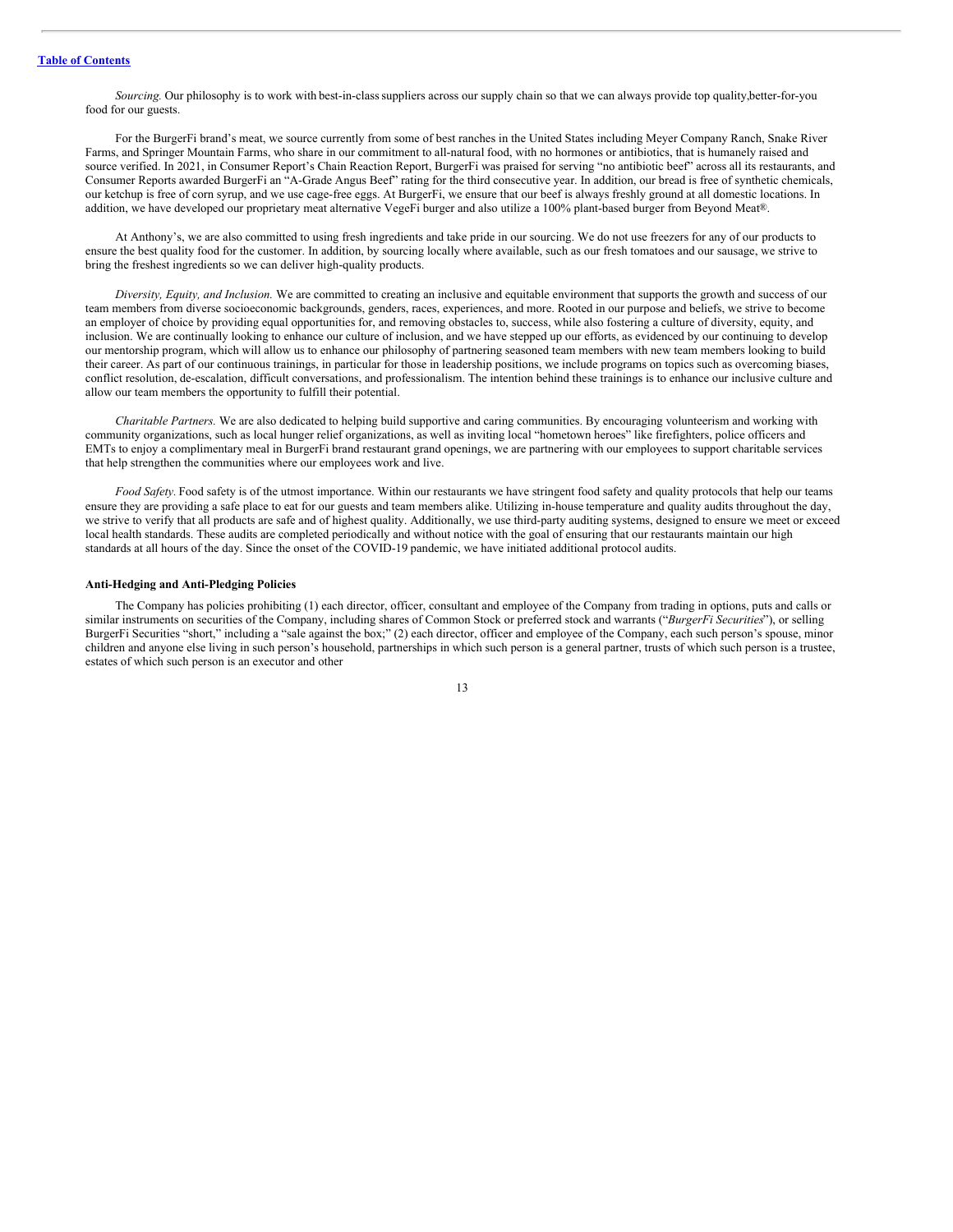equivalent legal entities that such person controls from holding BurgerFi Securities in margin accounts; and (3) each director, officer, consultant and employee of the Company from pledging BurgerFi Securities when he or she has knowledge of material information concerning the Company that has not been disclosed to the public.

#### **Communications with the Company and the Board**

Stockholders may communicate with the Company through its Investor Relations Department by writing to: Investor Relations, BurgerFi International, Inc., 200 West Cypress Creek Rd., Suite 220, Fort Lauderdale, Florida 33309.

Stockholders interested in communicating with our Board, any Board committee, any individual director, or any group of directors (such as our independent directors) should send written correspondence to BurgerFi International, Inc. Board of Directors, Attn: Corporate Secretary, 200 West Cypress Creek Rd., Suite 220, Fort Lauderdale, Florida 33309. The Corporate Secretary will forward all such communications directly to our Board, such Board committee, such individual director or such group of directors, as applicable.

#### **Householding of Meeting Materials**

Unless we have received contrary instructions from one or more of the affected stockholders, we will send a single copy of our 2021 annual report and 2022 proxy statement or Notice of Internet Availability to any household at which two or more stockholders reside. Each stockholder in the household will continue to receive a separate proxy card. This process, known as "householding," reduces the volume of duplicate information received at your household and helps to reduce our expenses.

If, at any time, a stockholder no longer wishes to participate in "householding" and would prefer to receive a separate copy of the 2021 annual report and 2022 proxy statement or Notice of Internet Availability, and/or wishes to receive separate copies of annual reports and proxy statements or Notices of Internet Availability in the future, or if, at any time, stockholders who share an address and receive separate copies of the 2021 annual report and 2022 proxy statement or Notice of Internet Availability would like to receive a single copy of our annual report and proxy statement or Notice of Internet Availability in the future, such stockholder or stockholders may (1) notify its or their broker or brokers or (2) direct its or their written request to Investor Relations, Attn: Stefan K. Schnopp, Chief Legal Officer and Corporate Secretary, BurgerFi International, Inc., 200 West Cypress Creek Rd., Suite 220, Fort Lauderdale, Florida 33309 or make such request orally by calling (561) 844-5528.

Upon written or oral request of a stockholder at a shared address to which a single copy of the 2021 annual report and 2022 proxy statement or Notice of Internet Availability was delivered, we will deliver promptly separate copies of these documents.

## **Stockholder Proposals for the 2023 Annual Meeting**

Under our bylaws, to be timely, notice of any stockholder proposal to be considered at the 2023 Annual Meeting of Stockholders, including nominations of persons for election to our Board and other business, must be delivered to or mailed and received at the principal executive officers of the Company not less than 60 nor more than 90 days prior to the meeting. In the event, however, that less than 70 days' notice or prior public disclosure of the date of the annual meeting is given or made to stockholders, notice, to be timely, must be received no later than the close of business on the tenth day following the day on which such notice of the annual meeting was mailed or such public disclosure was made, whichever first occurs. The deadline for any stockholder proposal to be eligible for inclusion in our proxy statement and proxy related to that meeting pursuant to Rule 14a-8 of the Securities Exchange Act of 1934, as amended (the "*Exchange Act*"), is January 26, 2023.

#### **Stockholder Director Nominations**

The Nominating Committee has established a policy pursuant to which it considers director candidates recommended by our stockholders. All director candidates recommended by our stockholders are considered for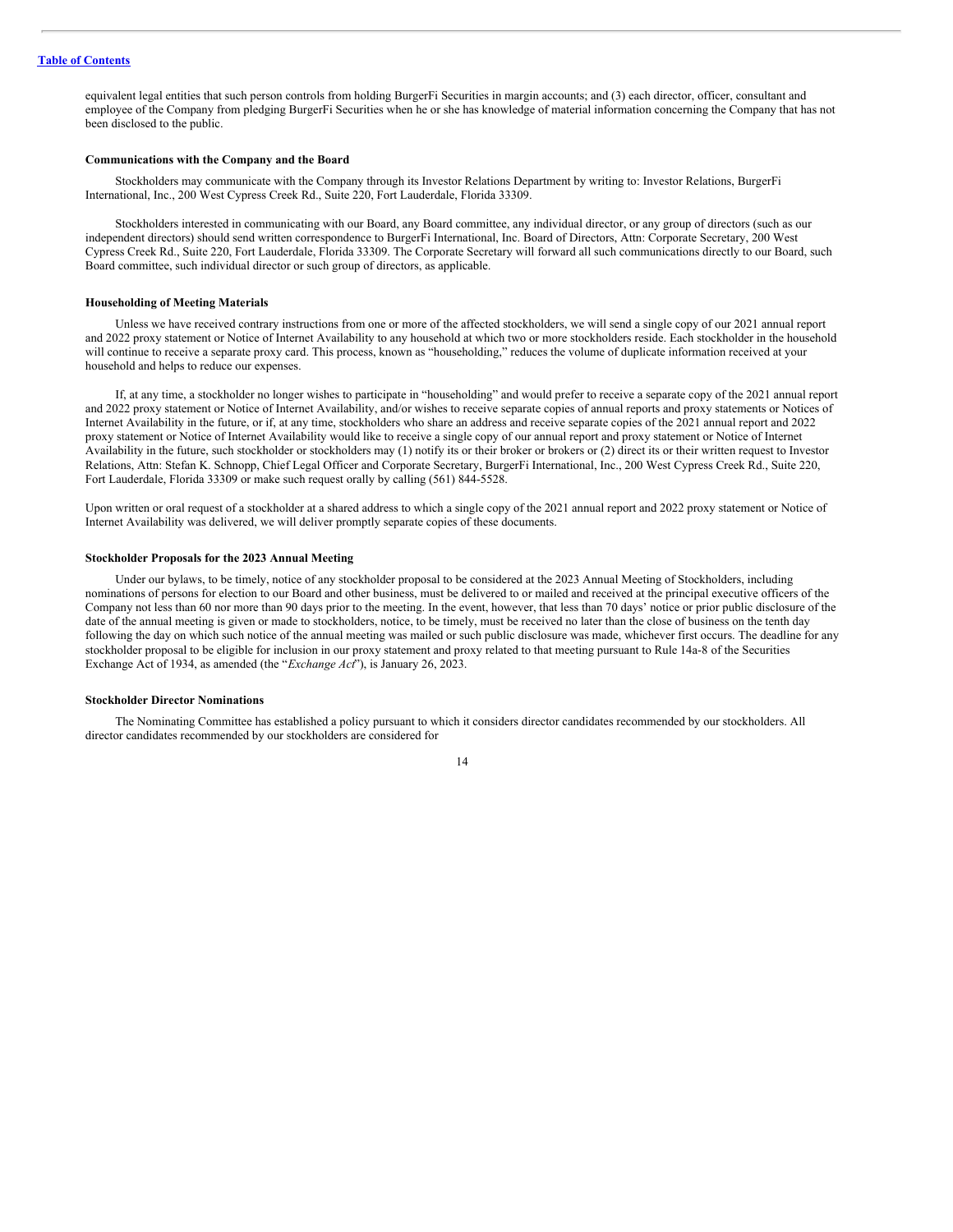selection to the Board on the same basis as if such candidates were recommended by one or more of our directors or other persons. To recommend a director candidate for consideration by our Nominating Committee, a stockholder must submit the recommendation in writing to our Nominating Committee not later than 30 calendar days after the end of the Company's fiscal year, and the recommendation must provide the following information: (1) the name of the candidate; (2) the age of the candidate; (3) the business and current residence address of the candidate, as well as residence addresses for the past 20 years; (4) the proposed candidate's principal occupation or employment and employment history (name and address of employer and job title) for the past 10 years (or such shorter period as the candidate has been in the workforce); (5) the candidate's educational background; (6) the candidate's permission for the Company to conduct a background investigation, including the right to obtain education, employment and credit information; (7) the number of shares of Common Stock of the Company beneficially owned by the candidate; (8) the information that would be required to be disclosed by the Company about the candidate under the rules of the SEC in a proxy statement soliciting proxies for the election of such candidate as a director; and (9) a signed consent of the nominee to serve as a director of the Company, if elected.

In addition to satisfying the foregoing advance notice requirements, to comply with the universal proxy rules under the Exchange Act (which will be in effect for next year's annual meeting), stockholders who intend to solicit proxies in support of director nominees other than the Company's nominees must provide notice that sets forth the information required by Rule 14a-19 under the Exchange Act no later than May 8, 2023.

#### **Delinquent Section 16(a) Reports**

Section 16(a) of the Securities Exchange Act requires our executive officers and directors, and persons who own more than 10% of our Common Stock, to file reports regarding ownership of, and transactions in, our securities with the Securities and Exchange Commission and to provide us with copies of those filings. To the Company's knowledge, based solely on a review of the copies of such reports furnished to the Company and written representations that no other reports were required, all such filing requirements applicable to the Company's directors, executive officers and greater than 10% beneficial owners were complied with during the year ended December 31, 2021, except that: (1) Cardboard did not timely file its Form 3; (2) Enrique M. Gonzalez did not timely file his Form 3; (3) the John Rosatti Revocable Trust Dated 8/27/2001 did not timely file two Form 4s, each representing one transaction; (4) Mr. Sternberg did not timely file one Form 4 representing four transactions; (5) Lionheart Equities, LLC did not timely file one Form 4 representing seven transactions; and (5) Ms. Stewart did not timely file one Form 4 representing one transaction. In addition, during the year ended December 31, 2020, Mr. Ramirez did not timely file his Form 3.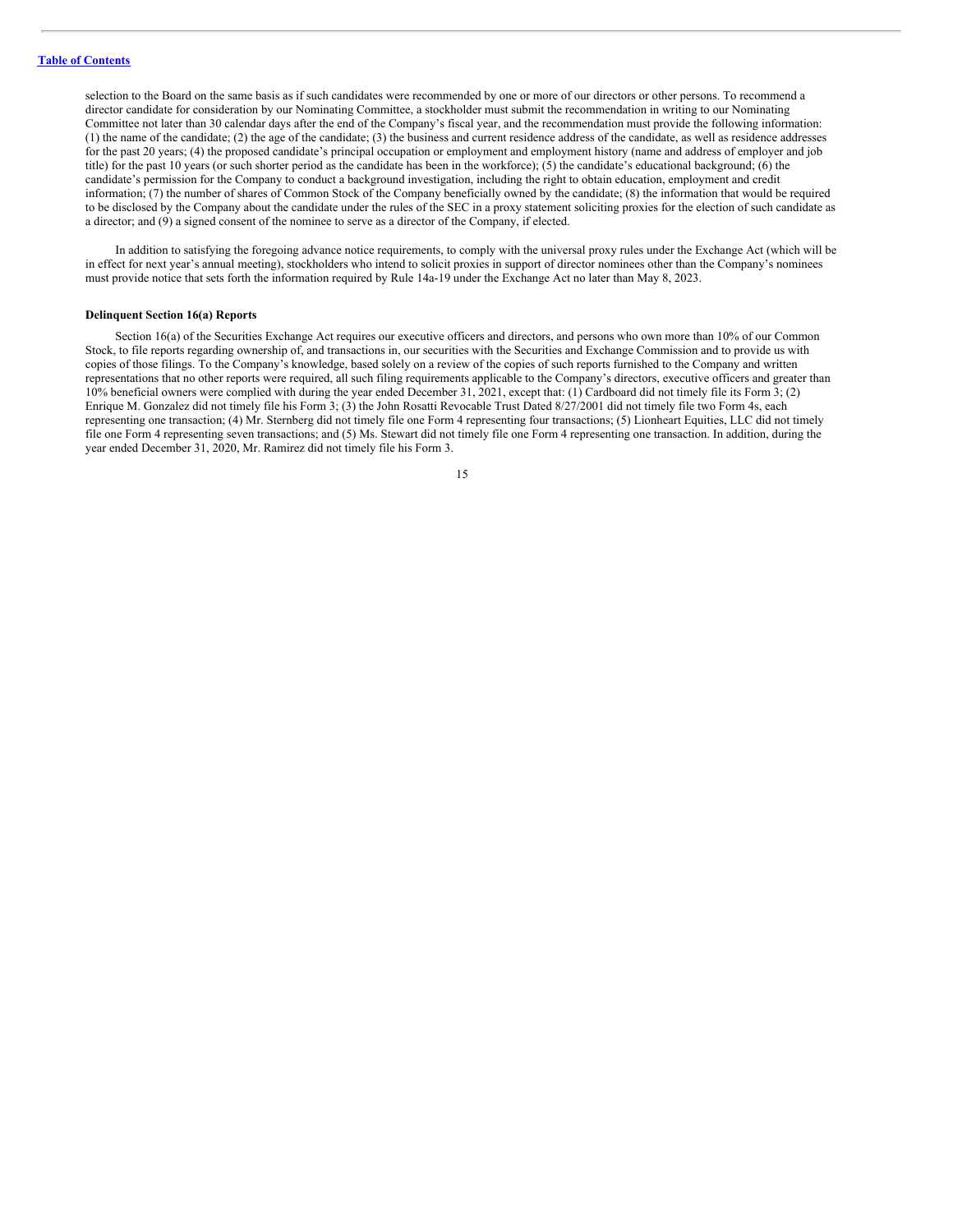## <span id="page-20-0"></span>**EXECUTIVE COMPENSATION**

The following table presents information regarding the total compensation awarded to, earned by, and paid to the named executive officers of BurgerFi for services rendered to BurgerFi in all capacities for the years indicated.

|                                    |      |                          |                          |                        | <b>All Other</b> |            |
|------------------------------------|------|--------------------------|--------------------------|------------------------|------------------|------------|
|                                    |      | Salary                   | <b>Bonus</b>             | <b>Stock</b><br>Awards | Compensation     | Total      |
| <b>Name and Principal Position</b> | Year | (S)                      | (S)                      | <b>(S)</b>             | (S)              | (S)        |
| <b>Ophir Sternberg</b>             | 2021 | $\overline{\phantom{a}}$ |                          |                        |                  |            |
| Executive Chairman                 | 2020 |                          | $\overline{\phantom{a}}$ | 14,535,000(4)(5)       | __               | 14,535,000 |
| <b><i>Ian Baines</i></b>           | 2021 | 543,000                  | 178,000                  |                        | _                | 721,000    |
| Chief Executive Officer (1)        | 2020 |                          |                          |                        |                  |            |
| <b>Julio Ramirez</b>               | 2021 | 225,000                  | _                        |                        | _                | 225,000    |
| Former Chief Executive Officer (2) | 2020 | 55,000                   | $\overline{\phantom{a}}$ | 5,355,000(5)(6)        | _                | 5,410,000  |
| <b>Michael Rabinovitch</b>         | 2021 | 215,000                  | 250,000                  | 3,295,000(7)(8)        | _                | 3,760,000  |
| Chief Financial Officer (3)        | 2020 |                          |                          |                        |                  |            |

(1) Mr. Baines was appointed as Chief Executive Officer in November 2021.

(2) Mr. Ramirez's role as Chief Executive Officer was removed in November 2021.

(3) Mr. Rabinovitch joined the Company in February 2021 and was appointed as Chief Financial Officer in May 2021.

(4) Represents the grants of 250,000 restricted stock units and 700,000 incentive restrictive stock units granted, for financial reporting purposes, on December 16, 2020. The legal grant date of the restricted stock units was July 13, 2021, the date that applicable grant award agreements were executed by the Company and Mr. Sternberg. The applicable restricted stock unit agreement provides that 73% (511,000) of the total incentive restricted stock units would not be issued (deemed or otherwise) under the BurgerFi International, Inc. Omnibus Equity Incentive Plan (the *"Plan"*) until the aggregate number of shares reserved for awards under the Plan was increased consistent with Section 5.1 of the Plan, which occurred on January 1, 2022. See the Outstanding Equity Awards table below for additional information relating to these grants.

- (5) The amounts reflected in this column represent the aggregate grant date fair value of the awards made during 2020, as computed in accordance with FASB ASC Topic 718. For additional information related to the measurement of stock-based compensation awards, refer to Note 14 to the financial statements included in the Annual Report on Form 10-K for the year ended December 31, 2020.
- (6) Represents the grants of 250,000 restricted stock units and 100,000 benchmark restrictive stock units granted, for financial reporting purposes, on December 16, 2020. The legal grant date of the restricted stock units was July 13, 2021, the date that applicable grant award agreements were executed by the Company and Mr. Ramirez. The grant of 250,000 restricted stock units was scheduled to vest in equal amounts at the yearly anniversary of the date Mr. Ramirez began providing services to the Company (December 16, 2020) for each of the first five years of employment, subject to the achievement of certain annual key performance indicators, including the Company's adjusted EBITDA plan, opening of planned number of restaurant locations, improvement in company-owned restaurant operating income as a percentage of restaurant sales, and a diversity target, as set by the Compensation Committee; provided, however, that 36% (89,000) of the total 250,000 incentive restricted stock units would not be issued (deemed or otherwise) under the Plan until the aggregate number of shares reserved for awards under the Plan was increased consistent with Section 5.1 of the Plan, which occurred on January 1, 2022. The benchmark restricted stock units were scheduled to vest as follows; provided, however, that 100% (100,000) of the total 100,000 benchmark restricted stock units will not be issued (deemed or otherwise) under the Plan until the aggregate number of shares reserved for awards under the Plan is increased consistent with Section 5.1 of the Plan; provided, however, that 100% (100,000) of the total 100,000 benchmark restricted stock units would not be issued (deemed or otherwise) under the Plan until the aggregate number of shares reserved for awards under the Plan was increased consistent with Section 5.1 of the Plan, which occurred on January 1, 2022: (i) 25,000 shares, when the last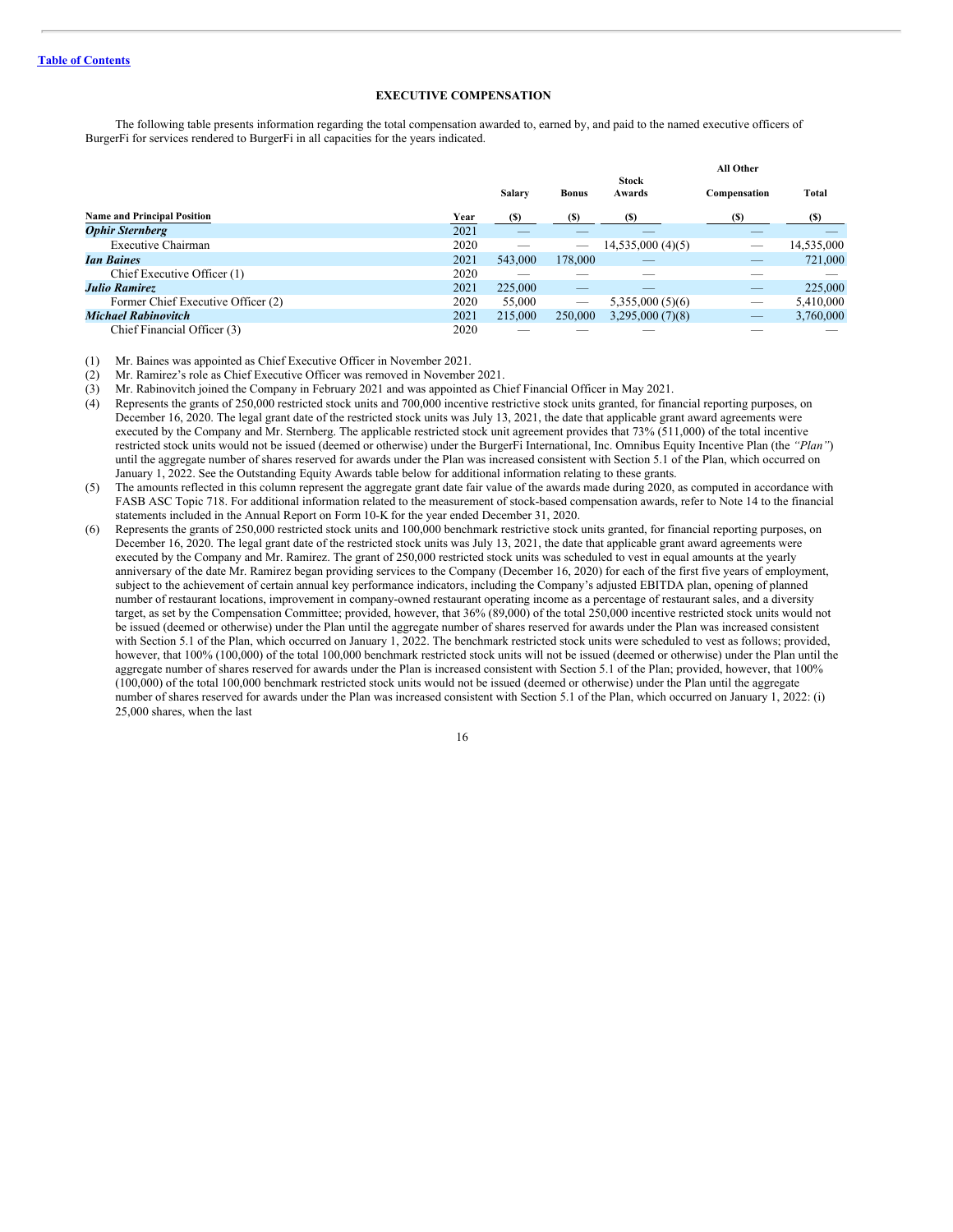reported closing price of the Company's common stock for any 20 trading days within any consecutive 30 trading day period was greater than or equal to \$19.00 per share; (ii) 25,000 shares, when the last reported closing price of the Company's common stock for any 20 trading days within any consecutive 30 trading day period was greater than or equal to \$22.00 per share; and (iii) 50,000 shares, when the last reported closing price of the Company's common stock for any 20 trading days within any consecutive 30 trading day period was greater than or equal to \$25.00 per share. If there was a change of control (as defined in the employment agreement) or certain termination events during the term of employment, all unearned restricted stock units would be deemed to have been earned and vested immediately prior to the change of control or termination event. However, Mr. Ramirez left the Company prior to such date and all of such restricted stock units were forfeited except for 50,000 of such restricted stock units that immediately vested following such departure.

- (7) Represents the grants of 52,000 restricted stock units, 78,000 incentive restrictive stock units, and 100,000 benchmark restricted stock units, granted on July 13, 2021. See the Outstanding Equity Awards table below for additional information relating to these grants.
- (8) The amounts reflected in this column represent the aggregate grant date fair value of the awards made during 2021, as computed in accordance with FASB ASC Topic 718. For additional information related to the measurement of stock-based compensation awards, refer to Note 13 to the financial statements included in this annual report.

#### **Narrative Disclosure to Summary Compensation Table**

For 2021, the principal elements of compensation provided to the named executive officers were base salaries, grants of equity-based compensation and broad-based employee benefits. Base salaries are generally set at levels deemed necessary to attract and retain individuals with superior talent commensurate with their relative expertise and experience. Grants of restricted stock units vest in installments over a number of years subject to continued employment, the Company's achievement of certain performance benchmarks, satisfaction of certain key performance indicators set by the Compensation Committee or by meeting certain share price thresholds of the Company's Common Stock. See the Outstanding Equity Awards table below for additional information relating to these grants.

*Employment Agreements.* We have entered into Employment Agreements with Ophir Sternberg, Ian Baines, and Michael Rabinovitch.

#### *Employment Agreement with Ophir Sternberg*

Under the terms of Mr. Sternberg's employment agreement, Mr. Sternberg serves as our Executive Chairman of the Board of Directors and does not receive a base salary. Mr. Sternberg has the ability to earn restricted stock grants ("*Restricted Stock Grants*") and incentive restricted stock grants ("*Incentive Restricted Stock Grants*") and has been granted restricted stock unit grants (the "*Sternberg RSU Grants*") in lieu of such Restricted Stock Grants and Incentive Restricted Stock Grants. During the term of Mr. Sternberg's employment agreement, which is initially five years, subject to earlier termination or extension, Mr. Sternberg will be bound by confidentiality and non-disparagement obligations. If there is a Change of Control (as defined in Mr. Sternberg's employment agreement) during the term of employment, all unearned Restricted Stock Grants and Incentive Restricted Stock Grants, therefore, effectively, all Sternberg RSU Grants, shall be deemed to have been earned immediately prior to the Change of Control.

#### *Employment Agreement with Ian Baines*

In connection with the Anthony's Acquisition, the Company entered into an amended and restated employment agreement with Mr. Baines to serve as the Company's Chief Executive Officer. Under the terms of his employment agreement, he will earn a base salary of not less than \$523,628, subject to annual review by the Board. In addition, Mr. Baines is eligible to receive an annual cash performance bonus of up to 60% of his base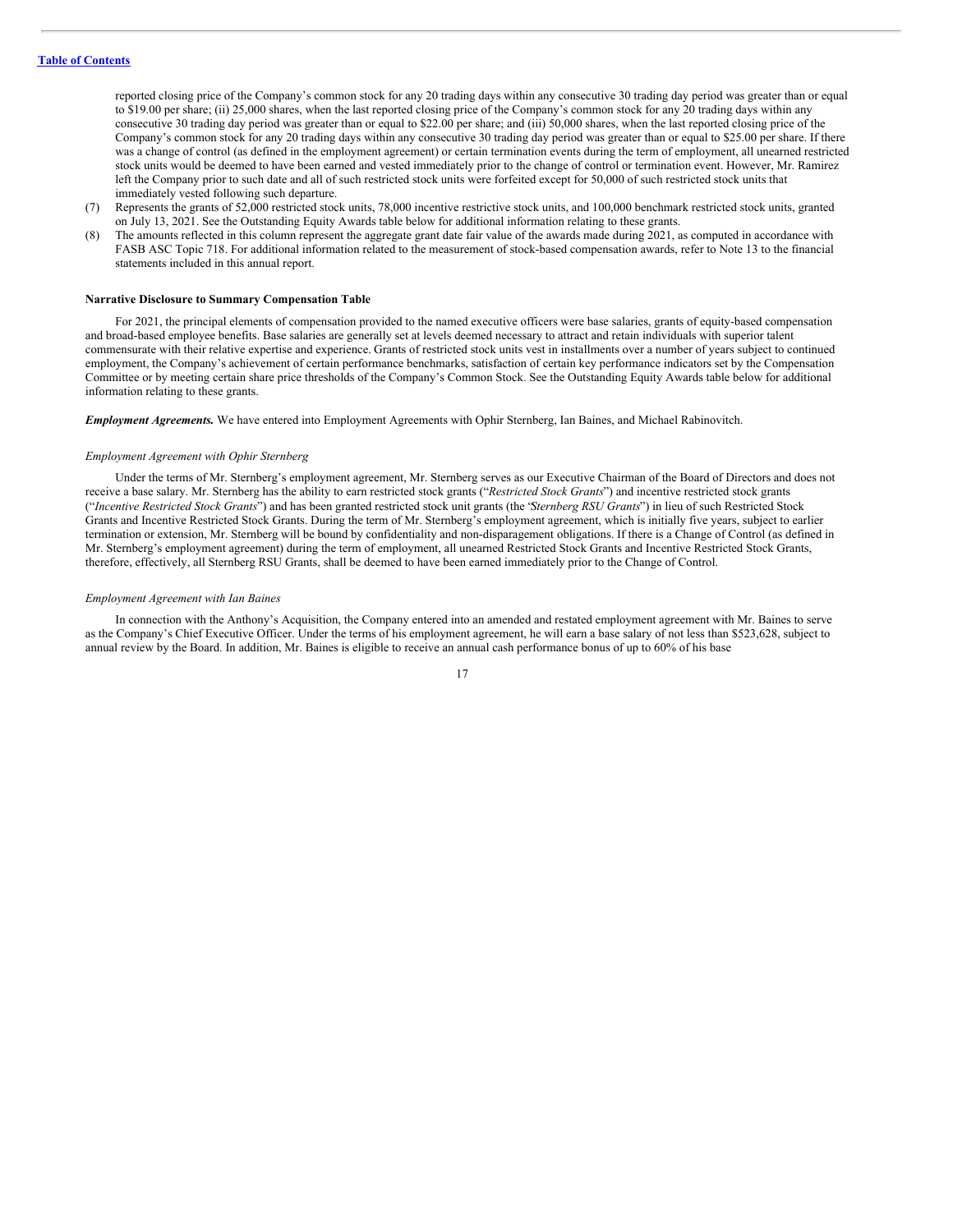salary, based upon the achievement of individual and Company performance objectives as mutually agreed by the Board and Mr. Baines.

In relation to Mr. Baines' previous role as Chief Executive Officer of Anthony's, Mr. Baines received options to purchase common stock of Hot Air, Inc. (the "*Anthony's Options*") pursuant to a Non-Qualified Stock Option Agreement (the "*Option Agreement*") dated September 30, 2020 under the Hot Air, Inc. Amended and Restated 2016 Stock Option Plan (the "*Hot Air Plan*"). In relation to the consummation of the Anthony's Acquisition, the Company and Mr. Baines entered into an Amendment to the Option Agreement pursuant to which the Anthony's Options held by Mr. Baines were converted (the "*Option Conversion*") into 211,662 shares of Common Stock of the Company (the "*Baines Issued Shares").* Except with respect to certain permitted transfers by operation of law, to permitted transferees or to pay up to forty percent (40%) of his federal and state income tax obligations arising from the Option Conversion, Mr. Baines may not, without the express written consent of the Board, (i) transfer any Baines Issued Shares until June 20, 2022 or (ii) during the period beginning on June 20, 2022 and ending on December 31, 2022, transfer more than 50% of any Baines Issued Shares then held by Mr. Baines. Except as otherwise determined by the Committee (as defined in the Hot Air Plan) or the Board, all restrictions on the transfer of Baines Issued Shares shall cease as of December 31, 2022.

During the term of Mr. Baines's employment agreement, Mr. Baines will be bound bynon-competition and non-solicitation obligations. Upon a termination of Mr. Baines' employment without Cause (as defined in his employment agreement) or the resignation by Mr. Baines for Good Reason (as defined in his employment agreement), Mr. Baines will be entitled to receive all accrued, determined and unpaid compensation, a pro-rata bonus payment for the fiscal year of termination based on actual performance results for the full annual performance period and a severance payment of Mr. Baines' base salary for a period of twelve (12) months after the date of termination.

#### *Amended Employment Agreement with Michael Rabinovitch*

Under the terms of Mr. Rabinovitch's amended employment agreement, he will earn a base salary of \$400,000 (subject to annual review) and will be entitled to receive such performance bonuses as determined by the Compensation Committee of our Board of Directors in its sole discretion in consultation with the Executive Chairman and Chief Executive Officer. Mr. Rabinovitch has the ability to earn Restricted Stock Grants and benchmark restricted stock grants (*"Benchmark Restricted Stock Grants"*) and has been granted restricted stock unit grants (the "*Rabinovitch RSU Grants*") in lieu of such Restricted Stock Grants and Benchmark Restricted Stock Unit Grants. During the term of Mr. Rabinovitch's employment agreement, Mr. Rabinovitch will be bound by non-competition and non-solicitation obligations. If there is a Change of Control during the term of employment, all unearned Restricted Stock Grants and Benchmark Restricted Stock Grants, therefore, effectively, all Rabinovitch RSU Grants, shall be deemed to have been earned and vested immediately prior to the Change of Control. If Mr. Rabinovitch is terminated without Cause, or resigns due to Good Reason, as defined in the employment agreement, all unvested portions of the Restricted Stock Grant and the Benchmark Restricted Stock Grant, therefore, effectively, the Rabinovitch RSU Grants, scheduled to vest in the year of such termination or resignation shall be deemed to have been earned and vested immediately; provided, that the grant agreement for the Rabinovitch RSU Grant subject to benchmarks further provides that in no event shall the number of unearned restricted stock units underlying such Rabinovitch RSU Grant that can vest in 2022 in accordance with such provision exceed 20,000 restricted stock units.

#### *Employment Agreement with Julio Ramirez*

Under the terms of Mr. Ramirez's employment agreement, as supplemented, Mr. Ramirez initially served as our Chief Executive Officer and subsequently served as our BurgerFi Brand — CEO and President and earned a base salary of \$275,000. Mr. Ramirez was eligible to earn an annual incentive bonus (the "*Incentive Bonus*") of up to \$100,000 payable in Common Stock, based on the achievement of certain key performance indicators. Mr. Ramirez also could earn Restricted Stock Grants and Benchmark Restricted Stock Grants and was granted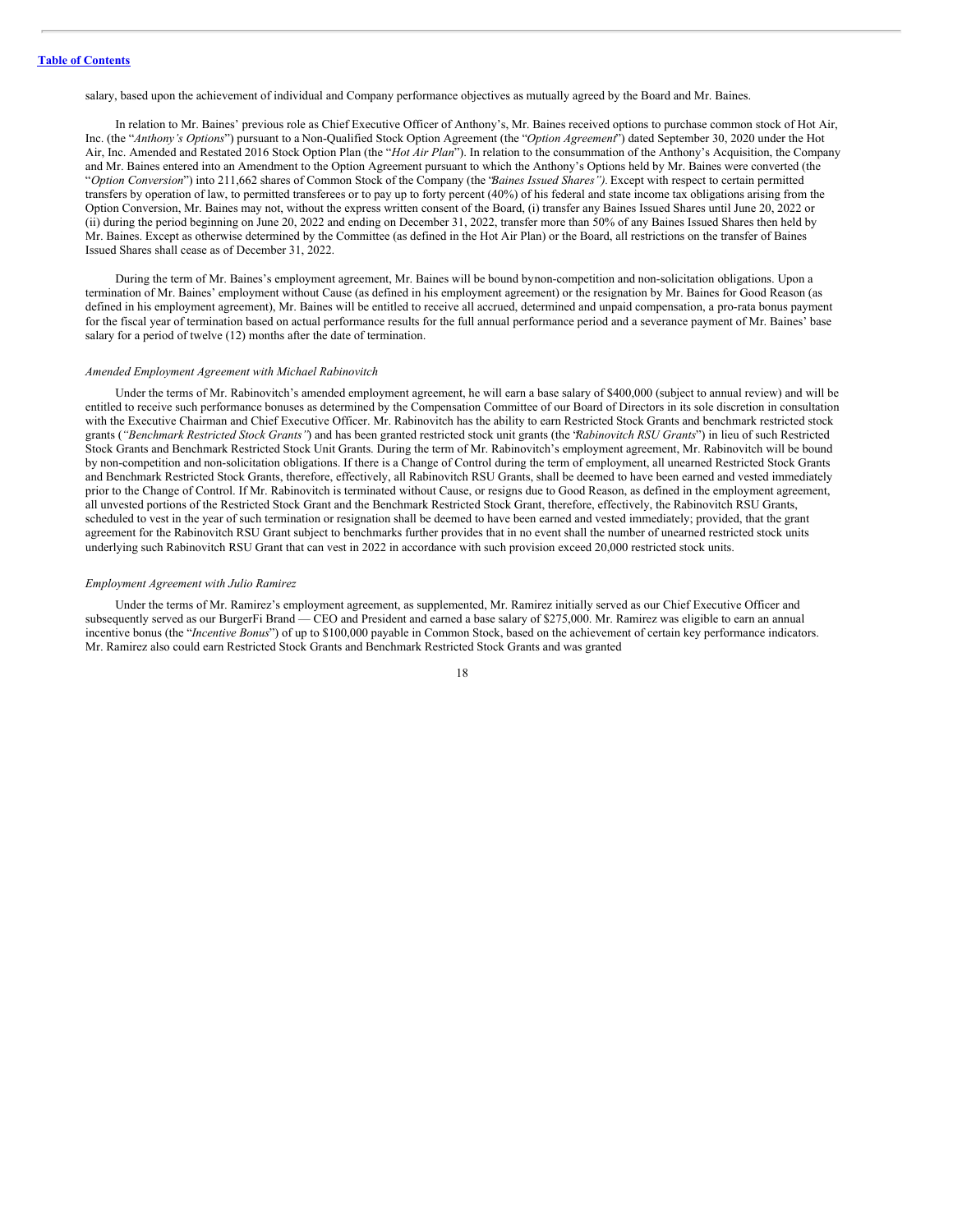restricted stock unit grants (the "*Ramirez RSU Grants*") in lieu of such Restricted Stock Grants and Benchmark Restricted Stock Grants. During the term of Mr. Ramirez's employment agreement, which was initially one year, subject to earlier termination or extension, Mr. Ramirez was bound by non-competition obligations. If there was a Change of Control (as defined in Mr. Ramirez's employment agreement) during the term of employment all Restricted Stock Grants and Benchmark Restricted Stock Grants, therefore, effectively, all Ramirez RSU Grants, would have been deemed to have been earned and vested immediately prior to the Change of Control. If Mr. Ramirez was terminated without Cause, as defined in the employment agreement, the Incentive Bonus and all unearned Restricted Stock Grants scheduled to vest in the year of such termination or resignation would have been deemed to have been earned and vested immediately; provided, that the grant agreement for the Ramirez RSU Grant subject to benchmarks provided that all restricted stock units subject to such Ramirez RSU Grant that were not vested as of the date of Mr. Ramirez's termination of service for any reason would automatically, and without notice, terminate and be forfeited upon the termination of service.

In connection with Mr. Ramirez's termination, the Company and Mr. Ramirez entered into a Separation and General Release Agreement, pursuant to which Mr. Ramirez has undertaken limited continuing obligations to the Company until the date that is six (6) months from December 10, 2021 and provided a release of claims against the Company in exchange for an award of 5,000 unrestricted shares of Common Stock of the Company, pursuant to an award agreement.

## **Potential Payments upon Termination or Change in Control**

Except as discussed above, no named executive officer has a contractual or other entitlement to severance or other payments upon termination or a change in control.

#### **OUTSTANDING EQUITY AWARDS AT FISCAL YEAR-END**

|                        |                   | <b>Stock Awards</b>                                          |              |  |  |
|------------------------|-------------------|--------------------------------------------------------------|--------------|--|--|
|                        | Number of shares  | Market value of<br>shares or units of<br>stock that have not |              |  |  |
|                        | or units of stock |                                                              |              |  |  |
|                        | that have not     |                                                              |              |  |  |
| Name                   | vested $(\#)$     |                                                              | vested $(6)$ |  |  |
| <b>Ophir Sternberg</b> | 200,000(1)        | S                                                            | 1,134,000    |  |  |
|                        | 700,000(2)        | \$                                                           | 3,969,000    |  |  |
| Michael Rabinovitch    | 78,000(3)         | S                                                            | 442,260      |  |  |
|                        | 100,000(4)        | \$                                                           | 567,000      |  |  |
|                        | 52,000(5)         | \$                                                           | 294,840      |  |  |

- (1) Represents restricted stock units granted, for financial reporting purposes, on December 16, 2020. The legal grant date of the restricted stock units was July 13, 2021, the date that applicable grant award agreements were executed by the Company and Mr. Sternberg. The restricted stock units vest in five equal parts, with 20% vesting on the grant date and an additional 20% vesting on January 1 for each of the ensuing four years of employment, beginning on January 1, 2022. If there is a change of control (as defined in the employment agreement) or certain termination or resignation events occur during the term of employment, all unearned restricted stock units shall be deemed to have been earned immediately prior to the change of control or termination or resignation event.
- (2) Represents incentive restricted stock units granted, for financial reporting purposes, on December 16, 2020. The legal grant date of the restricted stock units was July 13, 2021, the date that applicable grant award agreements were executed by the Company and Mr. Sternberg. The restricted stock units vest upon achievement by the Company of the following benchmarks: (i) 20%, or 140,000 incentive restricted stock units, if Company revenue for fiscal year 2021, as calculated and presented in the Company's audited financial statements included in the Form 10-K report for the relevant year, is 10% or greater than \$34,382,000 (the *"Base Year Revenue"*); (ii) 20%, or 140,000 incentive restricted stock units, if Company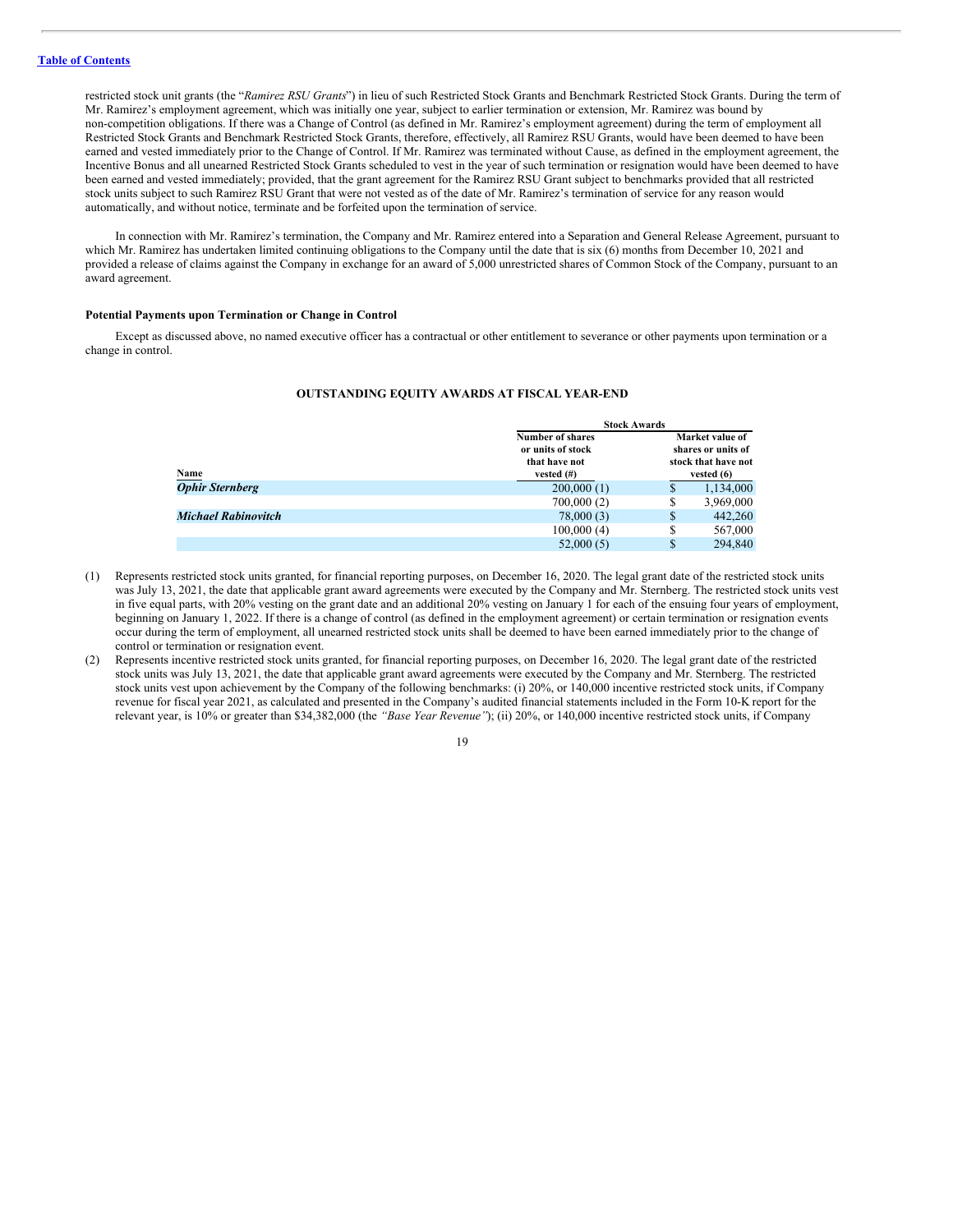revenue for fiscal year 2022 is 20% or greater than Base Year Revenue; (iii) 20%, or 140,000 incentive restricted stock units, if Company revenue for fiscal year 2023 is 30% or greater than Base Year Revenue; (iv) 20%, or 140,000 incentive restricted stock units, if Company revenue for fiscal year 2024 is 40% or greater than Base Year Revenue; and (v) 20%, or 140,000 incentive restricted stock units, if Company revenue for fiscal year 2025 is 50% or greater than Base Year Revenue. If there is a change of control (as defined in the employment agreement) or certain termination or resignation events occur during the term of employment, all unearned incentive restricted stock units shall be deemed to have been earned immediately prior to the change of control.

- (3) Represents restricted stock units granted on July 13, 2021. The restricted stock units vest in equal amounts at the yearly anniversary of his commencement date (February 26, 2021) for each of the first four years of employment, subject to the achievement of annual key performance indicators, including the Company's adjusted EBITDA target, and diversity targets as set by the Compensation Committee. If there is a change of control (as defined in the employment agreement) during the term of employment, all unearned restricted stock units shall be deemed to have been earned and vested immediately prior to the change of control.
- (4) Represents benchmark restricted stock units granted on July 13, 2021. The benchmark restricted stock units vests as follows: (i) 20,000 restricted stock units, if the last reported closing price of Company's Common Stock for any 20 trading days within any consecutive 30 trading day period is greater than or equal to \$19.00 per share during the calendar year 2021 and if not achieved then shall rollover to calendar year 2022 and shall vest if the last reported closing price of the Company's Common Stock for any 20 trading days within any consecutive 30 trading day period is greater than or equal to \$11.00 per share during the calendar year 2022; (ii) 20,000 restricted stock units, if the last reported closing price of the Company's Common Stock for any 20 trading days within any consecutive 30 trading day period is greater than or equal to \$11.00 per share during the calendar year, 2022; (iii) 20,000 restricted stock units, if the last reported closing price of the Company's Common Stock for any 20 trading days within any consecutive 30 trading day period is greater than or equal to \$13.00 per share during the calendar year, 2023; and (iv) 40,000 restricted stock units, if the last reported closing price of the Company's Common Stock for any 20 trading days within any consecutive 30 trading day period is greater than or equal to \$15.00 per share during the calendar year, 2024. If there is a change of control (as defined in the employment agreement) during the term of employment, all unearned benchmark restricted stock units shall be deemed to have been earned and vested immediately prior to the change of control. If Mr. Rabinovitch is terminated without cause, or resigns due to good reason, as defined in the employment agreement, all unvested portions of the restricted stock unit grant scheduled to vest in the year of such termination or resignation shall be deemed to have been earned and vested immediately; provided, that the grant agreement for such benchmark restricted stock units further provides that in no event shall the number of unearned restricted stock units underlying such grant that can vest in 2022 in accordance with such provision exceed 20,000 restricted stock units.
- (5) Represents restricted stock units granted on July 13, 2021. The restricted stock units vest in four equal parts on February 26 for each of the ensuing four years of employment. If there is a change of control (as defined in the employment agreement) during the term of employment, all unearned restricted stock units shall be deemed to have been earned immediately prior to the change of control.
- (6) Market value of the restricted stock units was determined using the \$5.67 closing price of the Company's Common Stock on December 31, 2021.

#### <span id="page-24-0"></span>**DIRECTOR COMPENSATION**

Annually, each independent director is granted restricted stock units in an amount equal to \$150,000 divided by the closing price on the last trading day of the fiscal year, generally to vest on the one-year anniversary of the date of grant and be settled in shares of Common Stock, subject to such director's continuous service as a director until such time and earlier vesting due to a change of control. In addition, each director is entitled to receive annual cash compensation of \$7,500.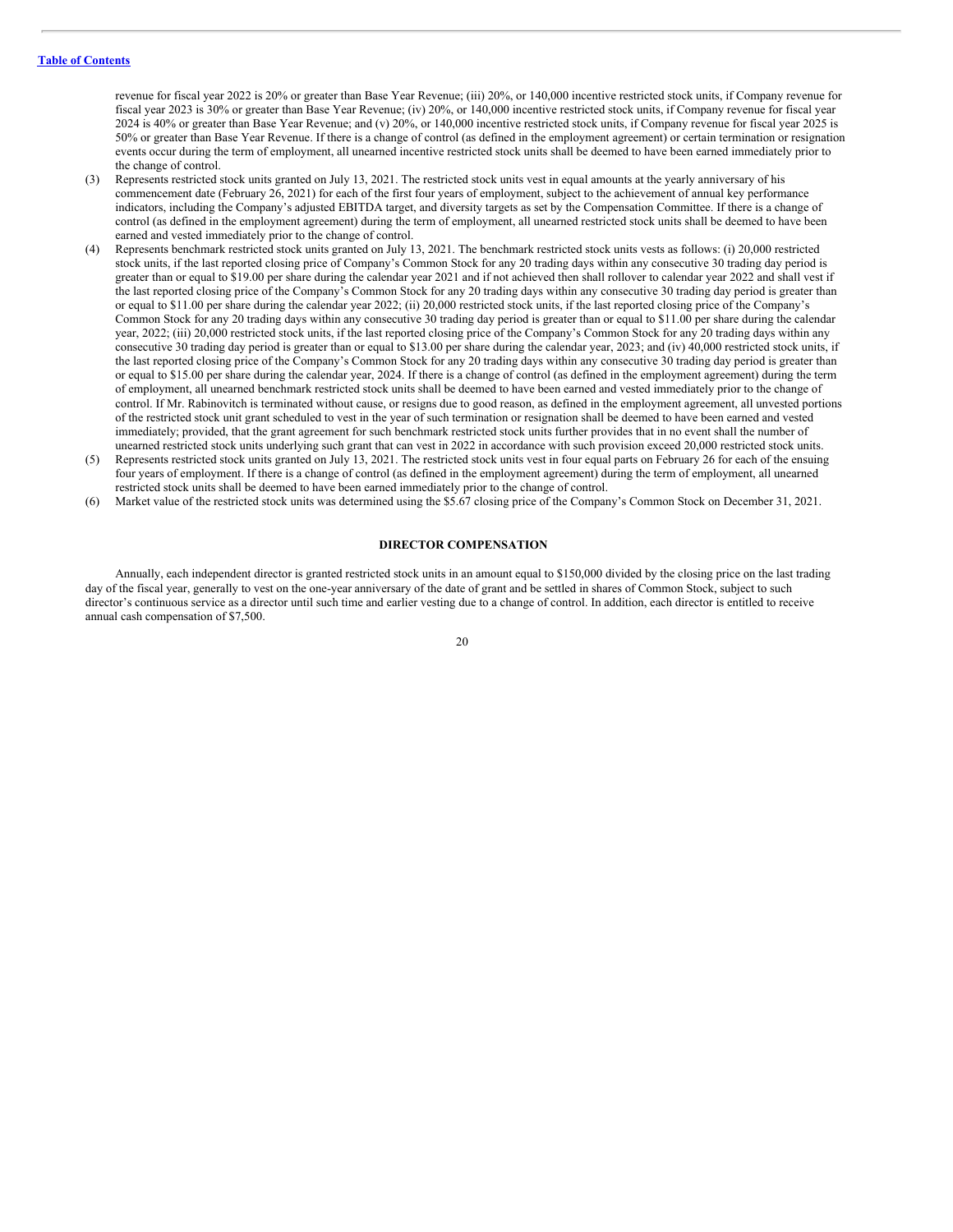## <span id="page-25-0"></span>**SECURITY OWNERSHIP OF CERTAIN BENEFICIAL OWNERS AND MANAGEMENT**

The following table sets forth as of May 9, 2022, the number of shares of BurgerFi Common Stock beneficially owned by (1) each person who is known by us to be the beneficial owner of more than five percent of our issued and outstanding Common Stock, (2) each of our named executive officers and directors; and (3) all of our current executive officers and directors as a group.

Beneficial ownership is determined in accordance with SEC rules and includes voting or investment power with respect to securities. Except as indicated by the footnotes below, the Company believes, based on the information furnished to it, that the persons and entities named in the table below will have sole voting and investment power with respect to all stock that they beneficially own, subject to applicable community property laws. All of the Company's shares of Common Stock subject to options or warrants exercisable within 60 days are deemed to be outstanding and beneficially owned by the persons holding those options or Warrants for the purpose of computing the number of shares beneficially owned and the percentage ownership of that person. They are not, however, deemed to be outstanding and beneficially owned for the purpose of computing the percentage ownership of any other person.

Subject to the paragraph above, the percentage ownership of issued shares is based on 22,235,703 shares of Common Stock issued and outstanding as of May 9, 2022.

|                                                                    | <b>Amount</b> and<br>Nature of |              |
|--------------------------------------------------------------------|--------------------------------|--------------|
|                                                                    | <b>Beneficial</b>              | Percent of   |
| Name and Address of Beneficial Owner (1)                           | Ownership                      | <b>Class</b> |
| Ophir Sternberg (2)                                                | 2,664,068                      | 11.4%        |
| <b>Ian Baines</b>                                                  | 126,997                        | *            |
| Julio Ramirez                                                      | 32,589                         | $\ast$       |
| Michael Rabinovitch                                                | 120,735                        | $\ast$       |
| Allison Greenfield (3)                                             | 30,000                         | $\ast$       |
| Martha Stewart                                                     | 13,000                         | $\ast$       |
| Vivian Lopez-Blanco                                                | 10,000                         | $\ast$       |
| Gregory Mann                                                       | 10,000                         | *            |
| Andrew Taub                                                        |                                | $\ast$       |
| All directors and executive officers as a group (nine individuals) | 2,825,302                      | 12.69%       |
| Greater than 5% Beneficial Owners                                  |                                |              |
| Lionheart Equities, LLC (4)                                        | 2,010,112                      | $8.6\%$      |
| The John Rosatti Revocable Trust U/A DTD $8/27/2001$ – Custody (5) | 3,705,140                      | 16.7%        |
| Lion Point Capital, LP (6)                                         | 2,745,938                      | 12.3%        |
| Cardboard Box LLC (7)                                              | 3,076,031                      | 13.8%        |
| Ionic Capital Management LLC (8)                                   | 1,160,931                      | $5.2\%$      |

Less than one percent.

- (1) Unless otherwise indicated, the business address of each of the individuals is c/o BurgerFi International, Inc., 200 West Cypress Creek Rd., Suite 220, Fort Lauderdale, Florida 33309.
- (2) Consist of (i) 720,725 shares of Common Stock, 150,000 shares (the*"Unit Shares"*) of Common Stock underlying units and 1,139,387 shares of Common Stock underlying warrants to purchase one share of Common Stock each, which are currently exercisable, owned directly by Lionheart Equities and (ii) 593,956 shares owned by Mr. Sternberg and 60,000 shares of Common Stock underlying warrants to purchase one share of Common Stock each, which are currently exercisable, owned by Mr. Sternberg. Mr. Sternberg, as manager of Lionheart Equities, has sole voting and dispositive control over the Unit Shares and Warrants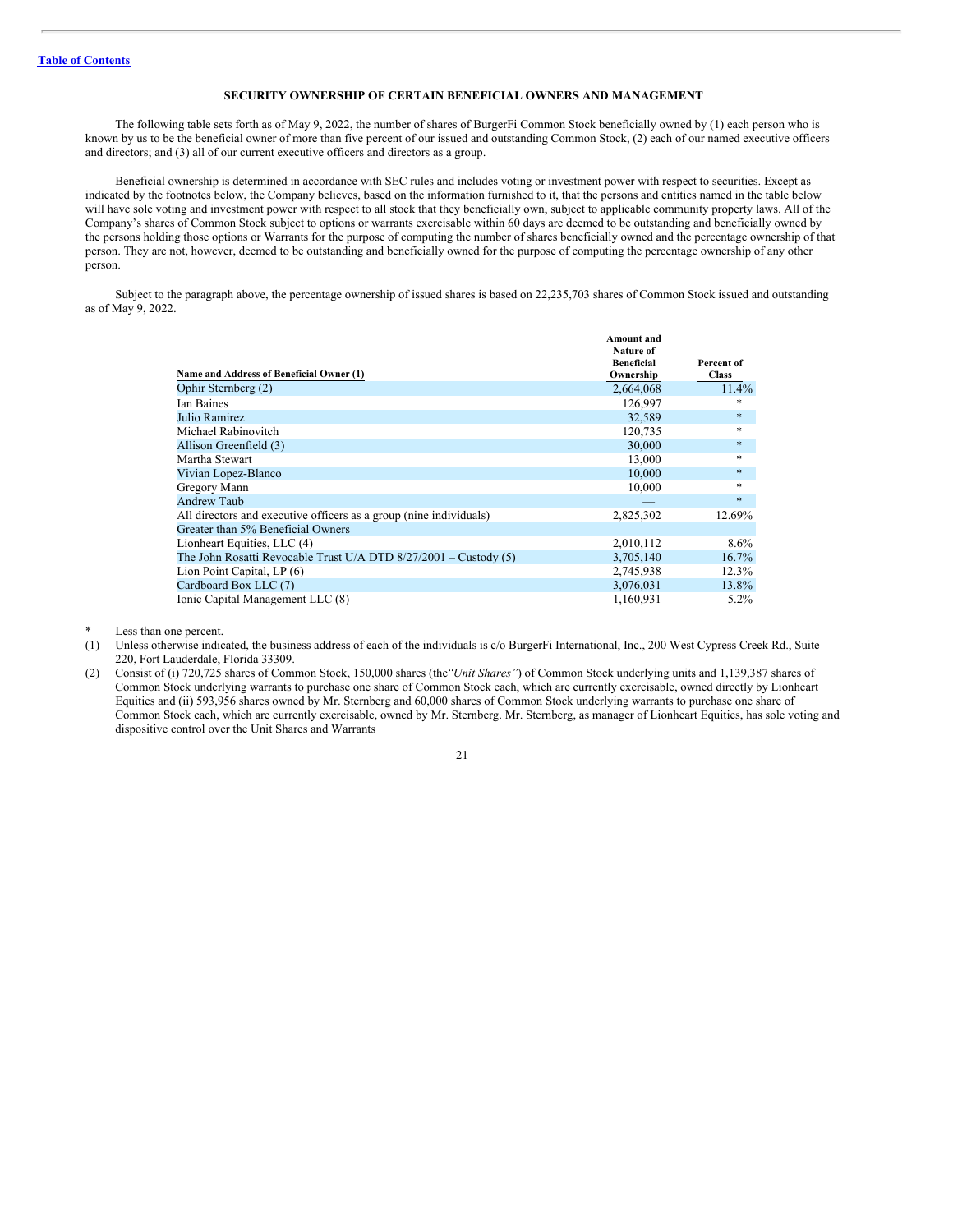held by Lionheart Equities. The business address for Lionheart Equities is 4218 NE 2nd Avenue, Miami, FL 33137. The business address for Mr. Sternberg is 4218 NE 2nd Avenue, Miami, FL 33137.

- (3) Consist of 20,000 shares of Common Stock owned by Allison Greenfield, and 10,000 shares of Common Stock owned by Leviathan Group, LLC. Ms. Greenfield possesses sole voting and dispositive control over the shares.
- (4) Consist of 720,725 shares of Common Stock, 150,000 Unit Shares and 1,139,387 shares of Common Stock underlying warrants to purchase one share of Common Stock each, which are currently exercisable, owned directly by Lionheart Equities. Mr. Sternberg, as manager of Lionheart Equities, has sole voting and dispositive control over the Unit Shares and Warrants held by Lionheart Equities. The business address for Lionheart Equities is 4218 NE 2nd Avenue, Miami, FL 33137.
- (5) Shares of Common Stock held by The John Rosatti Family Trust U/A DTD 8/27/2001—Custody (the*"JR Trust"*). The business address of the JR Trust is 101 US Highway 1, North Palm Beach, FL 33408. John Rosatti, as trustee of the JR Trust, may be deemed to beneficially own the securities beneficially owned by the JR Trust and has sole voting and dispositive power over the shares held by the JR Trust. Information included in this footnote is derived from a Form 4 filed on April 29, 2022.
- (6) Shares of Common Stock held by Lion Point. The business address of Lion Point is 250 West 55th Street, 33rd Floor, New York, NY 10019. Lion Point is the investment manager to its investment fund client Lion Point Master, LP. Lion Point Holdings GP, LLC (*"Lion Point Holdings"*) is the general partner of Lion Point. Didric Cederholm is a Founding Partner and Chief Investment Officer of Lion Point. Mr. Cederholm is also a Member and a Manager of Lion Point Holdings. Mr. Freeman is a Founding Partner and Head of Research of Lion Point. Mr. Freeman is also a Member and a Manager of Lion Point Holdings. By virtue of these relationships, each of Lion Point, Lion Point Holdings, Mr. Cederholm and Mr. Freeman may be deemed to beneficially own the securities beneficially owned by its investment fund client. Information included in this footnote is derived from a Schedule 13G/A filed on January 11, 2021.
- (7) Shares of Common Stock held by Cardboard. The business address of Cardboard is 599 West Putnam Avenue, Greenwich, CT 06830. CP7 Warming Bag, L.P. (*"CP7 Warming Bag"*) is the member of Cardboard holding a majority of the outstanding equity interests of Cardboard. CP7 Management, LLC (*"CP7 Management"*) is the general partner of CP7 Warming Bag. Scott Dahnke is a managing member of CP7 Management. J. Michael Chu is a managing member of CP7 Management. By virtue of these relationships, each of CP7 Warming Bag, CP7 Management, Mr. Dahnke and Mr. Chu may be deemed to beneficially own the securities beneficially owned by Cardboard. Each of Cardboard, CP7 Warming Bag, CP7 Management, Mr. Dahnke and Mr. Chu disclaims beneficial ownership of all shares of Common Stock held by Cardboard. Cardboard, CP7 Warming Bag, CP7 Management, Mr. Dahnke and Mr. Chu each possess shared voting power and shared dispositive control over 3,076,031 of the shares. Information included in this footnote is derived from a Schedule 13D filed on November 15, 2021 and a Form 4 filed on March 22, 2022.
- (8) Shares of Common Stock issuable upon the exercise of warrants beneficially owned by Ionic Capital Management LLC (*"Ionic Capital"*). The business address of Ionic Capital is 475 Fifth Avenue, 9th Floor, New York, New York 10017. Ionic Capital possesses shared voting power and shared dispositive control over all 1,160,931 of the shares issuable upon exercise of such warrants. Information included in this footnote is derived from a Schedule 13G filed on February 14, 2022.

#### **Securities Authorized for Issuance Under Equity Compensation Plans**

The following table summarizes the compensation plan under which our equity securities were authorized for issuance as of December 31, 2021.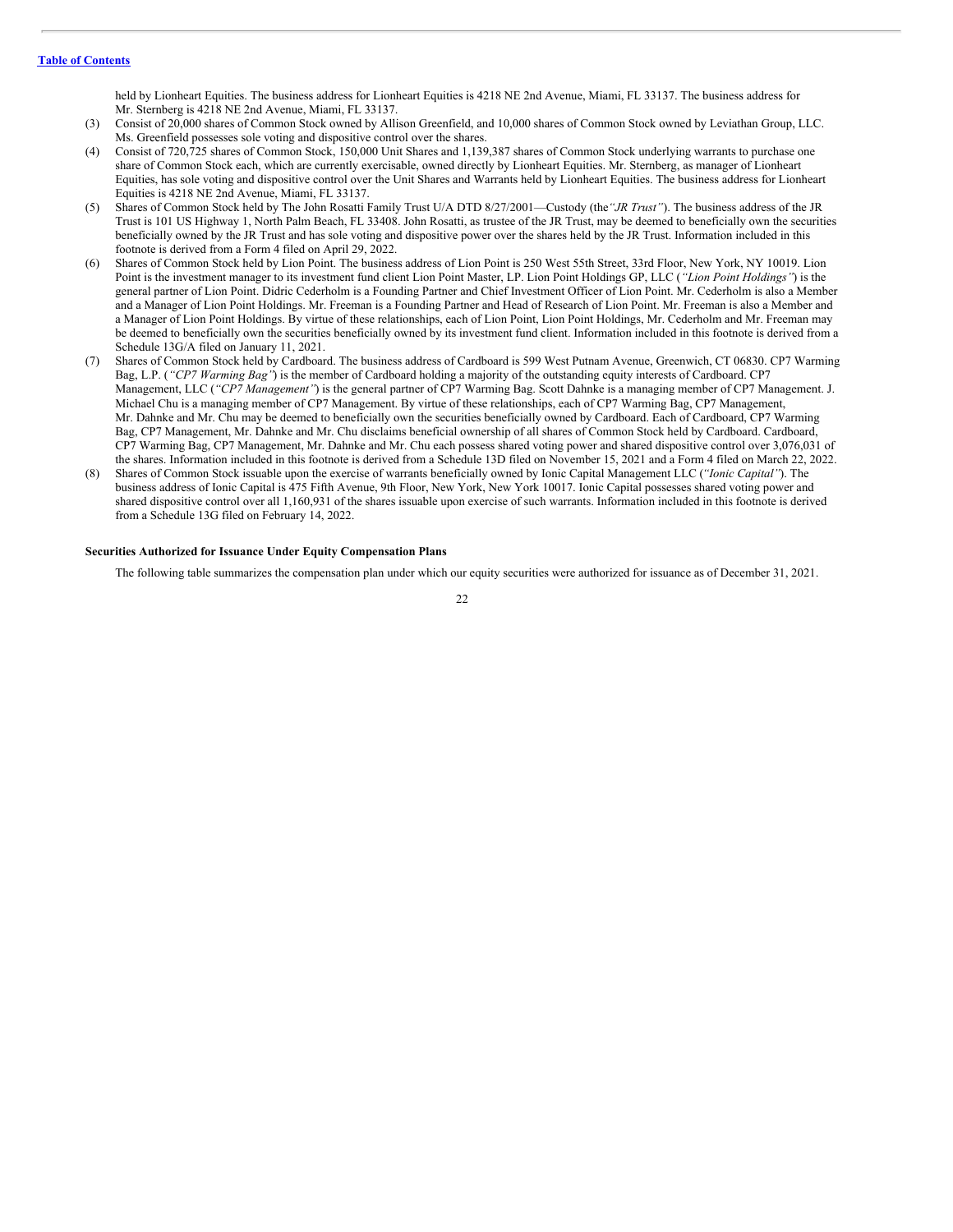|                                                               | Number of<br>securities to be<br>issued upon<br>exercise of<br>outstanding<br>options,<br>warrants<br>and rights | Weighted-average<br>exercise price of<br>outstanding<br>options, warrants<br>and rights | <b>Number of securities</b><br>remaining available<br>for future issuance<br>under equity<br>compensation plans<br>(excluding securities<br>reflected in column |
|---------------------------------------------------------------|------------------------------------------------------------------------------------------------------------------|-----------------------------------------------------------------------------------------|-----------------------------------------------------------------------------------------------------------------------------------------------------------------|
| <b>Plan Category</b>                                          | (a)                                                                                                              | (b)                                                                                     | $(a))$ $(c)$                                                                                                                                                    |
| Equity compensation plans approved by<br>security holders (1) | 1,857,448(2)                                                                                                     | N/A                                                                                     | 35,052                                                                                                                                                          |
| Equity compensation plans not approved<br>by security holders |                                                                                                                  | N/A                                                                                     |                                                                                                                                                                 |
| Total                                                         | 1,857,448 (2)                                                                                                    |                                                                                         | 35,052                                                                                                                                                          |

- (1) The equity compensation plan approved by security holders is the 2020 Omnibus Equity Incentive Plan, which allows for an initial allotment of 2,000,000 shares. The aggregate number of shares reserved for awards under the plan (other than Incentive Stock Options) will automatically increase on January 1 of each year, for a period of not more than ten (10) years, commencing on January 1 of the year following the year after the date the plan became effective, in an amount equal to five percent (5%) of the total number of shares of Common Stock outstanding on December 31 of the preceding calendar year, provided that the Company's Compensation Committee may determine prior to the first day of the applicable fiscal year to lower the amount of such annual increase.
- (2) Represents the maximum number of shares of Common Stock to be issued upon the vesting of outstanding restricted stock units.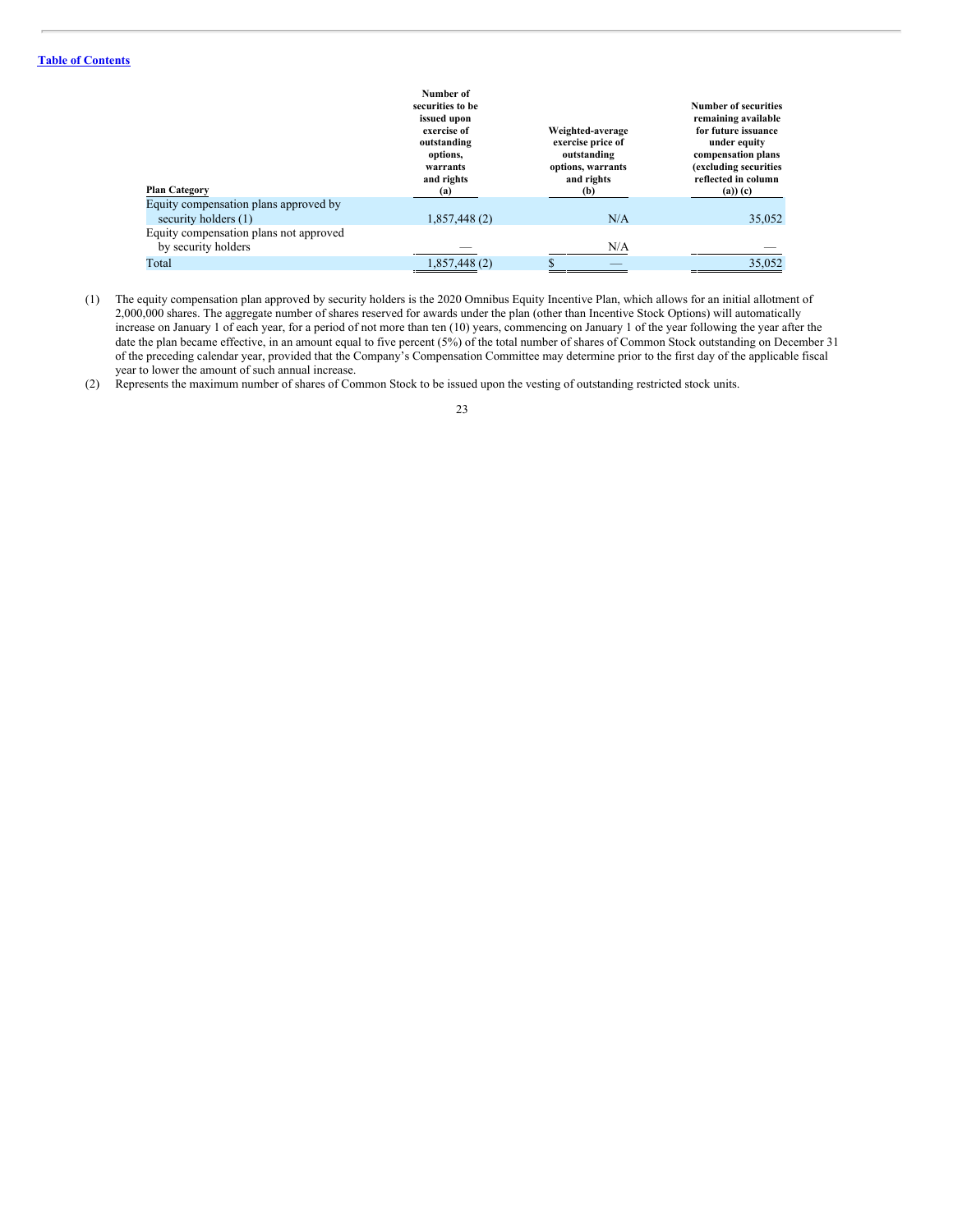## <span id="page-28-0"></span>**PROPOSAL 2: AUDITOR RATIFICATION PROPOSAL**

## **KPMG LLP**

On May 10, 2022, the Audit Committee engaged KPMG LLP ("*KPMG*") as the Company's independent registered public accounting firm for the fiscal year ending December 31, 2022, effective once BDO USA, LLP ("*BDO*") completes its procedures as discussed below. During the two most recent fiscal years ended December 31, 2021 and 2020 and through the date of engagement, neither the Company nor anyone on its behalf consulted KPMG regarding either (1) the application of accounting principles to a specified transaction, either completed or proposed, or the type of audit opinion that might be rendered on the Company's financial statements, and neither a written report nor oral advice was provided to the Company that KPMG concluded was an important factor considered by the Company in reaching a decision as to any accounting, auditing or financial reporting issue, or (2) any matter that was either the subject of a "disagreement," as defined in Item 304(a)(1)(iv) of Regulation S-K and the related instruction to Item 304 of Regulation S-K, or a "reportable event," as that term is explained in Item  $304(a)(1)(v)$  of Regulation S-K.

The Company expects representatives of KPMG to be present at the Annual Meeting and to be available to respond to appropriate questions, and such representatives will have the opportunity to make a statement, if so desired, at the Annual Meeting.

#### **BDO USA, LLP**

On May 6, 2022, BDO notified the Company (the "*BDO Notification*") that the client-auditor relationship between the Company and BDO would cease upon the completion of BDO's review of the unaudited condensed quarterly consolidated financial statements included in the Company's Form 10-Q for the period ended March 31, 2022 and the procedures related to its consent for inclusion of its audit report within the Company's Franchise Disclosure Documents filed with various states' regulatory agencies on or about May 20, 2022. The Company deemed the BDO Notification to be a resignation of BDO as the Company's independent registered public accounting firm effective as of the time periods noted in the BDO Notification. BDO had been the independent registered public accounting firm for the Company and BurgerFi International, LLC since 2015.

The reports of BDO on the Company's consolidated financial statements for the years ended December 31, 2021 and 2020 did not contain any adverse opinion or a disclaimer of opinion, and were not qualified or modified as to uncertainty, audit scope, or accounting principles.

During the fiscal years ended December 31, 2021 and 2020, and through the date of BDO's resignation, there were no (1) "disagreements" (as that term is defined in Item 304(a)(1)(iv) of Regulation S-K and the related instructions) between the Company and BDO on any matter of accounting principles or practices, financial statement disclosure, or auditing scope or procedure, which, if not resolved to the satisfaction of BDO would have caused BDO to make reference to the subject matter of the disagreement in connection with its reports on the Company's consolidated financial statements for such years, and (2) no "reportable events" (as that term is defined in Item  $304(a)(1)(v)$  of Regulation S-K), except for the material weaknesses in the Company's internal control over financial reporting previously reported in Part II, Item 9A "Controls and Procedures" in the Company's Annual Report on Form 10-K for the year ended December 31, 2021. The material weaknesses were:

**2021**. A material weakness related to the design and implementation of controls over the accounting for income taxes. Specifically, management did not maintain controls over the Company's assessment of its ability to realize historical deferred tax assets on its acquired businesses in accordance with Section 382 of the Internal Revenue Code and the Company's tax provision controls were not designed to detect certain errors and omissions in calculating the impact of certain transactions on the income tax provision during the period. This material weakness resulted in the identification of errors that were corrected in the consolidated financial statements included in the Company's Annual Report on Form 10-K for the year ended December 31, 2021.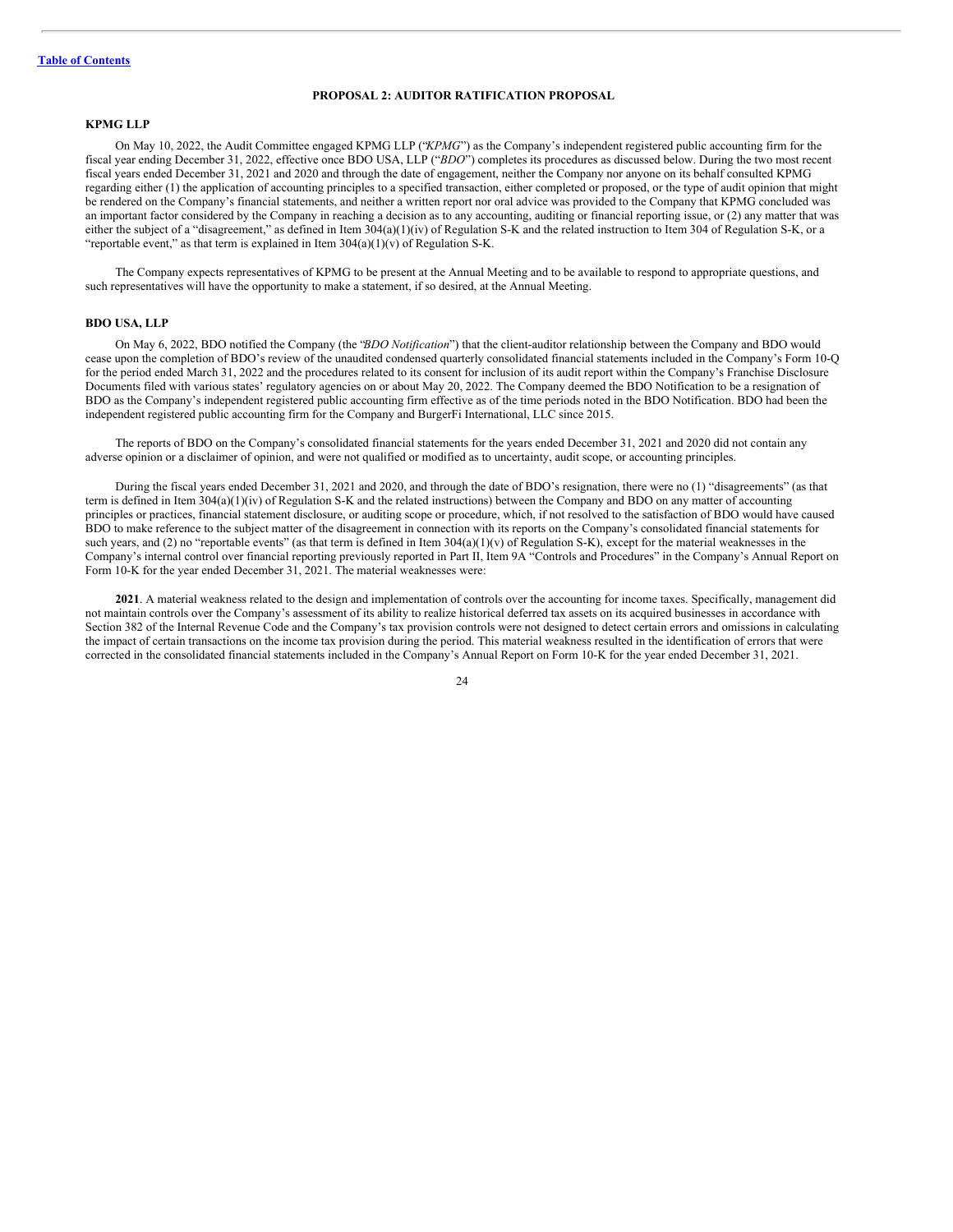**2020**. A number of material weaknesses in our internal control over financial reporting, as follows:

- lack of controls over the financial closing and reporting process relating to a sufficient segregation of duties in the preparation of our financial statements and related notes, and, for the period (the "*Successor Period*") from December 16, 2020 until December 31, 2020, the valuation and recognition of stock-based compensation and warrant liabilities;
- lack of resources to perform and review the application of accounting standards for revenue, leases, and variable interest entities ("VIEs");
- specifically with respect to VIEs, our internal control over financial reporting failed to detect errors related to consolidating variable interest entities for which we are the primary beneficiary;
- lack of effective controls over the accounting for deferred rent and accounting for initial franchise fees and brand development revenue in connection with the adoption of our new revenue recognition standard; and
- lack of controls during the Successor Period related to the valuation of contingent consideration issued in the business combination with BurgerFi International, LLC.

The material weaknesses were discussed with the Audit Committee. The Company has authorized BDO to respond fully to inquiries of KPMG, the Company's successor accountant as described above, concerning the material weaknesses.

The Company does not expect representatives of BDO to be present at the Annual Meeting or to be available to respond to appropriate questions, and such representatives will not have the opportunity to make a statement, if so desired, at the Annual Meeting.

The Company has provided BDO and KPMG with a copy of this disclosure. Neither BDO nor KPMG has provided the Company with a statement to be included in this proxy statement indicating that it believes the statements made above are incorrect or incomplete.

#### **Marcum, LLP**

On December 22, 2020, the Audit Committee dismissed Marcum, LLP ("*Marcum*"), Opes' independent registered public accounting firm prior to the business combination with BurgerFi International, LLC (the "*Business Combination"),* as the Company's independent registered public accounting firm.

The reports of Marcum on the financial statements of Opes for the years ended December 31, 2019 and 2018 did not contain any adverse opinion or a disclaimer of opinion, and were not qualified or modified as to uncertainties, audit scope, or accounting principles, except for an explanatory paragraph in such reports regarding substantial doubt about Opes' ability to continue as a going concern.

During the fiscal years ended December 31, 2019 and 2018, and the subsequent interim period through December 22, 2020, there were no (1) disagreements with Marcum on any matter of accounting principles or practices, financial statement disclosure, or auditing scope or procedure, which disagreements if not resolved to their satisfaction, would have caused them to make reference to the subject matter of the disagreements in connection with their report, or (2) reportable events (as described in Item  $304(a)(1)(v)$  of Regulation S-K).

#### **Vote Required and Board Recommendation**

Although stockholder ratification of the Board's action in this respect is not required, the Board believes that it is a sound corporate governance practice to seek stockholder ratification of the appointment of the Company's independent registered public accounting firm. If the stockholders do not ratify the appointment of KPMG, the Board may reconsider the appointment.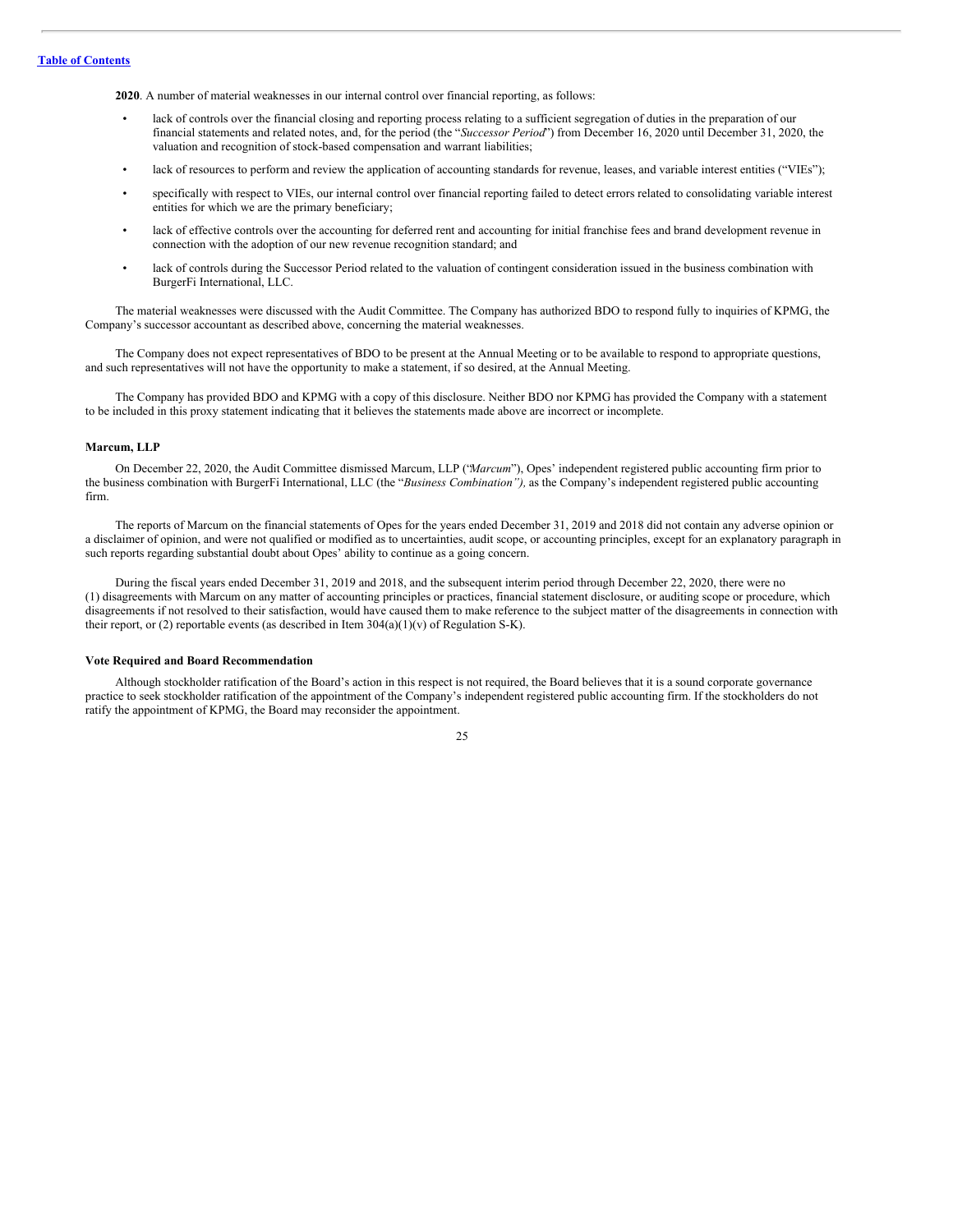The vote required for the Auditor Ratification Proposal is a majority of the stock having voting power present in person or represented by proxy and entitled to vote at the Annual Meeting. The Board recommends a vote "**FOR" the Auditor Ratification Proposal.**

A representative of KPMG is expected to be present at the meeting and will have the opportunity to make a statement if so desired and is expected to be available to respond to appropriate questions from stockholders.

## <span id="page-30-0"></span>**AUDITORS FEES AND SERVICES**

## **BDO**

The following table lists the fees for services rendered by BDO for the successor period from December 16, 2020 to December 31, 2020, and to BurgerFi International, LLC for the predecessor period January 1, 2020 to December 15, 2020, and the year ended December 31, 2021:

|                           | 2021                     | 2020                     |
|---------------------------|--------------------------|--------------------------|
| <b>Audit Fees</b>         | \$1,294,900              | \$433.241                |
| <b>Audit Related Fees</b> | $\frac{1}{2}$            |                          |
| Tax Fees                  | $\overline{\phantom{a}}$ |                          |
| All Other Fees            | $\overline{\phantom{a}}$ | $\overline{\phantom{a}}$ |
| <b>Total Fees</b>         | \$1,294,900              | \$433,241                |
|                           |                          |                          |

#### **Audit Fees**

*"Audit Fees"* relate to fees and expenses billed by BDO for the annual audit, including the audit of our financial statements, review of our quarterly financial statements and for Form S-1 and merger proxy filings related to corporate transactions. Fees for the years ended December 31, 2021 and 2020 include \$99,400 and \$168,241, respectively, for the audit services and Form S-1 filings performed in connection with the Anthony's Acquisition and issuance of merger proxy filings related to the BurgerFi acquisition, respectively.

## **Audit Related Fees**

*"Audit Related Fees"* consist of fees and expenses for assurance and related services that are reasonably related to the performance of the audit or review of our financial statements that are not "Audit Fees."

#### **Tax Fees**

*"Tax Fees"* consist of fees and related expenses billed for professional services for tax compliance, tax advice and tax planning. These services include assistance regarding federal and state tax compliance and tax planning and restructuring.

#### **All Other Fees**

*"All Other Fees"* consist of fees and expenses for products and services that are not*"Audit Fees," Audit Related Fees"* nor *"Tax Fees."*

#### **Marcum**

On December 22, 2020, the Audit Committee of BurgerFi's Board of Directors dismissed Marcum as BurgerFi's independent registered public accounting firm. The table below represents aggregate fees billed to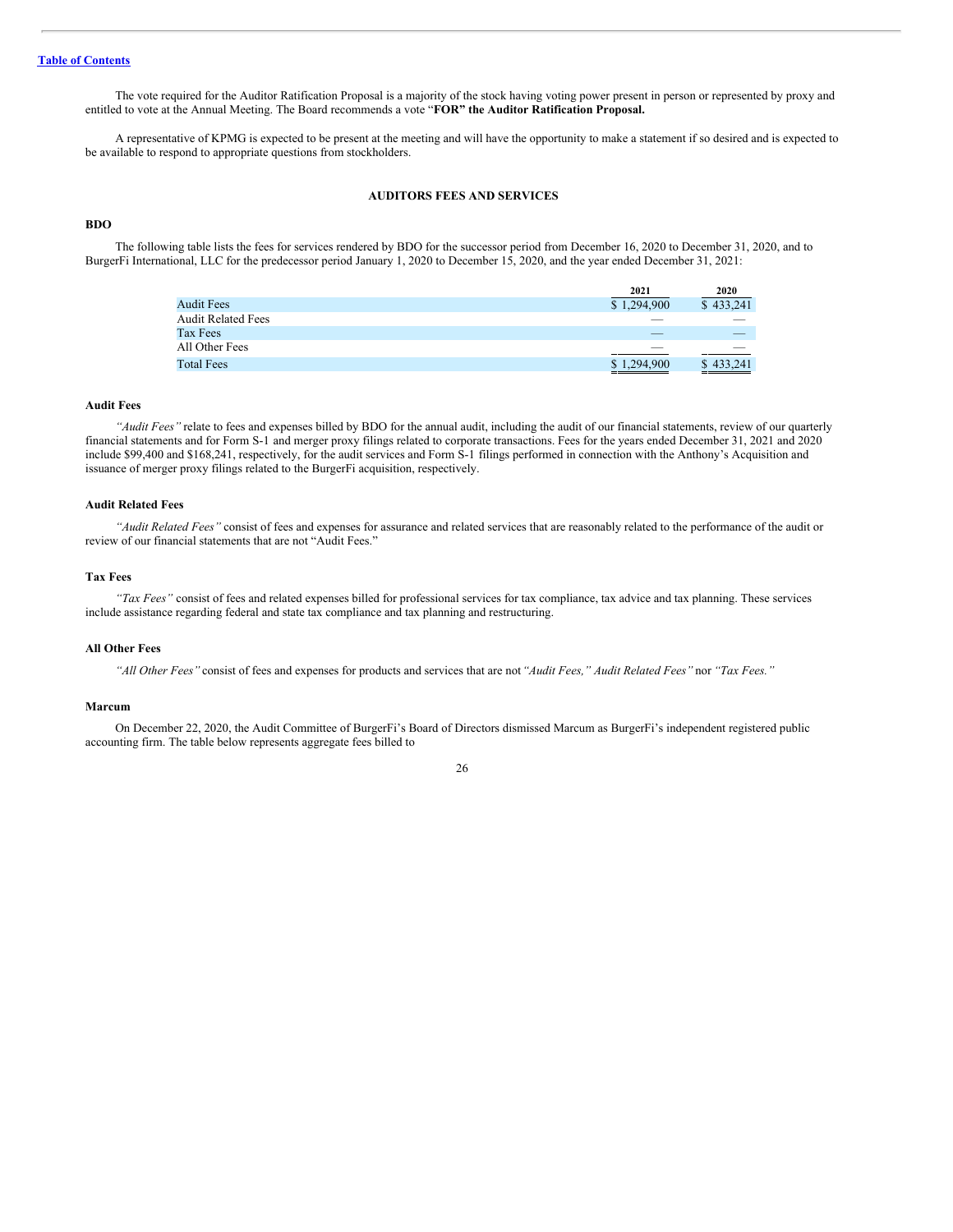## **Table of [Contents](#page-4-0)**

provide audit services during 2020 in the following categories by Marcum, BurgerFi's independent registered public accounting firm through December 22, 2020:

|                           | 2020                     |
|---------------------------|--------------------------|
| <b>Audit Fees</b>         | \$159,135                |
| <b>Audit Related Fees</b> |                          |
| Tax Fees                  |                          |
| All Other Fees            | $\overline{\phantom{a}}$ |
| <b>Total Fees</b>         | \$159,135                |

*"Audit Fees"* relate to fees and expenses billed by Marcum for the annual audit, including the audit of our financial statements, review of our quarterly financial statements and for merger proxy filings related to corporate transactions.

*"Audit Related Fees," "Tax Fees"* and *"All Other Fees"* relate to the same types of fees as described above under the heading,*"BDO."*

## <span id="page-31-0"></span>**POLICY FOR APPROVAL OF AUDIT AND PERMITTED NON-AUDIT SERVICES**

The Audit Committee has adopted a policy and related procedures requiring itspre-approval of all audit and non-audit services to be rendered by its independent registered public accounting firm. These policies and procedures are intended to ensure that the provision of such services do not impair the independent registered public accounting firm's independence. These services may include audit services, audit related services, tax services and other services. The policy provides for the approval by the Audit Committee of fees for various types of audit services, audit related services, tax services and the services that are within the scope of such fees are deemed to be pre-approved by the Audit Committee. The independent registered public accounting firm is required to provide to the Audit Committee back up information with respect to the performance of such services.

All services provided by BDO and Marcum, respectively, during the fiscal years ended December 31, 2021 and December 31, 2020 were approved by the Audit Committee. The Audit Committee has delegated to its Chair the authority to pre-approve services, up to a specified fee limit, to be rendered by the independent registered public accounting firm and requires that the Chair report to the Audit Committee pre-approved decisions made by the Chair at the next scheduled meeting of the Audit Committee.

## <span id="page-31-1"></span>**REPORT OF THE AUDIT COMMITTEE**

The Audit Committee reviews the Company's financial reporting process on behalf of the Board. Management has the primary responsibility for establishing and maintaining adequate internal control over financial reporting for preparing the financial statements and for the report process. The Audit Committee members do not serve as professional accountants or auditors, and their functions are not intended to duplicate or to certify the activities of management or the independent public accounting firm. We engaged BDO as our independent registered public accounting firm to report on the conformity of the Company's financial statements to accounting principles generally accepted in the United States. In this context, the Audit Committee hereby reports as follows:

- 1. The Audit Committee has reviewed and discussed the audited financial statements with management of the Company.
- 2. The Audit Committee has discussed with BDO the matters required to be discussed by the applicable requirements of the Public Company Accounting Oversight Board ("*PCAOB*") and the SEC.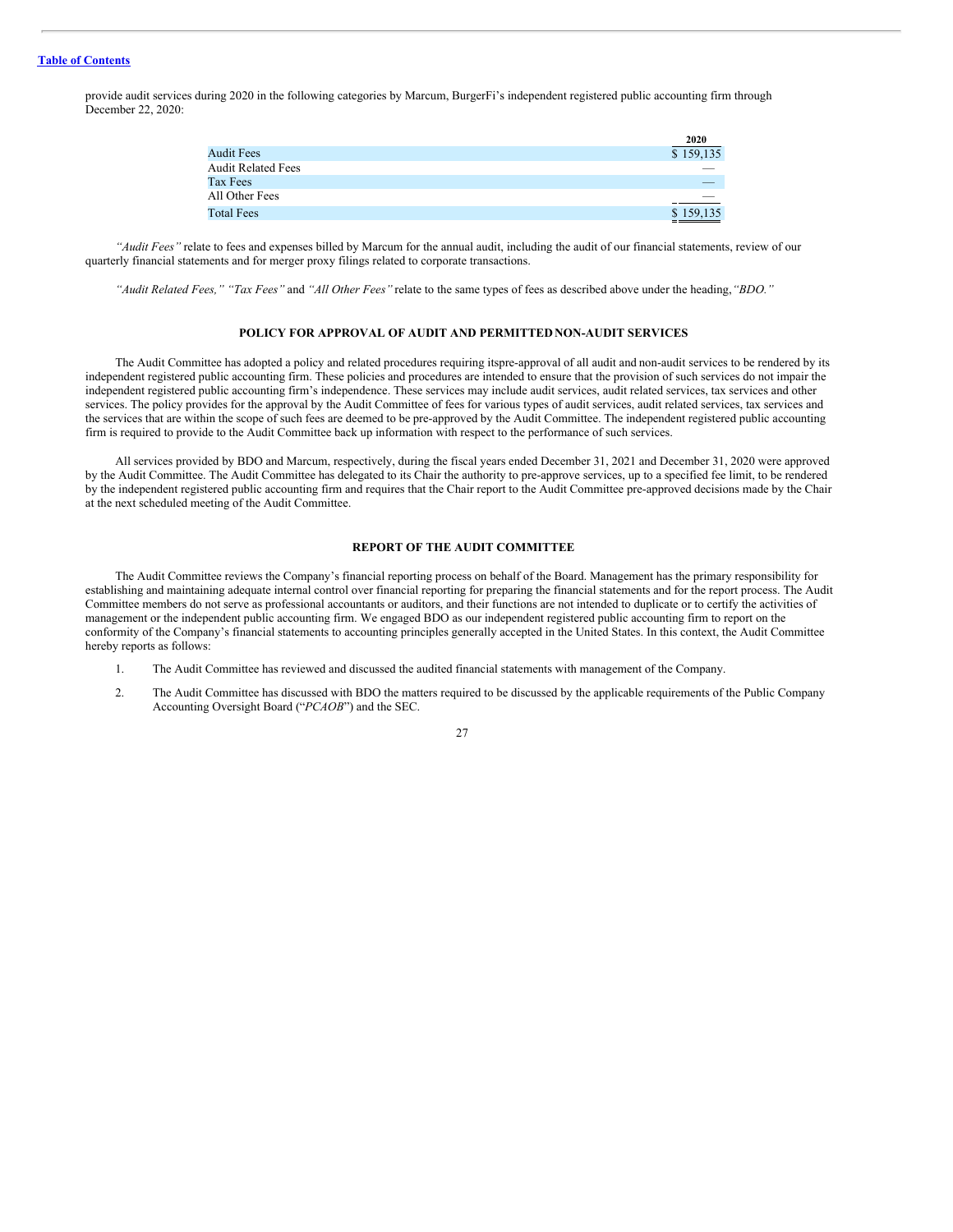- 3. The Audit Committee has also received the written disclosures and the letter from BDO required by applicable requirements of the PCAOB regarding BDO's communications with the Audit Committee concerning independence and the Audit Committee has discussed the independence of BDO with BDO.
- 4. Based on the review and discussion referred to in paragraphs (1) through (3) above, the Audit Committee recommended to the Board, and the Board approved, the inclusion of the audited financial statements in the Company's Annual Report on Form 10-K for the fiscal year ended December 31, 2021, for filing with the SEC.

The foregoing has been furnished by the Audit Committee:

Vivian Lopez-Blanco, Chair Gregory Mann Allison Greenfield

This "Audit Committee Report" is not "Soliciting Material," is not deemed filed with the SEC and is not deemed to be incorporated by reference in any filing of the Company under the Securities Act of 1933, as amended or the Exchange Act, except to the extent the Company specifically incorporates it *by reference.*

## <span id="page-32-0"></span>**CERTAIN RELATIONSHIPS AND RELATED TRANSACTIONS**

## **Related Party Policy**

Our Code of Ethics requires us to avoid, wherever possible, all related party transactions that could result in actual or potential conflicts of interests, except under guidelines approved by the Board of Directors (or the Audit Committee). Related-party transactions are defined as transactions in which (1) the aggregate amount involved will or may be expected to exceed the lesser of \$120,000 or one percent (1%) of the average of the Company's total assets at year end for the last two completed fiscal years; (2) we or any of our subsidiaries is a participant; and (3) any (a) executive officer, director or nominee for election as a director, (b) greater than 5% beneficial owner of our shares of Common Stock, or (c) immediate family member, of the persons referred to in clauses (a) and (b), has or will have a direct or indirect material interest (other than solely as a result of being a director or a less than 10% beneficial owner of another entity). A conflict-of-interest situation can arise when a person takes actions or has interests that may make it difficult to perform his or her work objectively and effectively or interferes (or appears to interfere) with the Company's interests. Conflicts of interest may also arise if a person, or a member of his or her family, receives improper personal benefits as a result of his or her position.

We also require each of our directors and executive officers to annually complete a directors' and officers' questionnaire that elicits information about related party transactions.

Our Audit Committee, pursuant to its written charter, is responsible for reviewing and approving related-party transactions to the extent we enter into such transactions. All ongoing and future transactions between us and any of our officers and directors or their respective affiliates or other persons listed above will be on terms believed by us to be no less favorable to us than are available from unaffiliated third parties. Such transactions will require prior approval by our Audit Committee and, to the extent required by Section 144 of the Delaware General Corporation Law (the "*DGCL*"), a majority of our disinterested directors or members of the committee to which such transaction is presented for approval. We will not enter into any such transaction unless our Audit Committee and, to the extent required by the DGCL, a majority of our disinterested directors or members of the committee to which such transaction is presented for approval determine that the terms of such transaction are no less favorable to us than those that would be available to us with respect to such a transaction from unaffiliated third parties.

These procedures are intended to determine whether any such related party transaction impairs the independence of a director or presents a conflict of interest on the part of a director, employee or officer.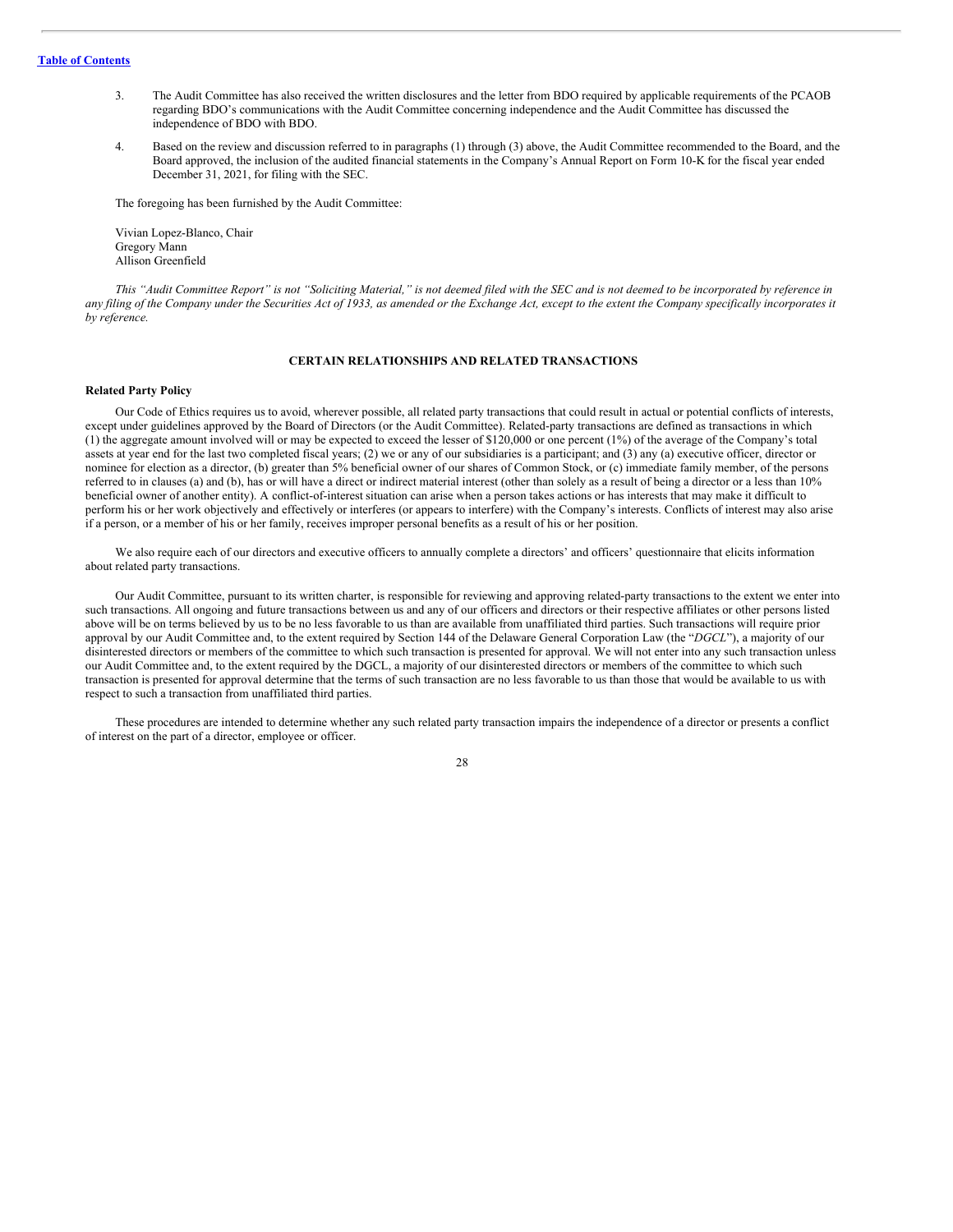#### *Advances and Promissory Notes*

During 2020 and through the date of the closing of the BurgerFi acquisition by Opes, the Sponsor advanced to Opes an aggregate of \$1,500,000 to fund working capital purposes. Such advances were non-interest bearing and due on demand. On the date of closing of the BurgerFi acquisition, the advances were converted into units, each consisting of one share of Common Stock and one warrant exercisable into one share of Common Stock.

#### *Administrative Service Fee*

Prior to the change in management of our predecessor in April 2020, we maintained our executive offices at Park Plaza Torre I, Javier Barros Sierra 540, Of. 103, Col. Santa Fe, 01210 México City, México. The cost for this space was included in the \$10,000 per-month fee that an affiliate of Axis Public Ventures charged us for general and administrative services pursuant to a letter agreement between us and our initial sponsor, Axis Capital Management (the *"Initial Sponsor"*). During the year ended December 31, 2020, we incurred approximately \$30,000 in fees for these services, of which such amount was included in accounts payable and accrued expenses at December 31, 2020. Commencing in April 2020, we changed our executive offices to c/o Lionheart Equities, 4218 NE 2nd Avenue, Miami, FL 33137, and the \$10,000 per-month administrative fee was payable instead to an affiliate of our Sponsor. That payment accrued, and the accrued amount was paid to such affiliate of our Sponsor upon the consummation of the BurgerFi acquisition.

#### *Contingent Forward Purchase Contract*

In connection with the consummation of the BurgerFi acquisition, the Company entered into an Amended and Restated Forward Purchase Contract with each of Lion Point and Lionheart Equities for the purchase of forward purchase units ("*Forward Purchase Units*"), each Forward Purchase Unit consisting of one share of Common Stock and one warrant exercisable into one share of Common Stock at an exercise price of \$11.50. Lion Point purchased 2,000,000 Forward Purchase Units and Lionheart Equities purchased 1,000,000 Forward Purchase Units under the Amended and Restated Forward Purchase Agreement. In addition, Opes agreed to register a total of 4,829,376 shares of Opes common stock owned by Lion Point as of the consummation of the BurgerFi acquisition, which comprised of (i) 662,500 Founders' Shares, (ii) 83,438 shares of Opes common stock underlying the (A) 400,000 units (each consisting of one share of Common Stock and one warrant exercisable into one share of Common Stock purchased by our Initial Sponsor, Lion Point Capital, L.P. ("*Lion Point*") and certain of our Initial Stockholders who held Founders' Shares prior to the IPO and (B) additional 45,000 units sold in connection with the underwriter's over-allotment option in connection with our IPO (together with A, the "*Private Placement Units*") and 83,438 shares of Opes common stock underlying the private warrants, each of which entitles the holder thereof to purchase one share of Common Stock at an exercise price of \$11.50 per share, and (iii) 2,000,000 shares of Opes common stock underlying the Forward Purchase Units and 2,000,000 shares of Opes common stock underlying the warrants that are part of the Forward Purchase Units, which shares have priority registration rights over all other shares of Opes common stock to be registered under the New Registration Rights Agreement (as defined below).

#### *Registration Rights*

Pursuant to a registration rights agreement, dated as of March 15, 2018 (the "*Original Registration Rights Agreement*"), those initial stockholders who held the Founders' Shares issued and outstanding prior to the IPO, as well as the holders of the Private Placement Units and any units of the Initial Sponsor, the initial stockholders, their affiliates, officers, directors or third parties issued in payment of working capital loans made to us, were entitled to registration rights.

In connection with the BurgerFi acquisition, all of the parties to the Original Registration Rights Agreement (and those parties who as a result of the transfer of Founders' Shares became a party to the Original Registration Rights Agreement), along with the Members and all other holders of certain securities (the *"Registrable Securities"*) of the Company (other than the holders of warrants to purchase shares of common stock, at an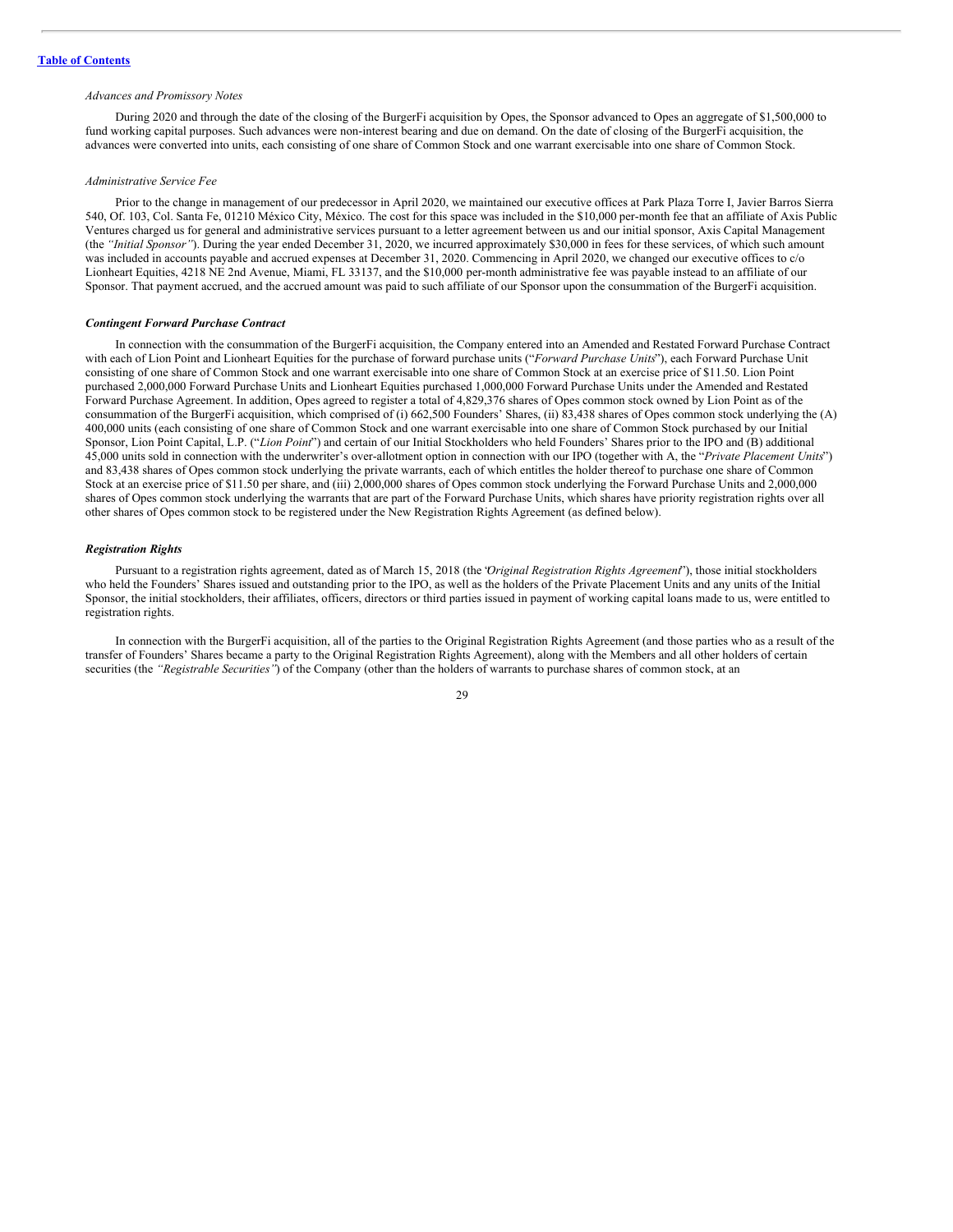exercise price of \$11.50 per share, issued in connection with the IPO), entered into a new registration rights agreement (the "*New Registration Rights Agreement*") covering the registration of Registrable Securities held by such parties. Pursuant to the New Registration Rights Agreement, the Company filed with the SEC a registration statement covering the resale of certain Registrable Securities held by the parties in accordance with SEC guidance and caused the registration statement to be declared effective under the Securities Act, and must use its commercially reasonable efforts to keep such registration statement continuously effective under the Securities Act until all Registrable Securities covered by such registration statement have been sold or may be sold without volume or manner-of-sale restrictions pursuant to Rule 144 under the Securities Act ("*Rule 144*"), without the requirement that the Company be in compliance with the current public information requirement under Rule 144. The Company is not obligated to effect more than two demand registration statements in respect of the Lion Point Securities. The New Registration Rights Agreement also provides the holders of the Registrable Securities with certain piggy-back registration rights.

In connection with the Anthony's Acquisition, on November 3, 2021, we entered into a registration rights andlock-up agreement with Cardboard (the *"RRA/Lock-Up"*) covering the shares of common stock (the*"New Registrable Securities"*) held by Cardboard. Pursuant to theRRA/Lock-Up, the Company filed with the SEC a registration statement covering the resale of the New Registrable Securities in accordance with SEC guidance and caused the registration statement to be declared effective under the Securities Act, and will use its commercially reasonable efforts to keep such registration statement continuously effective under the Securities Act until all New Registrable Securities covered by such registration statement have been sold or certain other events with respect to the New Registrable Securities have occurred. Additionally, Cardboard is entitled to make, from time to time, a written demand for registration under the Securities Act of all or part of the New Registrable Securities.

The Company is not obligated to effect more than three demand registration statements in respect of the New Registrable Securities. The RRA/Lock-Up also provides the holders of the New Registrable Securities with certain piggy-back registration and underwritten shelf offering rights, and subjects certain New Registrable Securities, except with respect to transfers to certain permitted assignees, to a lock-up until twelve (12) months after the Anthony's Closing, subject to (1) earlier expiration as follows: (A) 30% of such New Registrable Securities may be transferred, if after the Anthony's Closing, the last reported closing price of the Common Stock for any twenty (20) trading days within any consecutive thirty (30) trading day period equals or exceeds \$23.00 per share, (B) 30% of such New Registrable Securities may be transferred, if after the Anthony's Closing, the last reported closing price of the Common Stock for any twenty (20) trading days within any consecutive thirty (30) trading day period equals or exceeds \$25.00 per share, and (C) 40% of such New Registrable Securities may be transferred, if after the Anthony's Closing, the last reported closing price of the Common Stock for any twenty (20) trading days within any consecutive thirty (30) trading day period equals or exceeds \$28.00 per share; and (2) all applicable holding periods and requirements under the Securities Act, and the rules and regulations thereunder. In addition, such New Registrable Securities are subject to a lock-up for 180 days after the Anthony's Closing.

#### *Other Transactions*

We lease building space for our previous BurgerFi corporate office from an entity under common ownership with The John Rosatti Revocable Trust U/A DTD 8/27/2001, a significant stockholder. Rent expense for each of the years ended December 31, 2021 and 2020 was \$200,000 each. In January 2022, we exercised our right to terminate this North Palm Beach lease effective as of July 2022.

The Company also leases building space for our new combined BurgerFi and Anthony's corporate office in Fort Lauderdale, Florida from an entity controlled by Ophir Sternberg, our Executive Chairman. In February 2022, the Company amended the lease agreement to, among other things, extend the term to ten years beginning as of March 1, 2022 and add additional square footage in order to combine headquarters following the Anthony's Acquisition. Rent expense for each of the years ended December 31, 2021 and 2020 was approximately \$4.9 million and \$2.7 million, respectively.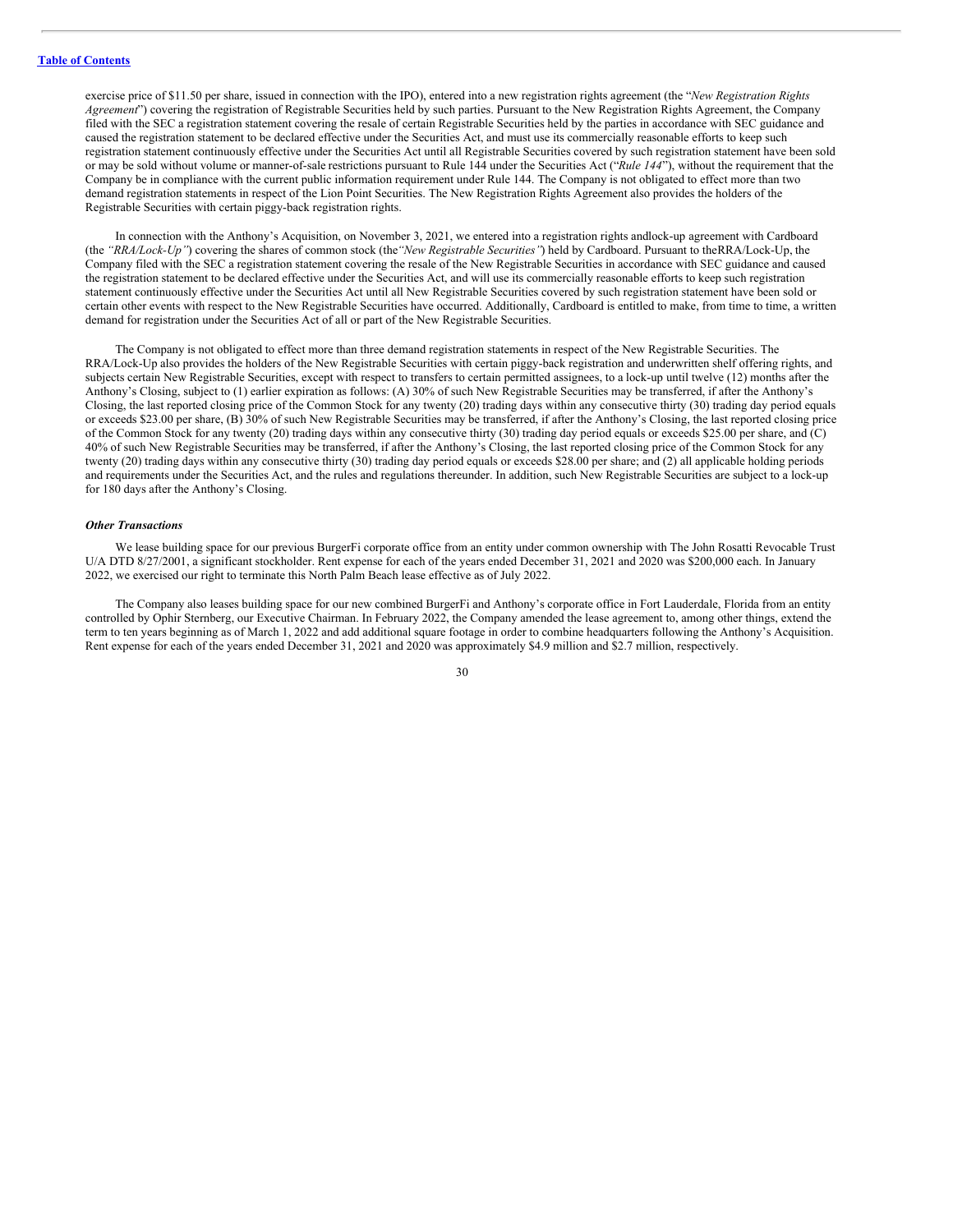We also lease building space for a restaurant located in Virginia from an entity (i) in which Ophir Sternberg, the Executive Chairman of the Board, has an indirect minority ownership interest, and (ii) which is managed by an entity in which Mr. Sternberg has an indirect ownership interest. This lease, entered into on October 21, 2020, is for a ten-year term effective on the earlier to occur of the date the tenant opened for business and 180 days from the date the landlord delivered possession of the premises to the tenant. Rent expense for the years ended December 31, 2021 and 2020 was \$46,000 and \$0, respectively.

In addition, in April 2021, we entered into an independent contractor agreement with a corporation (the*"Consultant"*) for which the Chief Operating Officer (the "*Consultant Principal*") of Lionheart Capital, LLC, an entity controlled by Ophir Sternberg, the Executive Chairman of the Board, serves as President. Pursuant to the terms of the agreement, the Consultant shall provide certain strategic advisory services to the Company in exchange for total annual cash compensation and expense reimbursements of \$0.1 million, payable in 12 equal monthly payments beginning in April 2021. The Consultant also received an additional \$29,000 of cash compensation for services provided in April 2021. In addition, in July 2021, the Consultant Principal received an award of 50,000 restricted stock units, which shall vest in five equal annual installments, subject to the Company achieving certain annual revenue targets starting in 2021, and in November 2021, the Consultant Principal received a \$250,000 bonus in connection with the Company's Anthony's Acquisition. Further, effective January 3, 2022, the Consultant Principal was granted 37,959 unrestricted shares of Common Stock of the Company.

| ۰,<br>I<br>× |  |
|--------------|--|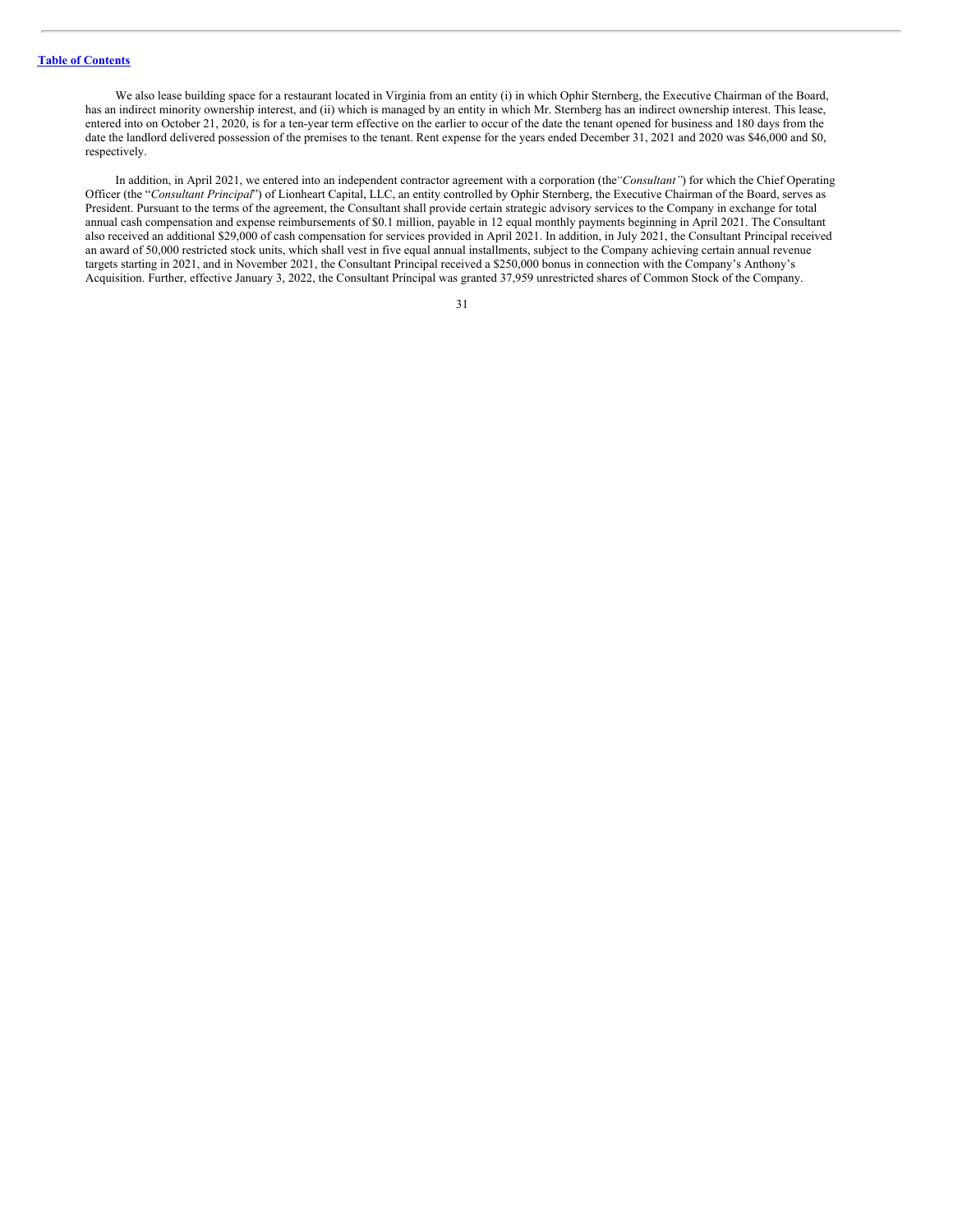## <span id="page-36-0"></span>**OTHER MATTERS**

Stockholders are referred to our Form10-K for the year ended December 31, 2021 for financial and other information about the Company. In accordance with the rules of the SEC, we are furnishing our proxy materials, including this proxy statement and the Form 10-K, to our stockholders via the Internet at *https://www.proxydocs.com/BFI*. In addition, such report and other reports we file with the SEC are available, free of charge, through the Investor Relations section of our website at *https://ir.burgerfi.com*. The information on our website shall not be deemed incorporated by reference in this proxy statement.

Copies of our Form 10-K for the year ended December 31, 2021, including the financial statements and the financial statement schedules (but excluding exhibits and information incorporated by reference), may be obtained without charge by first class mail or other equally prompt means within one (1) business day of receipt of such request by writing to Investor Relations, Attn: Stefan K. Schnopp, Chief Legal Officer and Corporate Secretary, BurgerFi International, Inc., 200 West Cypress Creek Rd., Suite 220, Fort Lauderdale, Florida 33309 or calling **(561) 844-5528.** The SEC maintains a web site that contains our reports, proxy statements, beneficial ownership information and other information that we file electronically with the SEC. The address of this site is *http://www.sec.gov*.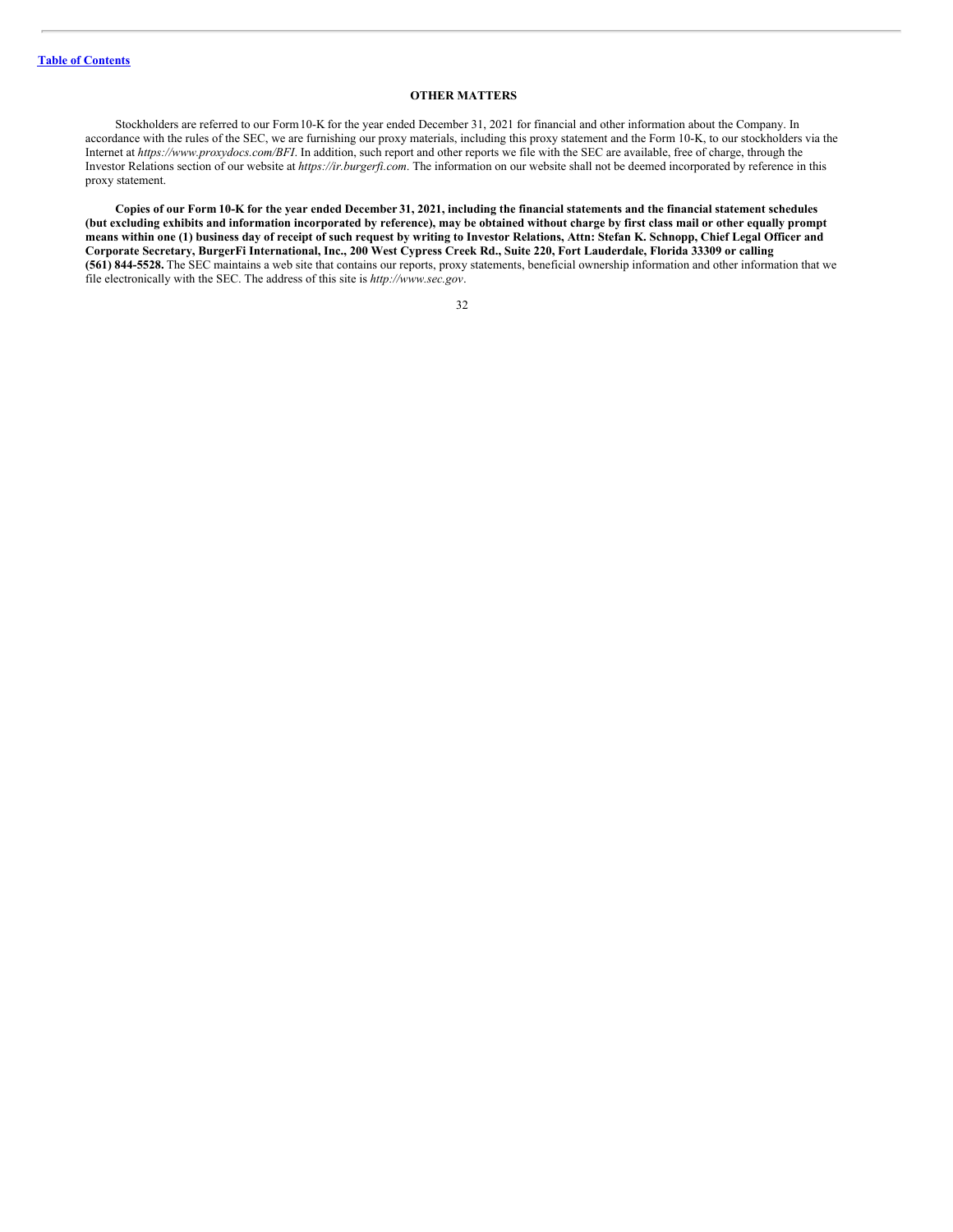

P.O. BOX 8016, CARY, NC 27512-9903

|   | <b>INTERNET</b>                                                          |
|---|--------------------------------------------------------------------------|
|   | Go To: www.proxypush.com/BFI                                             |
| 曌 | Cast your vote online                                                    |
|   | Have your Proxy Card ready                                               |
|   | Follow the simple instructions to record your vote                       |
|   | PHONE Call 1-866-475-8898                                                |
|   | Use any touch-tone telephone                                             |
|   | Have your Proxy Card ready                                               |
|   | Follow the simple recorded instructions<br>٠                             |
|   | <b>MAIL</b>                                                              |
|   | Mark, sign and date your Proxy Card                                      |
|   | Fold and return your Proxy Card in the postage-paid<br>envelope provided |
|   | You must register to attend the meeting online and/or                    |



**Annual Meeting of Stockholders** 

For Stockholders of record as of May 09, 2022

TIME: Thursday, July 7, 2022 10:00 AM, Eastern Time

PLACE: Annual Meeting to be held live via the Internet - please visit

www.proxydocs.com/BFI for more details.

#### This proxy is being solicited on behalf of the Board of Directors

The undersigned hereby appoints Stefan K. Schnopp and Michael Rabinovitch (the "Named Proxies"), and each or either of them, as the true and lawful The undersigned, with full power of substitution and revocation, and authorizes them, and each of them, to vote all the shares of capital<br>stock of BurgerFi International, Inc. which the undersigned is entitled to vote at s

THE SHARES REPRESENTED BY THIS PROXY WILL BE VOTED AS DIRECTED OR, IF NO DIRECTION IS GIVEN, SHARES WILL BE VOTED<br>IDENTICAL TO THE BOARD OF DIRECTORS' RECOMMENDATION. This proxy, when properly executed, will be voted in th postponement thereof.

You are encouraged to specify your choice by marking the appropriate box (SEE REVERSE SIDE) but you need not mark any box if you wish to vote in<br>accordance with the Board of Directors' recommendation. The Named Proxies can this card.

PLEASE BE SURE TO SIGN AND DATE THIS PROXY CARD AND MARK ON THE REVERSE SIDE